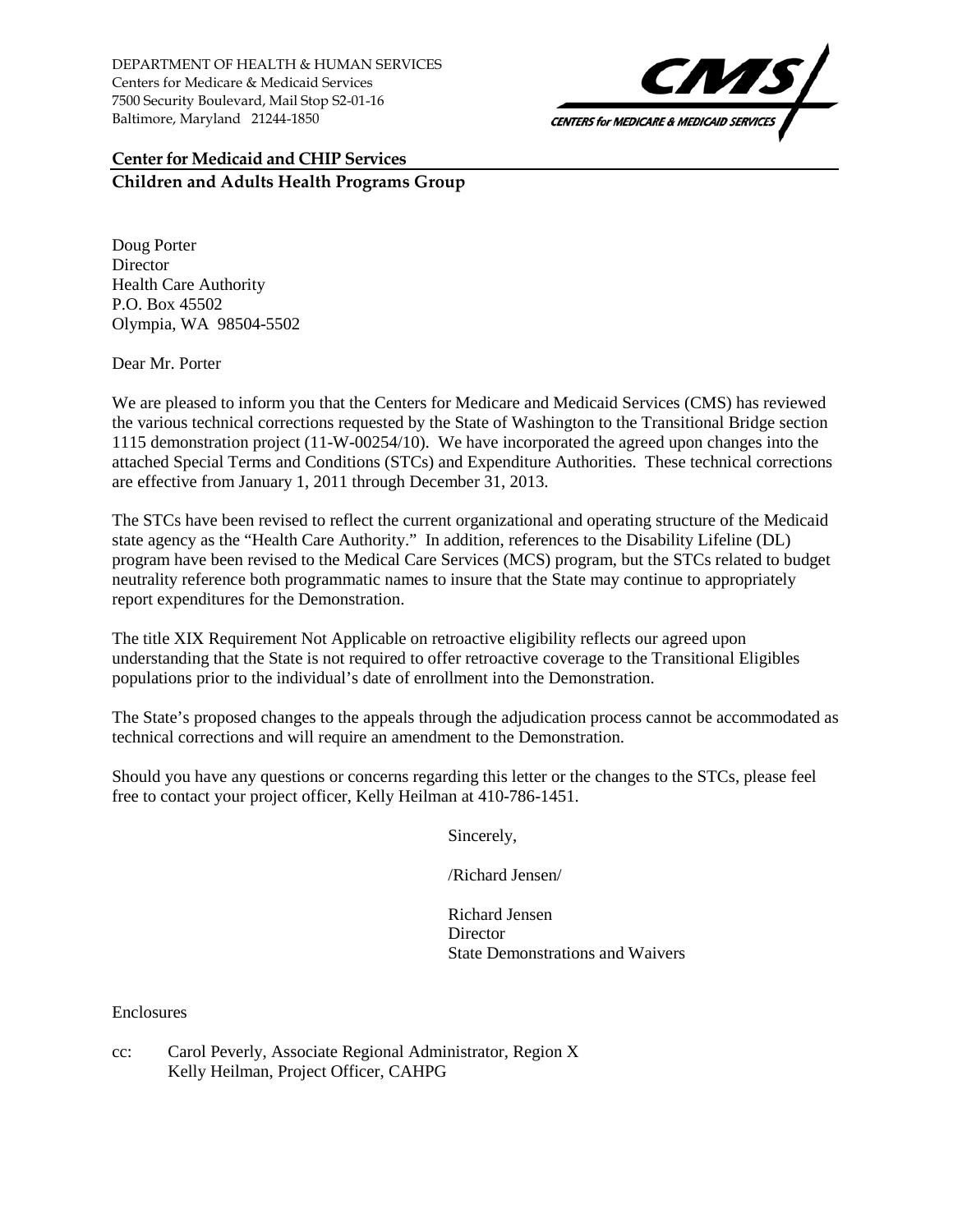### **CENTERS FOR MEDICARE & MEDICAID SERVICES EXPENDITURE AUTHORITY**

## **NUMBER: 11-W-00254/10 Title XIX**

### **TITLE: Transitional Bridge Demonstration**

### **AWARDEE: Health Care Authority**

Under the authority of section  $1115(a)(2)$  of the Social Security Act (the Act), expenditures made by the State for the items identified below, which are not otherwise included as expenditures under section 1903 of the Act, shall, for the period of January 1, 2011, through December 31, 2013, be regarded as expenditures under the State's title XIX plan.

The following expenditure authorities shall enable Washington to implement the Medicaid section 1115 Demonstration (Transitional Bridge).

#### **1. Expenditures for Demonstration Population: Transition Eligibles Group**

Expenditures to provide Demonstration-approved coverage to non-pregnant individuals ages 19 through 64 who have countable incomes up to and including 133 percent of the Federal poverty level (FPL) who have not been found to be eligible for Medicaid or the Children's Health Insurance Program (CHIP), and who are currently enrolled, or become newly enrolled, in the following State programs:

a. Basic Health;

- b. Medical Care Services; or
- c. Alcohol and Drug Addiction Treatment and Support.

#### **2. Expenditures Related to Delivery Systems**

Expenditures under contracts that do not meet the requirements in section  $1903(m)(2)(A)$  of the Act regarding managed care organizations (MCOs), specified below. Any delivery system using managed care organizations which provides services under this Demonstration shall meet all requirements of section 1903(m) of the Act except the following:

- a. Section  $1903(m)(2)(A)(vi)$  of the Act, but only insofar as it requires compliance with section 1932(a)(4) of the Act regarding the ability of enrollees to disenroll from an MCO providing services to Demonstration Population 1a (Basic Health) and to Demonstration Population 1b (Medical Care Services). The right of enrollees in Demonstration Population 1b to disenroll from an MCO will be restricted through June 30, 2012.
- b. Section  $1903(m)(2)(A)(xii)$ , but only insofar as it requires compliance with section 1932(a)(3)(A) (regarding offering a choice of at least two MCOs providing services to enrollees in Demonstration Population 1a (Basic Health) and in Demonstration Population 1b (Medical Care Services)) and with section 1932(a)(2)(c) (which limits mandatory managed care enrollment for Indians to Indian Health Service facilities that are MCOs). Enrollees shall have a choice of at least two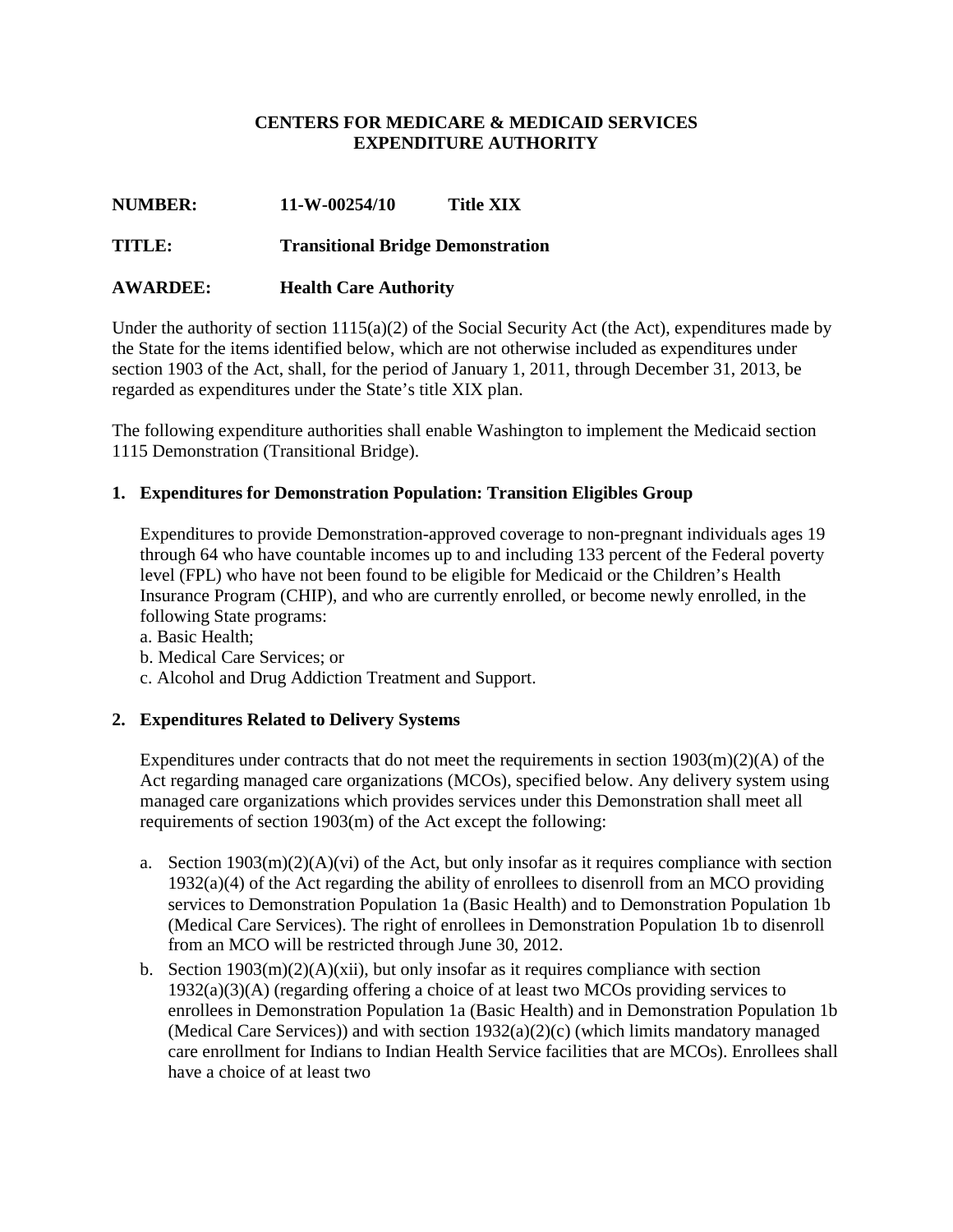primary care providers, and may request change of primary care provider at least at the times described in Federal regulations at 42 CFR 438.56(c). Indians may be required to enroll in MCOs that are not Indian Health Service facilities.

#### **Title XIX Requirements Not Applicable**

All requirements of the Medicaid program expressed in law, regulation, and policy statement, not expressly identified as not applicable in the following list, shall apply to expenditures for Transition Eligibles population through December 31, 2013, unless otherwise stated.

#### **Eligibility and Enrollment**

#### **1. Reasonable Promptness Section 1902(a)(8)**

To enable the State to establish enrollment targets and maintain waiting lists for the Transition Eligibles population.

#### **2. Freedom of Choice Section 1902(a)(23)**

To enable the State to restrict freedom of choice of provider for the Transition Eligibles population.

#### **3. Retroactive Eligibility** Section 1902(a)(34)

To enable the State to exclude the Transition Eligibles population from receiving coverage for up to three months prior to the date of enrollment into the Demonstration.

#### **4.** Comparability of Eligibility Standards Section 1902(a)(17)(D)

To enable the State, for purposes of determining income eligibility for the Basic Health program, to include a child under age 26 as a member of the household and count that child's unearned income even if not living in the household.

| 5. Liens, Adjustments, and Recoveries       | Sections $1902(a)(18)$ and  |
|---------------------------------------------|-----------------------------|
| <b>Collection of Sufficient Information</b> | $1902(a)(25)(i)$ as well as |
|                                             | Sections $1902(a)(45)$ and  |
|                                             | $(60)$ insofar as they      |
|                                             | incorporate Section 1917    |

To enable the State, when operating the Basic Health program, not to collect sufficient information to comply with the provisions of 1917 with respect to liens, adjustments and recoveries of medical assistance correctly paid, transfers of assets, and treatment of certain trusts.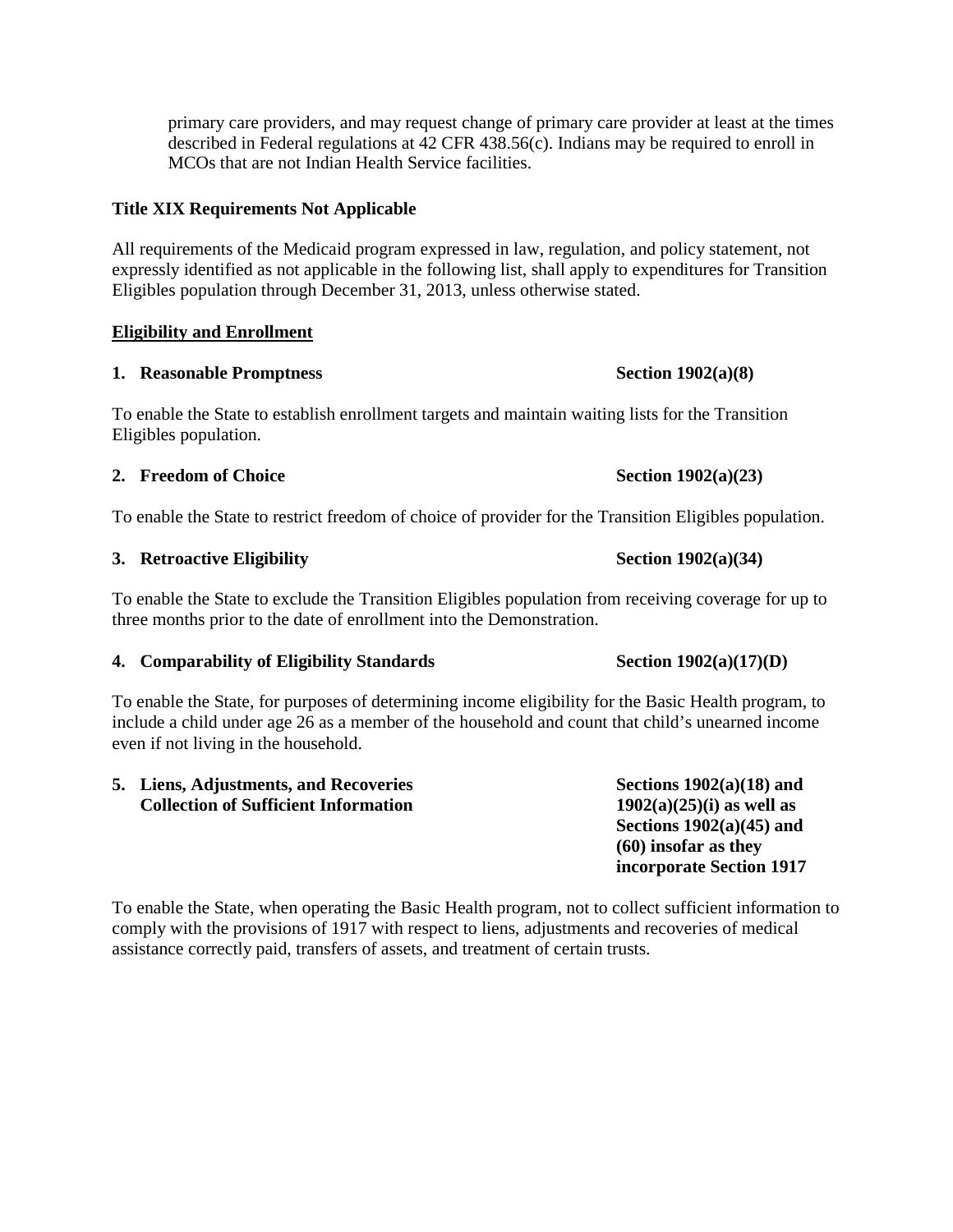#### **Benefits**

#### **6. Amount, Duration, and Scope of Services Section 1902(a)(10)(B)**

To enable the State to offer benefits that vary from the State plan to Transition Eligibles, to the extent authorized under section V of the Special Terms and Conditions.

#### **7. Early and Periodic Screening, Diagnostic, And Treatment (EPSDT)**

To enable the State to not provide coverage for EPSDT services to Transition Eligibles who are 19 or 20 years old.

#### **8.** Waiting Period for Pre-existing Conditions Section 1902(a)(10)(b)(*i*)

To enable the State, until January 1, 2012, to impose a waiting period of not longer than 9 months, except for organ transplants which have a waiting period of not longer than 12 months, for new Transition Eligibles in the Basic Health program who do not have continuation of health care coverage as defined in the Health Insurance Portability and Accountability Act of 1996.

#### **9. Fair Hearings Section 1902(a)(3) only waived for purposes below**

# From the date of approval until July 1, 2011, only, to enable the State, not to offer a Medicaid fair hearing to Transition Eligibles enrolled in managed care organizations during this time period, for a grievance related to a service denial if the grievance has been adjudicated through two levels of

review as required by State law.

#### **Cost Sharing and Provider Payments**

#### **10.** Public Process for Hospital Payments Section 1902(a)(13)(A)

To enable the State to not use a public process for determination of rates of payment for hospital services under the Demonstration.

**11.** Cost Sharing Section 1902(a)(14) insofar **as it incorporates Section 1916** 

To enable the State to charge premiums and point-of-service cost sharing beyond applicable Medicaid limits to Transition Eligibles in the Basic Health program.

 **Section 1902(a)(43)**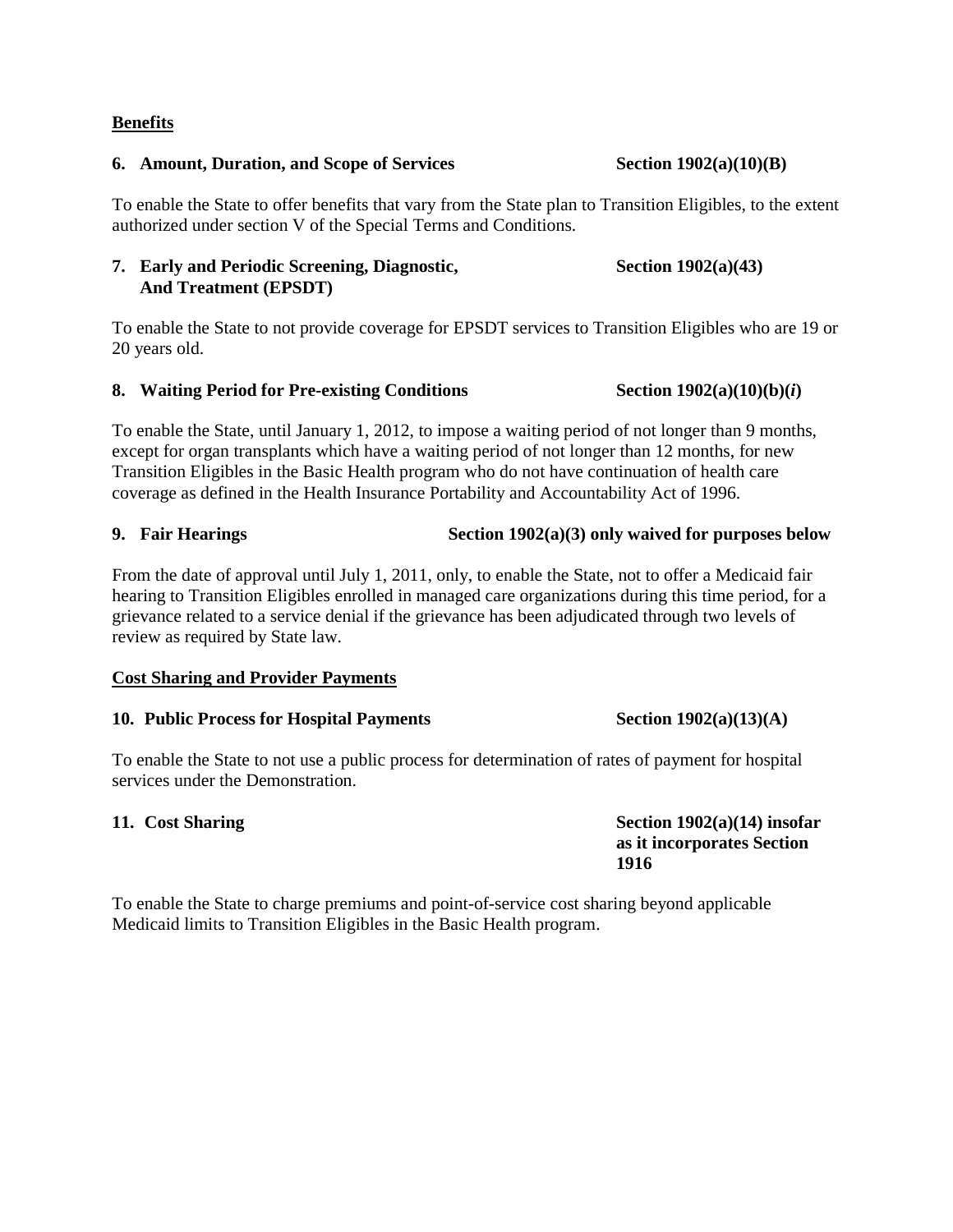#### **12. Payment for Services by Federally Qualified Health Centers (FQHCs) and Rural Health Clinics (RHCs)**

To enable the State to make payments to FQHCs and RHCs (except for those that are also Indian Health Service, Tribal section 638, or Urban Indian Organization (I/T/U) providers), for services using reimbursement methodologies other than those required by section 1902(bb) of the Act.

#### 13. Payment Methodologies Section 1902(a)(30)(A)

To allow the State to establish rates with providers on an individual or class basis without regard to the rates set forth in the current approved State plan.

### **14. Prompt Payment** Section 1902(a)(37)

To enable the State, for calendar years 2011 and 2012 only, not to meet the clean claims payment requirements for any supplemental payments owed to Indian Health Service, Tribal section 638, and Urban Indian Organization (I/T/U) providers.

#### **Section 1902(a)(15)**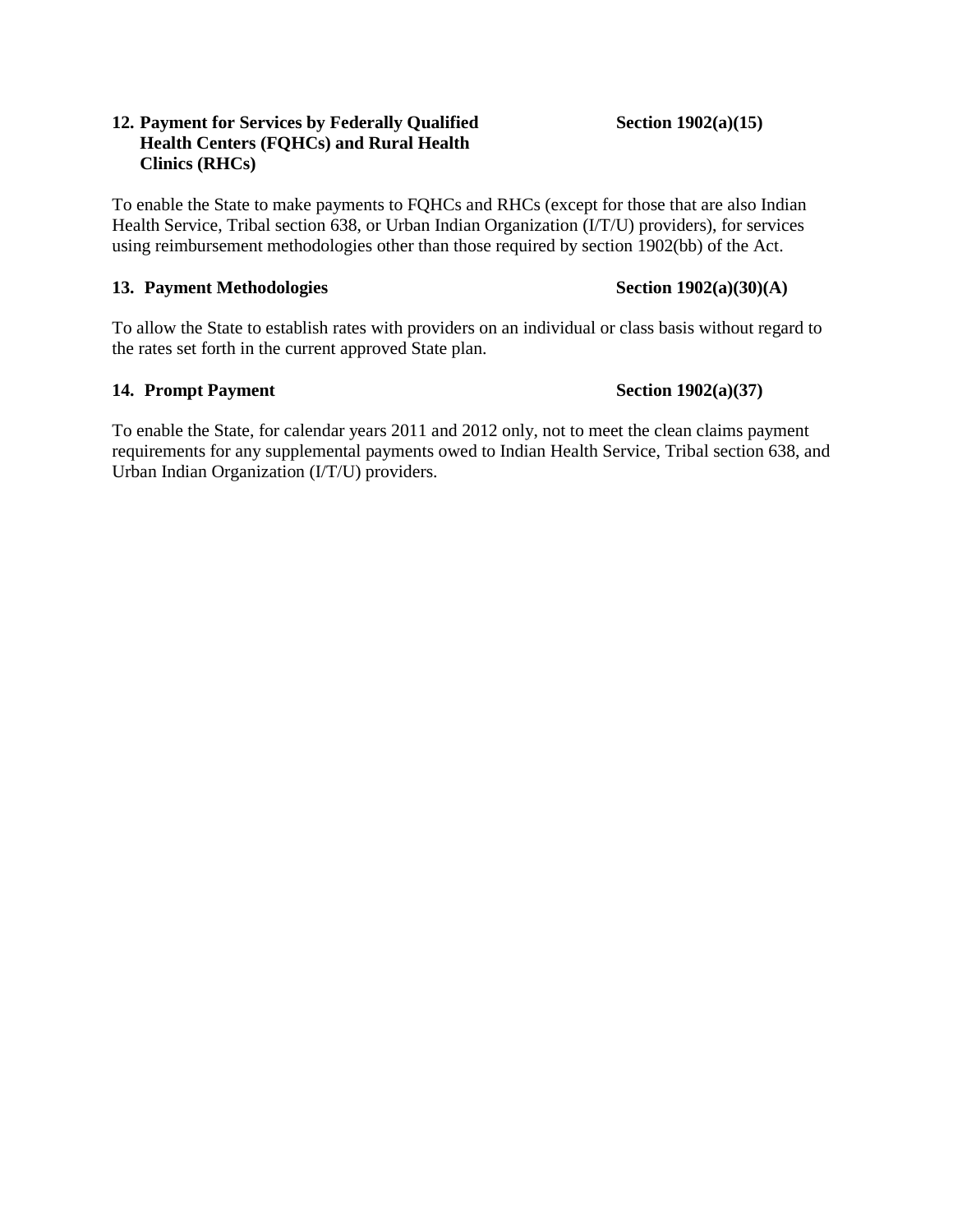# **CENTERS FOR MEDICARE & MEDICAID SERVICES SPECIAL TERMS AND CONDITIONS (STCs)**

**NUMBER: 11-W-00254/10 (Title XIX)**

- **TITLE: Transitional Bridge Demonstration**
- **AWARDEE: Health Care Authority**

**DEMONSTRATION PERIOD: January 1, 2011 – December 31, 2013**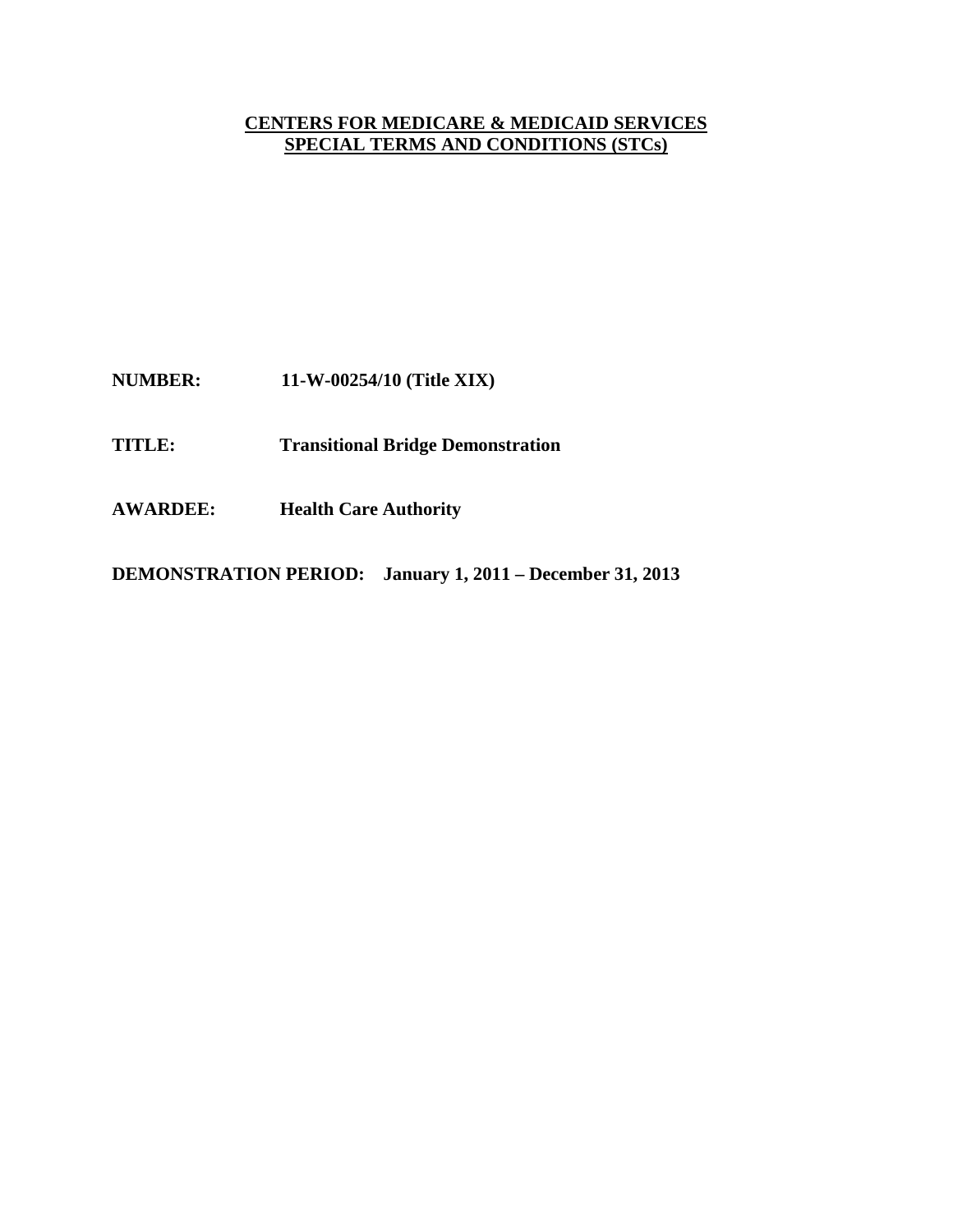# **TABLE OF CONTENTS**

- **I. PREFACE**
- **II. PROGRAM DESCRIPTION AND OBJECTIVES**
- **III. GENERAL PROGRAM REQUIREMENTS**
- **IV. ELIGIBILITY**
- **V. BENEFITS**
- **VI. ENROLLMENT AND IMPLEMENTATION**
- **VII. COST SHARING**
- **VIII. DELIVERY SYSTEMS**
	- **IX. GENERAL REPORTING REQUIREMENTS**
	- **X. GENERAL FINANCIAL REQUIREMENTS**
	- **XI. MONITORING BUDGET NEUTRALITY FOR THE DEMONSTRATION**
- **XII. EVALUATION OF THE DEMONSTRATION**

#### **XIII. SCHEDULE OF STATE DELIVERABLES DURING THE DEMONSTRATION**

#### **ATTACHMENTS**

- A. Content Outline for Quarterly Progress Reports
- B. Contracted Managed Care Health Plans by County and Map of Basic Health 2011-2012 Contracted Health Plans by County
- C. Definition of the Basic Health Priority Populations
- D. Definition of Preventive Care Services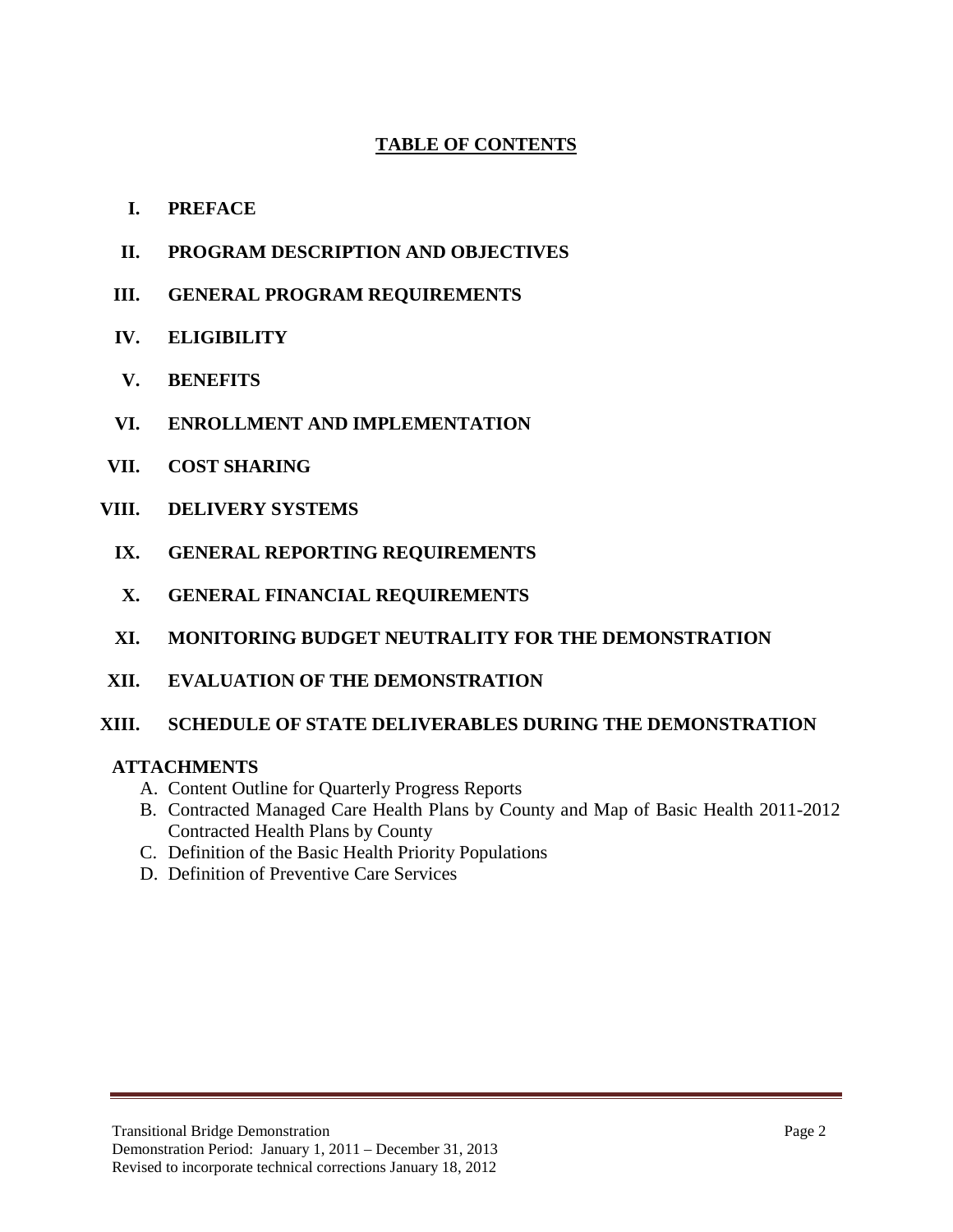# **I. PREFACE**

The following are the Special Terms and Conditions (STCs) for Washington State's Medicaid section 1115(a) Demonstration entitled the "Transitional Bridge" (project number 11-W-00254/10) (hereinafter referred to as "Demonstration"). The parties to this agreement are the Health Care Authority ("State" or "HCA") and the Centers for Medicare & Medicaid Services ("CMS"). The STCs set forth in detail the nature, character, and extent of Federal involvement in the Demonstration and the State's obligations to CMS during the life of the Demonstration, and are effective January 1, 2011 unless otherwise specified.

This Demonstration is approved through December 31, 2013, and will not be renewed for individuals made eligible under the State plan after December 31, 2013.

# **II. PROGRAM DESCRIPTION AND OBJECTIVES**

Washington's Transitional Bridge is a statewide section 1115 Demonstration to sustain coverage for early expansion-eligible individuals (Transition Eligibles) with countable household incomes up to and including 133 percent of the Federal poverty level (FPL) who are enrolled in the Stateonly Basic Health (BH), Medical Care Services (MCS), or Alcohol and Drug Addiction Treatment and Support Act (ADATSA) programs. The goal of this Demonstration is to help the State sustain these programs, which provide health care benefits for enrolled individuals, but would be eliminated without Federal financial support. Should these programs be eliminated, the enrolled individuals would lose their health care coverage until 2014 when they will become Medicaid-eligible due to passage of the Affordable Care Act.

Transition Eligibles enrolled in the BH program receive a comprehensive package of primary, acute and mental health benefits delivered through managed care organizations. Transition Eligibles enrolled in the MCS program receive a comprehensive package of physical and behavioral health benefits delivered through a capitated managed care organization, and hospital services (at the start of the Demonstration) are delivered on a fee-for-service basis. At the onset of this Demonstration, Transition Eligibles enrolled in the ADATSA program receive services on a fee-for-service basis. This Demonstration will provide the State with Federal financial participation for approximately 63,300 people in order to help the State sustain coverage, based on available State funds, for the 90,000 low-income adults who currently are served through the State-only funded Basic Health (BH), Medical Care Services (MCS), and Alcohol and Drug Addiction Treatment and Support Act (ADATSA) programs. [Note: Washington will sustain coverage, within available State funding, for approximately 30,000 individuals that will remain in the State-only programs as they would not currently meet the 2014 Affordable Care Act eligibility criteria]. In addition to sustaining coverage, the Transitional Bridge Demonstration further serves the objectives of title XIX of the Social Security Act (the Act) by requiring Washington to seamlessly transition enrolled individuals to a coverage option available under the Affordable Care Act; and setting system modification milestones that will expedite the State's readiness for compliance with the requirements of the Affordable Care Act and other Federal legislation.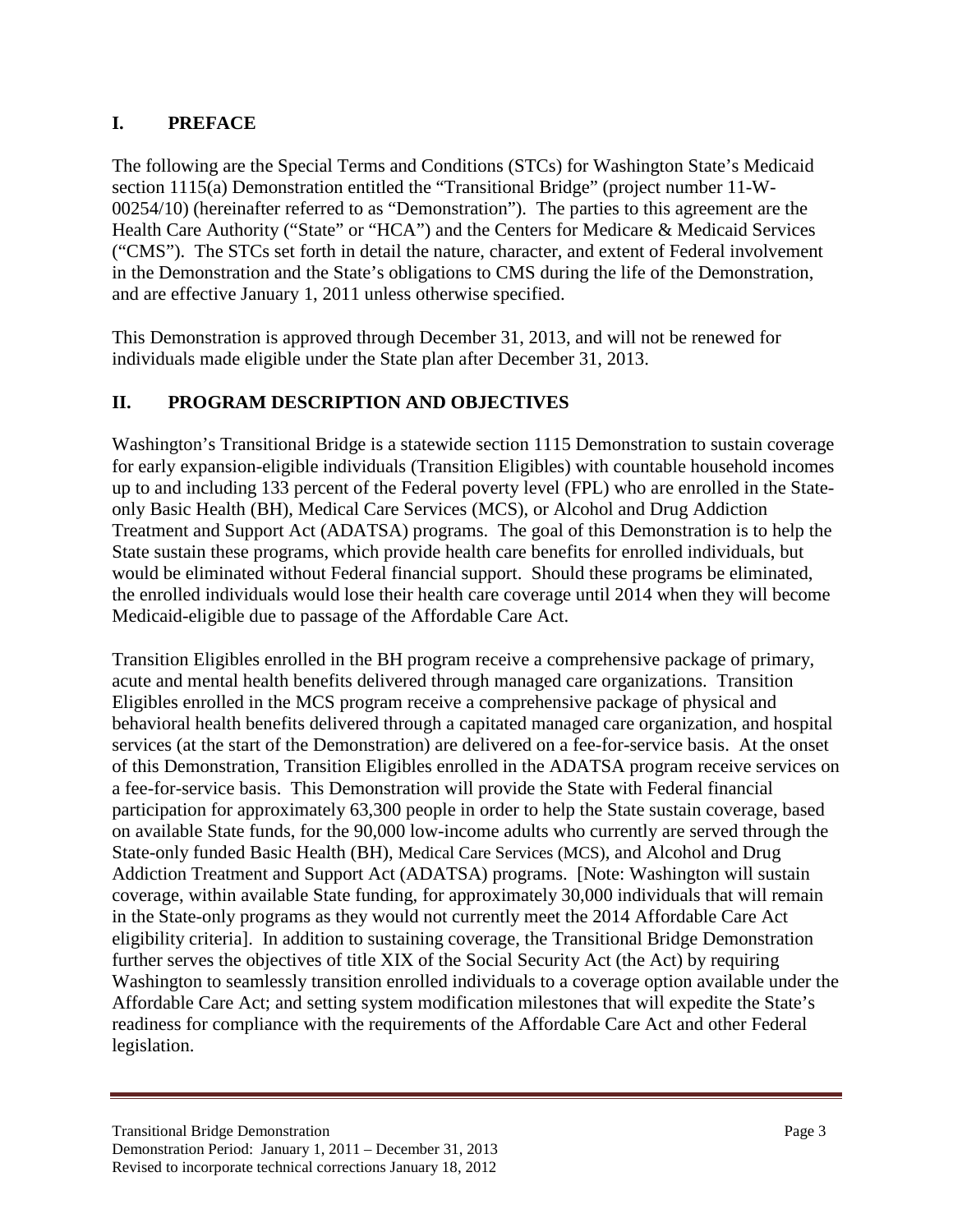# **III. GENERAL PROGRAM REQUIREMENTS**

- **1. Compliance with Federal Non-Discrimination Statutes.** The State must comply with all applicable Federal statutes relating to non-discrimination. These include, but are not limited to, the Americans with Disabilities Act of 1990, title VI of the Civil Rights Act of 1964, section 504 of the Rehabilitation Act of 1973, and the Age Discrimination Act of 1975.
- **2. Compliance with Medicaid Law, Regulation, and Policy.** All requirements of the Medicaid and CHIP programs expressed in law, regulation, or policy statement, not expressly waived or identified as not applicable in the waiver and expenditure authority documents (of which these terms and conditions are part), must apply to the Demonstration.
- **3. Changes in Medicaid Law, Regulation, and Policy.** The State must, within the timeframes specified in law, regulation, or policy statement, come into compliance with any changes in Federal law, regulation, or policy affecting the Medicaid or CHIP programs that occur during this Demonstration approval period, unless the provision being changed is expressly waived or identified as not applicable. .

## **4. Impact on Demonstration of Changes in Federal Law, Regulation, and Policy.**

- a. To the extent that a change in Federal law, regulation, or policy requires either a reduction or an increase in Federal financial participation (FFP) for expenditures made under this Demonstration, the State must adopt, subject to CMS approval, modified budget neutrality and allotment neutrality agreements for the Demonstration as necessary to comply with such change. The modified agreements will be effective upon the implementation of the change. The trend rates for the budget neutrality agreement are not subject to change under this subparagraph.
- b. If mandated changes in the Federal law require State legislation, the changes must take effect on the day such State legislation becomes effective, or on the last day such legislation was required to be in effect under the law.
- **5. State Plan Amendments.** The State will not be required to submit title XIX or title XXI State plan amendments for changes affecting any populations made eligible solely through the Demonstration. If a population eligible through the Medicaid or CHIP State Plan is affected by a change to the Demonstration, a conforming amendment to the appropriate State Plan may be required, except as otherwise noted in these STCs.
- **6. Changes Subject to the Amendment Process**. Changes related to eligibility, enrollment, benefits, cost sharing, sources of non-Federal share of funding, budget neutrality, and other comparable program elements must be submitted to CMS as amendments to the Demonstration. All amendment requests are subject to approval at the discretion of the Secretary in accordance with section 1115 of the Act. The State must not implement changes to these elements without prior approval by CMS. Amendments to the Demonstration are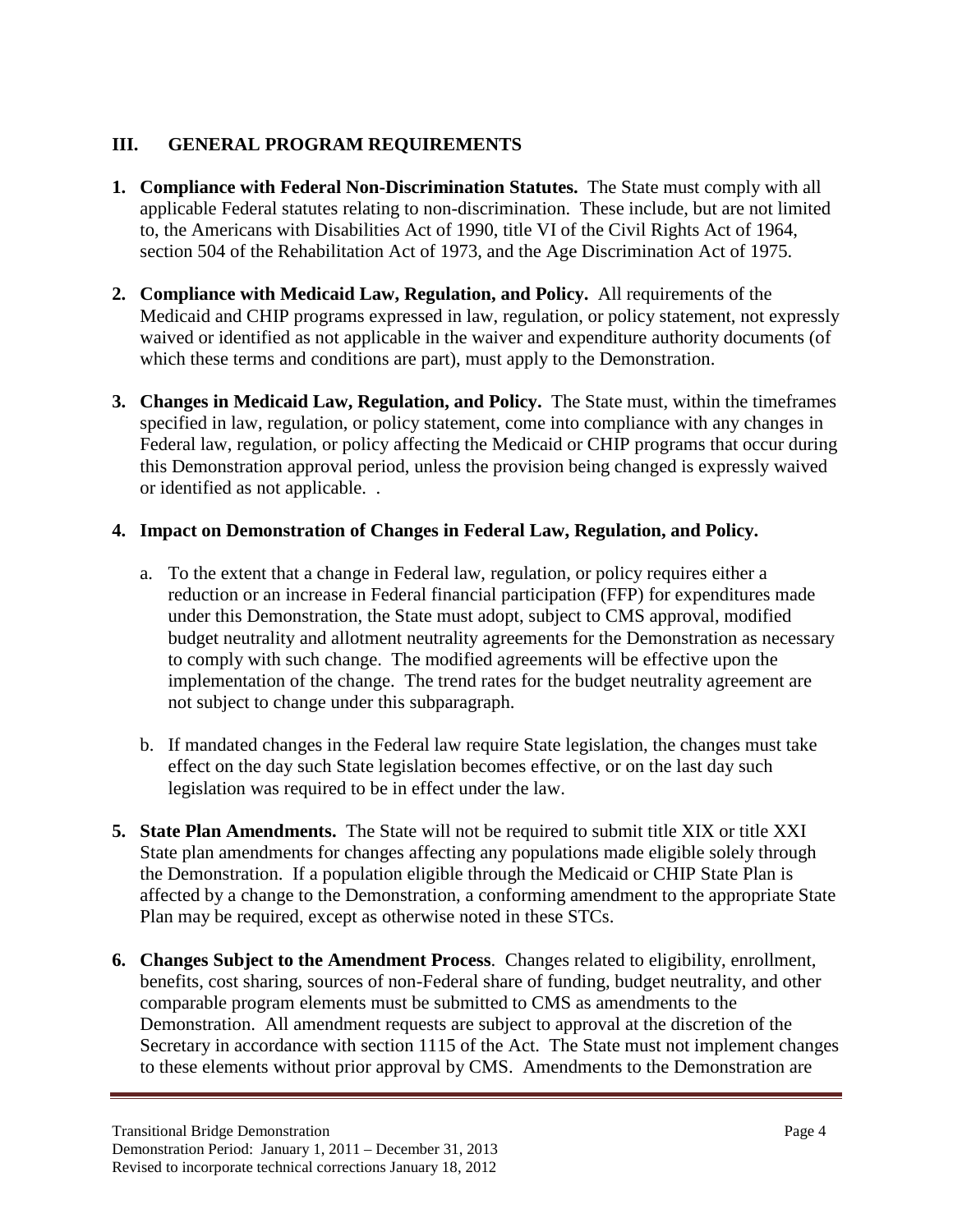not retroactive and FFP will not be available for changes to the Demonstration that have not been approved through the amendment process set forth in paragraph 7 below*.*

- **7. Amendment Process.** Requests to amend the Demonstration must be submitted to CMS for approval no later than 120 days prior to the planned date of implementation of the change and may not be implemented until approved.
	- a. Amendment requests must include, but are not limited to, the following:
		- i. An explanation of the public process used by the State, consistent with the requirements of paragraph 14 to reach a decision regarding the requested amendment;
		- ii. A data analysis which identifies the specific "with waiver" impact of the proposed amendment on the current budget neutrality agreement. Such analysis shall include current total computable "with waiver" and "without waiver" status on both a summary and detailed level through the current approval period using the most recent actual expenditures, as well as summary and detailed projections of the change in the "with waiver" expenditure total as a result of the proposed amendment, which isolates (by Eligibility Group) the impact of the amendment;
	- iii. A detailed description of the amendment, including impact on beneficiaries, with sufficient supporting documentation; and
	- iv. If applicable, a description of how the evaluation design will be modified to incorporate the amendment provisions.
	- b. Changes to benefits described in the State plan shall be made by State plan amendment. Changes to benefits not described in the State plan shall be made by amendment to the Demonstration. Changes in benefits shall be implemented in accordance with the process set forth in section V of these STCs.
- **8. Demonstration Phase-Out.** The State may suspend or terminate this Demonstration in whole, or in part, at any time prior to the date of expiration. The State must promptly notify CMS in writing of the reason(s) for the suspension or termination, together with the effective date. In the event the State elects to phase out the Demonstration, the State must submit a phase-out plan to CMS at least six (6) months prior to initiating phase-out activities. Consistent with the enrollment limitation requirement in paragraph 9, a phase-out plan shall not be shorter than six (6) months unless such action is necessitated by emergent circumstances. The phase-out plan is subject to CMS approval. If the project is terminated or any relevant waivers suspended by the State, FFP shall be limited to normal closeout costs associated with terminating the Demonstration including services and administrative costs of disenrolling participants.
- **9. Enrollment Limitation during the Phase-Out.** If the State elects to suspend or terminate this Demonstration as described in paragraph 8 during the last 6 months of the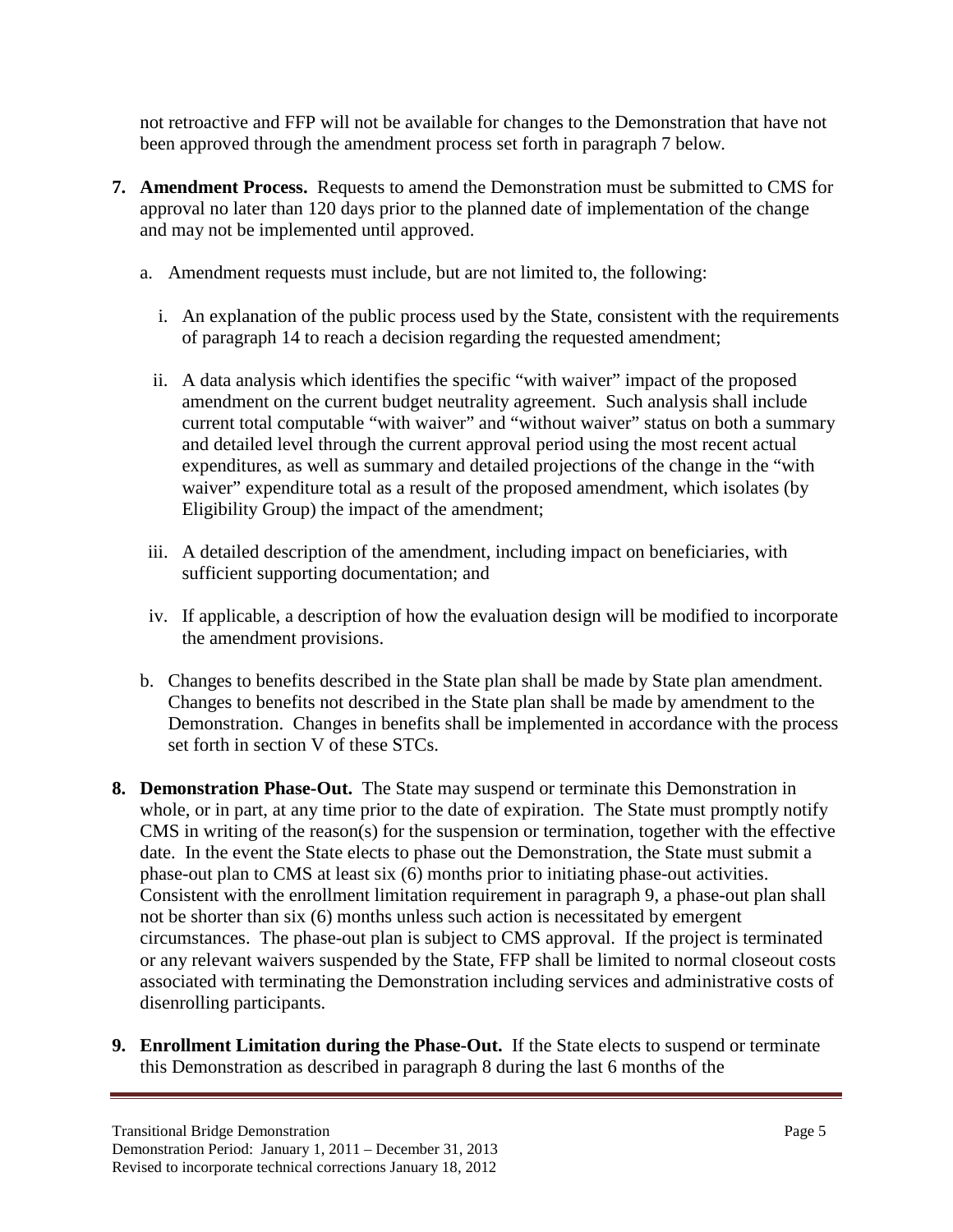Demonstration, individuals who would not be eligible for Medicaid under the current Medicaid State plan must not be newly enrolled in the Demonstration.

- **10. CMS Right to Terminate or Suspend**. CMS may suspend or terminate the Demonstration (in whole or in part) at any time before the date of expiration, whenever it determines following a hearing that the State has materially failed to comply with the terms of the project. CMS will promptly notify the State in writing of the determination and the reasons for the suspension or termination, together with the effective date.
- **11. Finding of Non-Compliance.** The State does not relinquish its rights to challenge the CMS finding that the State materially failed to comply.
- **12. Withdrawal of Waiver Authority.** CMS reserves the right to withdraw waivers or expenditure authorities at any time it determines that continuing the waivers or expenditure authorities would no longer be in the public interest or promote the objectives of title XIX and/or XXI of the Act. CMS will promptly notify the State in writing of the determination and the reasons for the withdrawal, together with the effective date, and afford the State an opportunity to request a hearing for reconsideration of the determination prior to the effective date. If a waiver or expenditure authority is withdrawn, FFP is limited to normal closeout costs associated with terminating the waiver or expenditure authority, including services and administrative costs of disenrolling participants.
- **13. Adequacy of Infrastructure.** The State must ensure the availability of adequate resources for implementation and monitoring of the Demonstration, including education, outreach, and enrollment; maintaining eligibility systems; compliance with cost sharing requirements; and reporting on financial and other Demonstration components.
- **14. Public Notice, Tribal Consultation, and Consultation with Interested Parties.** The State must continue to comply with the State Notice Procedures set forth in 59 Fed. Reg. 49249 (September 27, 1994), and the tribal consultation requirements pursuant to section 1902(a)(73) of the Act (as added by section 5006(e)(2) of the American Recovery and Reinvestment Act of 2009 (the Recovery Act)), when any program changes to the Demonstration, including, but not limited to, those referenced in paragraph 6 are proposed by the State. In States with Federally recognized Indian tribes, Indian health programs, and / or Urban Indian organizations, the State is required to submit evidence to CMS regarding the solicitation of advice from these entities prior to submission of any waiver proposal, amendment, and / or renewal of this Demonstration. In the event that the State conducts additional consultation activities consistent with these requirements prior to the implementation of the Demonstration, documentation of these activities must be provided to CMS.
- **15. FFP.** No Federal matching funds for expenditures for this Demonstration will take effect until the effective date identified in the Demonstration approval letter.

Transitional Bridge Demonstration **Page 6** 

Demonstration Period: January 1, 2011 – December 31, 2013 Revised to incorporate technical corrections January 18, 2012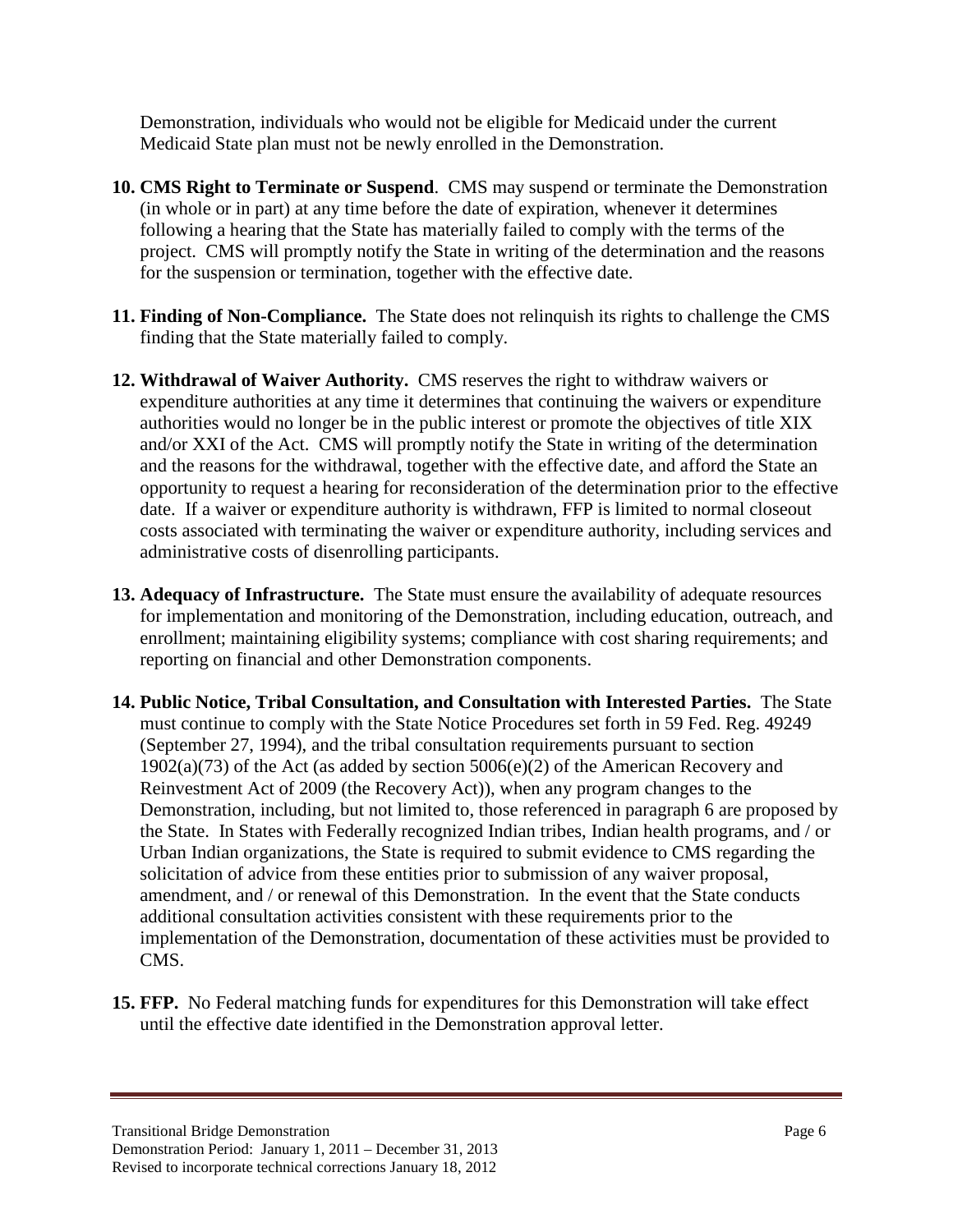## **IV. ELIGIBILITY**

## **16. Eligibility Criteria.**

Individuals eligible for the Demonstration are referred to as Transition Eligibles (as defined below), and are not enrolled in, or otherwise eligible for, Medicaid under the State plan. The State may claim FFP pursuant to the terms and conditions as detailed in this document.

**17. Eligibility Groups.** The Transition Eligibles population is comprised of three groups:

- a. Basic Health (BH)
	- i. Consists of individuals age 19 through 64 who are enrolled in the Basic Health (BH) program, and have countable household income at or below 133 percent of the Federal poverty level (FPL); and are U.S. citizens/qualified non-citizens and residents of Washington; and who either do not meet the standards for Medicaid or CHIP eligibility, or who have not been found to be Medicaid eligible in the initial BH certification or annual BH recertification (within established timeframes). This population does not include pregnant women (including through the  $60<sup>th</sup>$  day post partum). There is no resource limit.
	- ii. Enrollment for the BH group may be temporarily closed based on an annual average enrollment target of 43,300. The State may temporarily exceed the enrollment target in order to accommodate members of the "priority population" as defined in Attachment C.
		- 1. The State may increase the enrollment target by notifying CMS of its intent and submitting the associated budget neutrality modifications within 90 days of increasing the enrollment target. Such a submission is consistent with efforts to expand enrollment of early expansion populations, and will automatically amend the annual average enrollment target for this Demonstration.
		- 2. The State may lower the BH average annual enrollment limit, but must sustain coverage for current enrollees. At least 90 days prior to making a change in the BH target limit, Washington must submit written notification to CMS. Such a submission will be considered an amendment to the terms of this Demonstration.
		- 3. As individuals enrolled in the BH program become eligible for this Demonstration, the State must obtain CMS approval before changing the eligibility criteria for the BH program.

Transitional Bridge Demonstration Page 7 Demonstration Period: January 1, 2011 – December 31, 2013 Revised to incorporate technical corrections January 18, 2012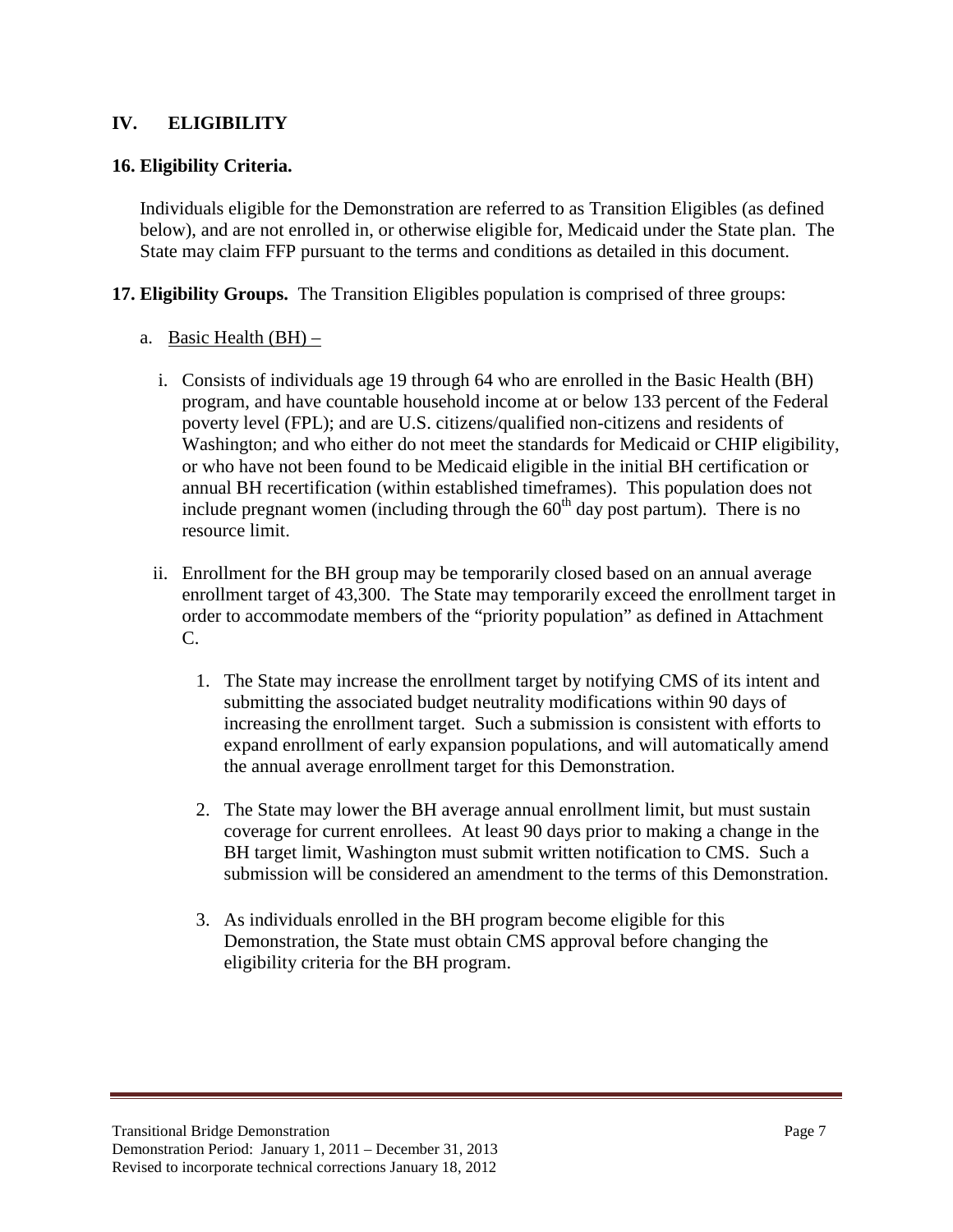- b. Medical Care Services (MCS) (formerly referred to in the STCs as Disability Lifeline  $(DL)$
- i. Consists of individuals age 19 through 64 who are enrolled in the Medical Care Services (MCS) program, and who: are not otherwise eligible for Medicaid or CHIP; are physically or mentally incapacitated and expected to be unable to work for at least ninety days; have countable household income at or below 133 percent of the FPL; and who are U.S. citizens/qualified non-citizens and residents of Washington.
- ii. Enrollment for the MCS group may be temporarily closed based on an annual average enrollment target of 16,000. The State must sustain coverage for current enrollees. At least 90 days prior to temporarily closing enrollment to the MCS population, the State must submit notification to CMS.
- iii. As individuals enrolled in the MCS program become eligible for this Demonstration, the State must obtain CMS approval before changing the eligibility criteria for the MCS program.
- c. Alcohol and Drug Addiction Treatment Support Act (ADATSA)
	- i. Consists of individuals age 19 through 64 who are enrolled in the ADATSA program, and are individuals with a primary incapacity of drug or alcohol addiction; are not otherwise eligible for Medicaid or CHIP; have countable household income at or below 133 percent of the FPL; and are U.S. citizens/qualified non-citizens and residents of Washington.
	- ii. Enrollment for the ADATSA group may be temporarily closed based on an annual average enrollment target of 4,000. The State must sustain coverage for current enrollees. At least 90 days prior to temporarily closing enrollment to the ADATSA population, the State must submit notification to CMS.
	- iii. As individuals enrolled in the ADATSA program become eligible for this Demonstration, the State must obtain CMS approval before changing the eligibility criteria for the ADATSA program.
- **18. Moving Additional Individuals Already Enrolled as a Transition Eligibles Population into Managed Care**. Consistent with the State's intent to Transition this Demonstration toward compliance with the Affordable Care Act, the State may expand its managed care delivery system to cover individuals who are approved for receipt of services in accord with the terms and conditions detailed in section VIII of these STCs and who have been receiving services through the fee-for-service delivery system. The State must notify CMS of proposed changes at least 90 days prior to the proposed implementation date, and CMS reserves the right to require an amendment be submitted for approval prior to the State implementing such changes.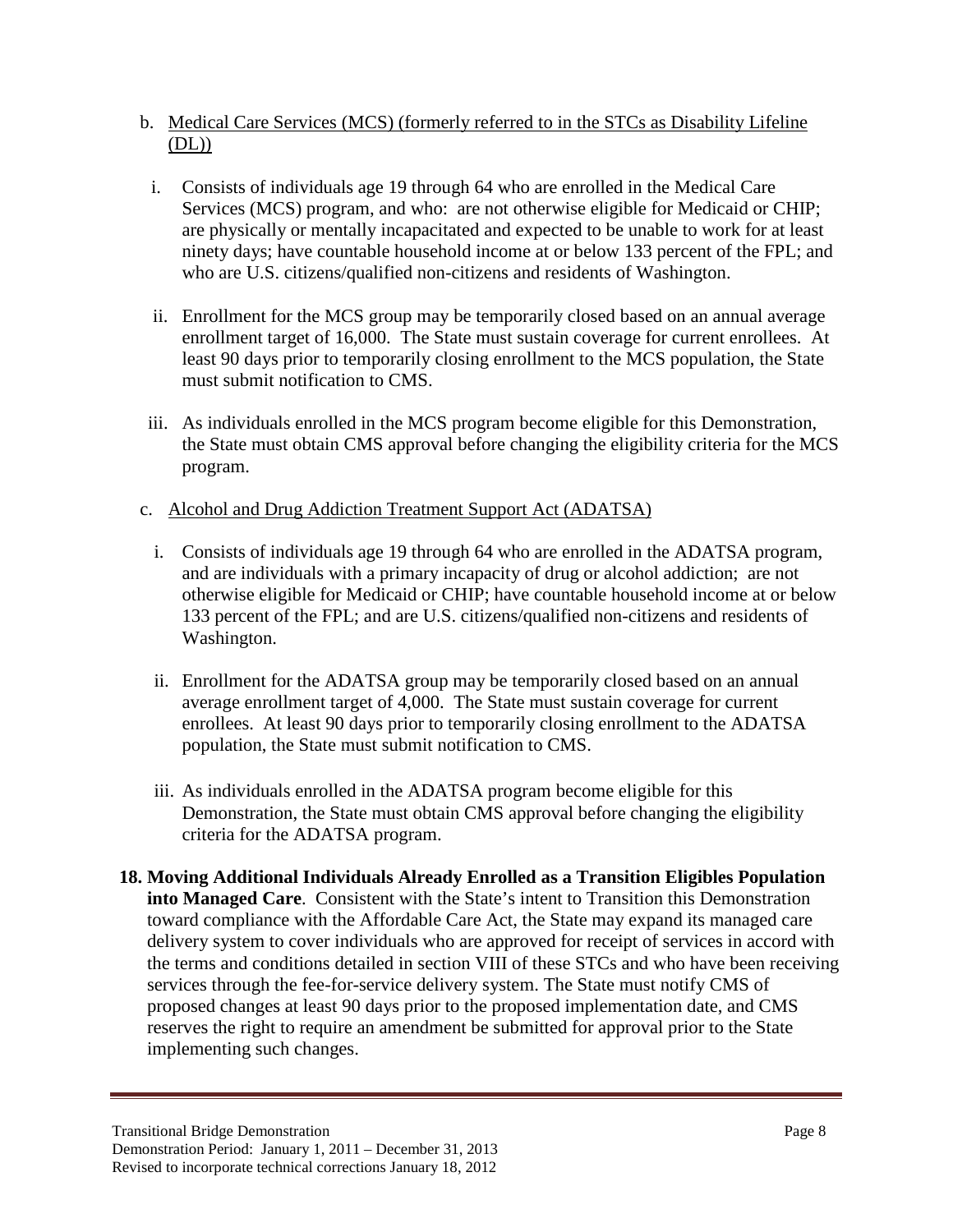## **V. BENEFITS**

**19. Benefits for Transition Eligibles.** Except as specified in Table 1 and other variations described in these STCs, the Transitional Bridge Demonstration provides physical and behavioral benefits for Transition Eligibles equal to the Washington State plan, limited by medical necessity as defined by the State, and subject to cost-effective alternatives provided by a managed care organization.

### **20. Other Variations from the State Plan.** In addition to the differences identified in Table 1:

- a. Services provided in Institutions for Mental Disease (IMDs) are not considered a benefit under this Demonstration. In accord with section X of these STCs, the State must exclude costs of such services from its claims for FFP, and from managed care capitation rate determination.
- b. Mental health services provided through the State's 1915(b) waiver are not considered a benefit under this Demonstration. In accord with section X of these STCs, the State must not use Demonstration financial reporting forms to claim FFP for these expenditures.
- c. Individuals enrolled in ADATSA must comply with the requirements for treatment to remain eligible for benefits under this Demonstration.
- **21. Mental Health Parity.** For individuals enrolled in managed care (as detailed in section VIII of these STCs), the State must ensure that the managed care organization (MCO) is providing equivalence, or parity, in coverage of mental and physical ailment consistent with Federal law.
- **22. Cost-Effective Alternatives.** For individuals enrolled in managed care (as detailed in section VIII), nothing in these STCs precludes the MCO from providing services not listed in, or exceeding the individual service limits in, the Medicaid State plan or Table 1 of these STCs. Provision of these services is at the sole discretion of the MCO, and is not factored into the determination of the capitated rate. Capitation for the MCOs must be certified as actuarially sound (in accord with 42 CFR section 438.6), and comply with the Federal managed care regulations at 42 CFR 438 et seq.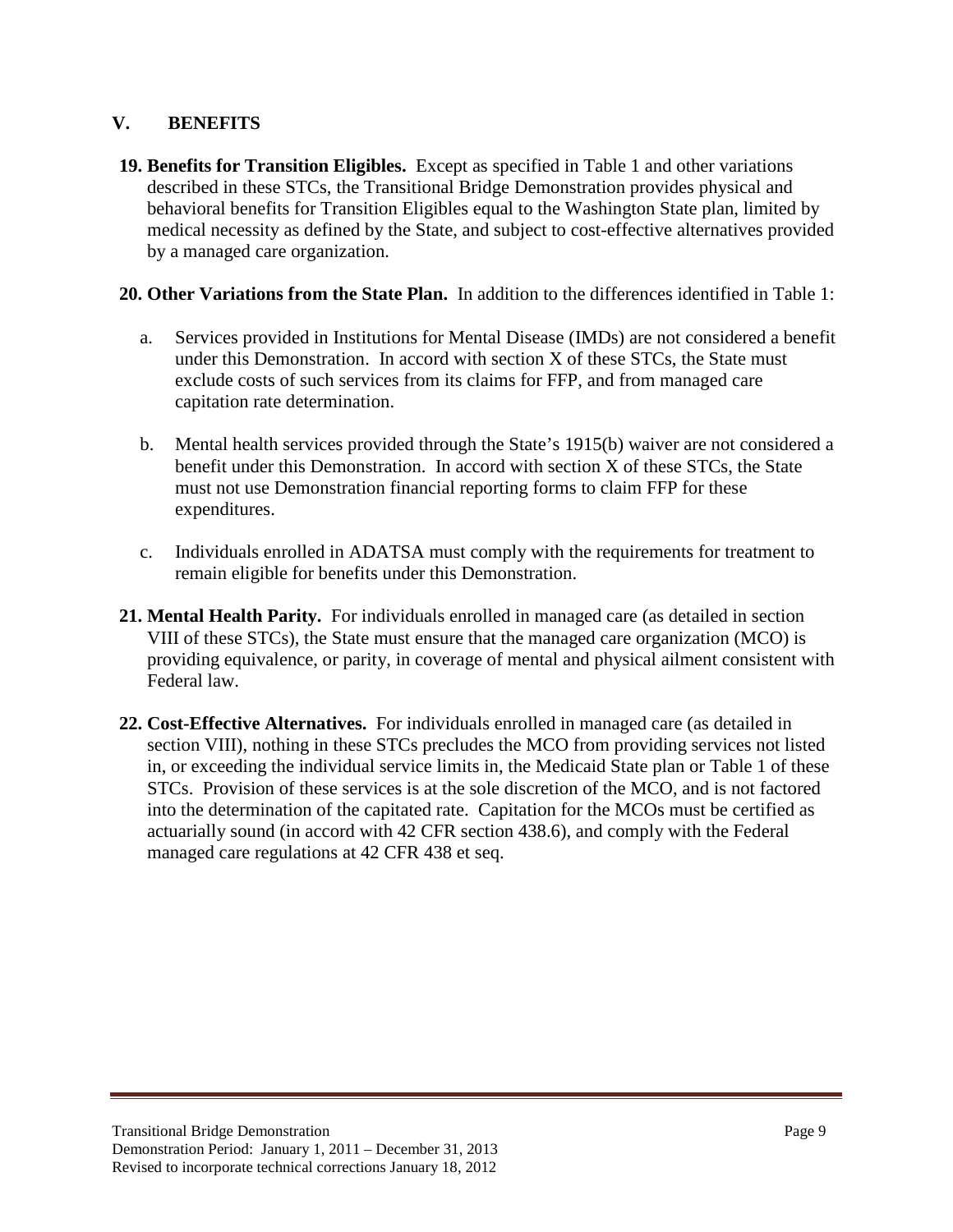### **VI. Table 1: Comparative Summary of 2010 Public Program Benefits for Adults**

The following Table serves as a baseline of the services covered as of the date of this approval and does not limit the State's ability to change the State Plan benefits through State Plan Amendments.

| MEDICAL CARE SERVICES (MCS), ALCOHOL AND DRUG ADDICTION TREATMENT AND SUPPORT<br>ACT (ADATSA) & BASIC HEALTH (BH) COVERAGE FOR ADULTS<br>Legend: * delivered under fee-for-service; Y = Covered Service; L = Limited covered service; N = May be<br>provided under managed care as a cost effective alternative but not required under contract |       |   |   |                                                                                                                                                                                                                                             |  |  |
|-------------------------------------------------------------------------------------------------------------------------------------------------------------------------------------------------------------------------------------------------------------------------------------------------------------------------------------------------|-------|---|---|---------------------------------------------------------------------------------------------------------------------------------------------------------------------------------------------------------------------------------------------|--|--|
|                                                                                                                                                                                                                                                                                                                                                 |       |   |   |                                                                                                                                                                                                                                             |  |  |
| Ambulance/Ground and Air                                                                                                                                                                                                                                                                                                                        | Υ     | Y | Υ |                                                                                                                                                                                                                                             |  |  |
| Anesthesia Services                                                                                                                                                                                                                                                                                                                             | Y     | Υ | Y |                                                                                                                                                                                                                                             |  |  |
| Audiology                                                                                                                                                                                                                                                                                                                                       | Y     | Y | N |                                                                                                                                                                                                                                             |  |  |
| <b>Blood/Blood Administration</b>                                                                                                                                                                                                                                                                                                               | Υ     | Υ | Υ |                                                                                                                                                                                                                                             |  |  |
| Case Management                                                                                                                                                                                                                                                                                                                                 | Υ     | Y | N |                                                                                                                                                                                                                                             |  |  |
| Chiropractic Care                                                                                                                                                                                                                                                                                                                               | N     | N | L | BH – covers maximum of 6 visits<br>annually; must be tied to<br>reconstructive joint surgery.                                                                                                                                               |  |  |
| <b>Dental Services</b>                                                                                                                                                                                                                                                                                                                          | L     | L | L | Limited to emergency dental<br>services                                                                                                                                                                                                     |  |  |
| Detox Alcohol or Detox Drugs<br>(Inpatient - hospital or<br>freestanding treatment facility)                                                                                                                                                                                                                                                    | $L^*$ | L | Y | MCS/ADATSA - limited to 3 days<br>(detox alcohol) and 5 days (detox<br>drugs)                                                                                                                                                               |  |  |
| <b>Diabetes Education</b>                                                                                                                                                                                                                                                                                                                       | Υ     | Υ | L | BH - up to 10 hours per year                                                                                                                                                                                                                |  |  |
| Drugs and supplies, prescription                                                                                                                                                                                                                                                                                                                | Y     | Υ | Y |                                                                                                                                                                                                                                             |  |  |
| <b>Emergency Room Services</b>                                                                                                                                                                                                                                                                                                                  | Υ     | Υ | Υ |                                                                                                                                                                                                                                             |  |  |
| <b>Emergency Surgery</b>                                                                                                                                                                                                                                                                                                                        | Υ     | Y | Υ |                                                                                                                                                                                                                                             |  |  |
| Eye Exams                                                                                                                                                                                                                                                                                                                                       | Υ     | Y | N |                                                                                                                                                                                                                                             |  |  |
| <b>Family Planning Services</b>                                                                                                                                                                                                                                                                                                                 | Y     | Y | Y |                                                                                                                                                                                                                                             |  |  |
| <b>Home Health Services</b>                                                                                                                                                                                                                                                                                                                     | Y     | Y | Υ |                                                                                                                                                                                                                                             |  |  |
| Hospice                                                                                                                                                                                                                                                                                                                                         | N     | N | Υ |                                                                                                                                                                                                                                             |  |  |
| <b>Inpatient Hospital Care</b>                                                                                                                                                                                                                                                                                                                  | $Y^*$ | Υ | Y |                                                                                                                                                                                                                                             |  |  |
| <b>Interpreter Services</b>                                                                                                                                                                                                                                                                                                                     | Υ     | Y | Y |                                                                                                                                                                                                                                             |  |  |
| <b>Maternity Support Services</b>                                                                                                                                                                                                                                                                                                               | N     | N | L | Pregnant women are covered<br>through Medicaid / CHIP and<br>return to BH, MCS, or ADATSA<br>post-partum. Family<br>characteristics may result in some<br>women receiving maternity<br>coverage in BH due to<br>Medicaid/CHIP ineligibility |  |  |
| <b>Medical Equipment</b>                                                                                                                                                                                                                                                                                                                        | L     | L | L | BH - covered only during inpatient<br>hospital stay.                                                                                                                                                                                        |  |  |

Revised to incorporate technical corrections January 18, 2012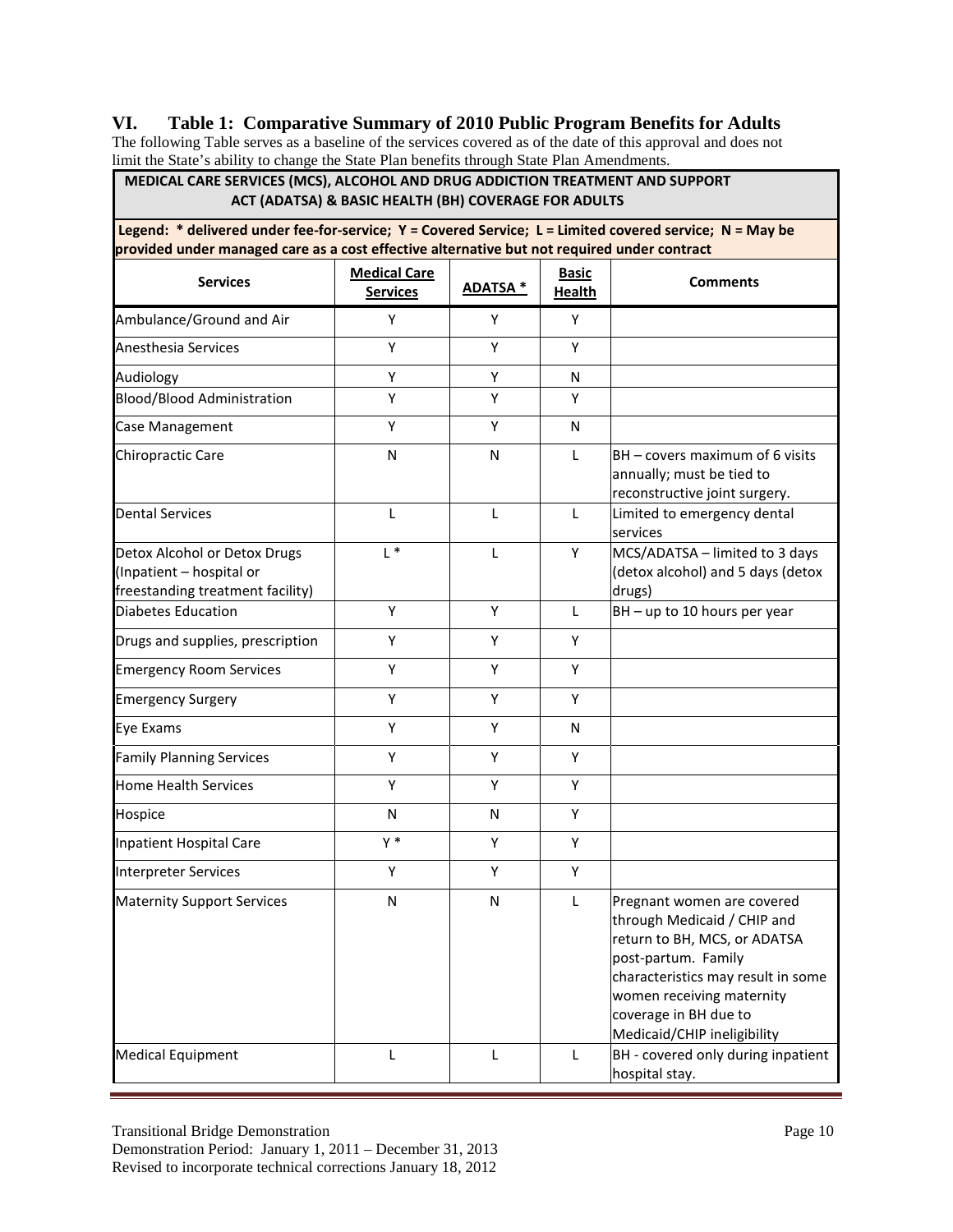#### **MEDICAL CARE SERVICES (MCS), ALCOHOL AND DRUG ADDICTION TREATMENT AND SUPPORT ACT (ADATSA) & BASIC HEALTH (BH) COVERAGE FOR ADULTS**

| Legend: $*$ delivered under fee-for-service; $Y =$ Covered Service; L = Limited covered service; N = May be |  |
|-------------------------------------------------------------------------------------------------------------|--|
| provided under managed care as a cost effective alternative but not required under contract                 |  |

| <b>Services</b>                                       | <b>Medical Care</b><br><b>Services</b> | <b>ADATSA *</b> | <b>Basic</b><br><b>Health</b> | <b>Comments</b>                                                                                                                                            |
|-------------------------------------------------------|----------------------------------------|-----------------|-------------------------------|------------------------------------------------------------------------------------------------------------------------------------------------------------|
| <b>Nursing Facility Services</b>                      | $Y^*$                                  | Y               | N                             |                                                                                                                                                            |
| Organ Transplants                                     | Y                                      | Y               | L                             | BH - must be enrolled for 12<br>consecutive months before service<br>is covered, unless newborn, or if<br>condition is contracted while<br>enrolled in BH. |
| <b>Outpatient Hospital Care</b>                       | $Y^*$                                  | Υ               | Υ                             |                                                                                                                                                            |
| Oxygen/Respiratory Therapy                            | Y                                      | Y               | Y                             |                                                                                                                                                            |
| Pain Management (chronic)                             | Y                                      | Y               | Υ                             | BH - may be covered by Health<br>Plan as cost containment<br>mechanism.                                                                                    |
| Physical/Occupational/Speech<br>Therapy               | L                                      | L               | L                             | BH - covers physical or<br>occupational therapy for maximum<br>of 6 visits annually- tied to<br>reconstructive joint surgery.                              |
| Physician-Related Services                            | Υ                                      | Υ               | Y                             |                                                                                                                                                            |
| Prosthetic Devices & Mobility Aids                    | L                                      | L               | ${\sf N}$                     |                                                                                                                                                            |
| <b>Psychological Evaluations</b>                      | Υ                                      | Υ               | N                             |                                                                                                                                                            |
| Inpatient Mental Health                               | $Y^*$                                  | Υ               | L                             | BH - covers up to 10 inpatient days;<br>Medicaid has no inpatient limits.<br>Parity by January 1, 2011.                                                    |
| <b>Outpatient Mental Health</b>                       | L                                      | L               | Y                             | BH - 12 visits per calendar year.<br>Medicaid - adults up to 12 visits<br>per calendar year. Parity by<br>January 1, 2011.                                 |
| Smoking cessation services                            | Y                                      | Y               | N                             | $BH$ – provided by MCOs as a cost<br>effective alternative.                                                                                                |
| Substance Abuse/Outpatient<br>(including Detox Drugs) | $Y^*$                                  | Y               | Y                             | BH - up to \$5,000 in 24 consecutive<br>month period or \$10,000 lifetime<br>maximum                                                                       |
| <b>Total Enteral/Parenteral Nutrition</b>             | Y                                      | Y               | L                             | BH - covered at the discretion of<br><b>Health Plans</b>                                                                                                   |
| <b>Transportation Other Than</b><br>Ambulance         | L                                      | L               | N                             | MCS and ADATSA provide non-<br>emergency transportation for<br>medical services only.                                                                      |
| X-ray and Lab Services                                | Y                                      | Y               | Υ                             |                                                                                                                                                            |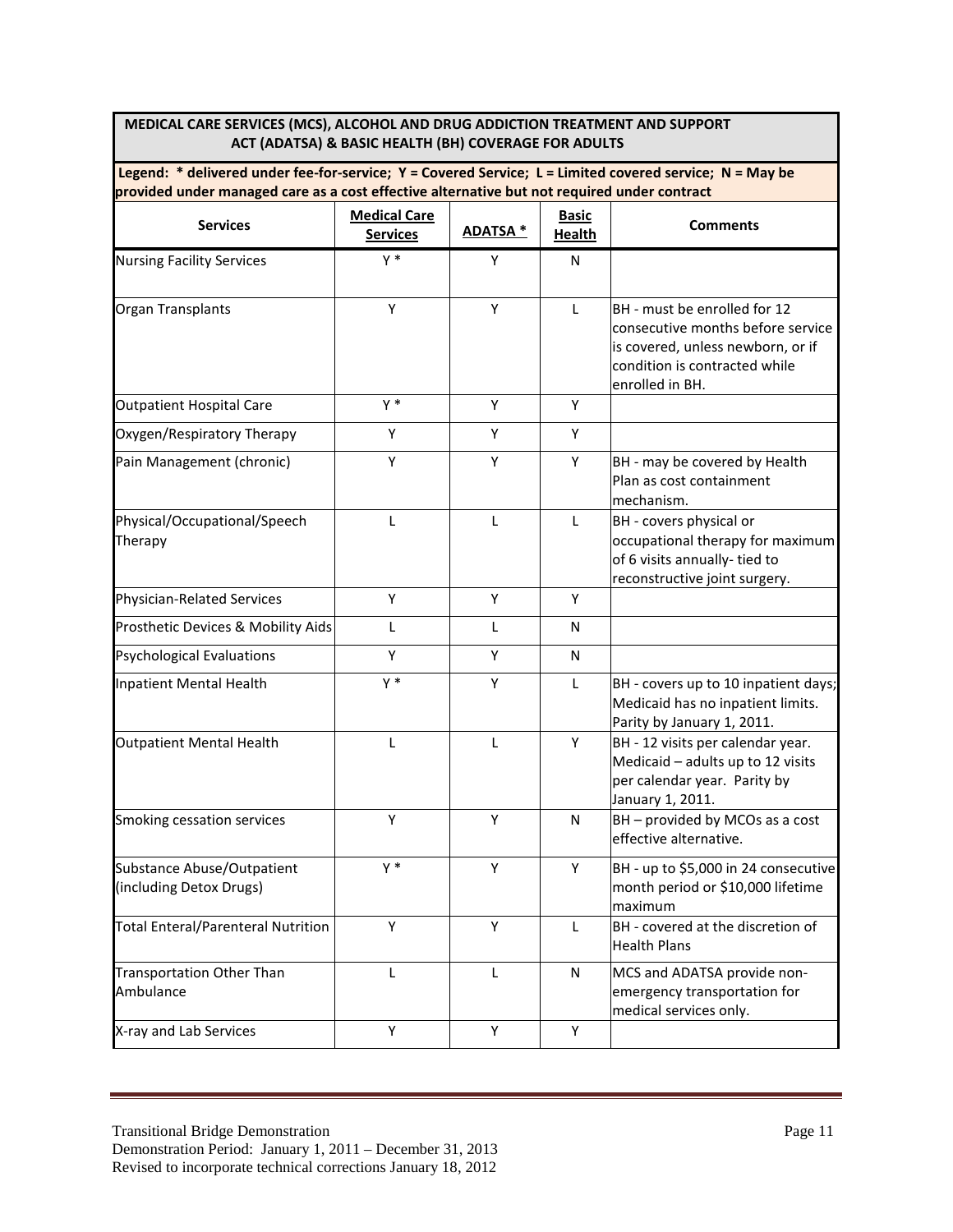## **VI. ENROLLMENT AND IMPLEMENTATION**

#### **23. General Requirements**

- a. **Medicaid Administrative Requirements**. Unless otherwise specified in these STCs, all processes (e.g., eligibility, enrollment, redeterminations, terminations, appeals) must comply with Federal law and regulations governing the Medicaid program.
- b. **Facilitating Medicaid Enrollment**. The State must screen new applicants for Medicaid eligibility, and if determined eligible, enroll the individual in Medicaid, and must screen current enrollees at least annually upon recertification / renewal of enrollment.
	- i. The State must ensure that new applicants for the BH, MCS, and ADATSA programs who meet the categorical requirements for Medicaid will be processed and enrolled in the State's Medicaid program. The application packets for the BH, MCS, and ADATSA programs must continue to provide information regarding Medicaid eligibility and application that is subject to CMS review. The State may enroll potential Medicaid eligibles in the BH, MCS, and ADATSA programs (either as Transition Eligibles or State-only eligibles) pending completion of the Medicaid application and determination processes.
	- ii. Transition Eligibles who are currently enrolled in BH, MCS or ADATSA will be processed and enrolled in the State's Medicaid program, if eligible, upon their next certification / redetermination date.
	- iii. The State must ensure that individuals disenrolled from the BH program for failure to pay the monthly premium will continue to be provided information regarding Medicaid eligibility and application, which is subject to CMS review.
- c. **Mandatory Basic Health Enrollment in Managed Care.** All Transition Eligibles, including American Indian / Alaska Native (AI/AN) individuals (as defined in statute<sup>[1](#page-16-0)</sup>), enrolled in the BH program will receive Demonstration benefits consistent with the delivery system described in section VIII of these STCs.

- State in which they reside, or who is a descendant, in the first or second degree, of any such member;
- (b) is an Eskimo or Aleut or other Alaska Native;
- (c) is considered by the Secretary of the Interior to be an Indian for any purpose; or
- (d) is determined to be an Indian under regulations promulgated by the
- Secretary;

 $\overline{a}$ 

Demonstration Period: January 1, 2011 – December 31, 2013 Revised to incorporate technical corrections January 18, 2012

<span id="page-16-0"></span>*Indian* means any individual defined at 25 USC 1603(c), 1603(f), or 1679(b), or who has been determined eligible as an Indian, pursuant to 42 CFR 136.12. This means the individual:

<sup>(1)</sup> Is a member of a Federally recognized Indian tribe;

<sup>(2)</sup> resides in an urban center and meets one or more of the four criteria:

<sup>(</sup>a) Is a member of a tribe, band, or other organized group of Indians, including those tribes, bands, or groups terminated since 1940 and those recognized now or in the future by the

<sup>(3)</sup> is considered by the Secretary of the Interior to be an Indian for any purpose; or

<sup>(4)</sup> is considered by the Secretary of Health and Human Services to be an Indian for purposes of eligibility for Indian health care services, including as a California Indian, Eskimo, Aleut, or other Alaska Native.

Transitional Bridge Demonstration Page 12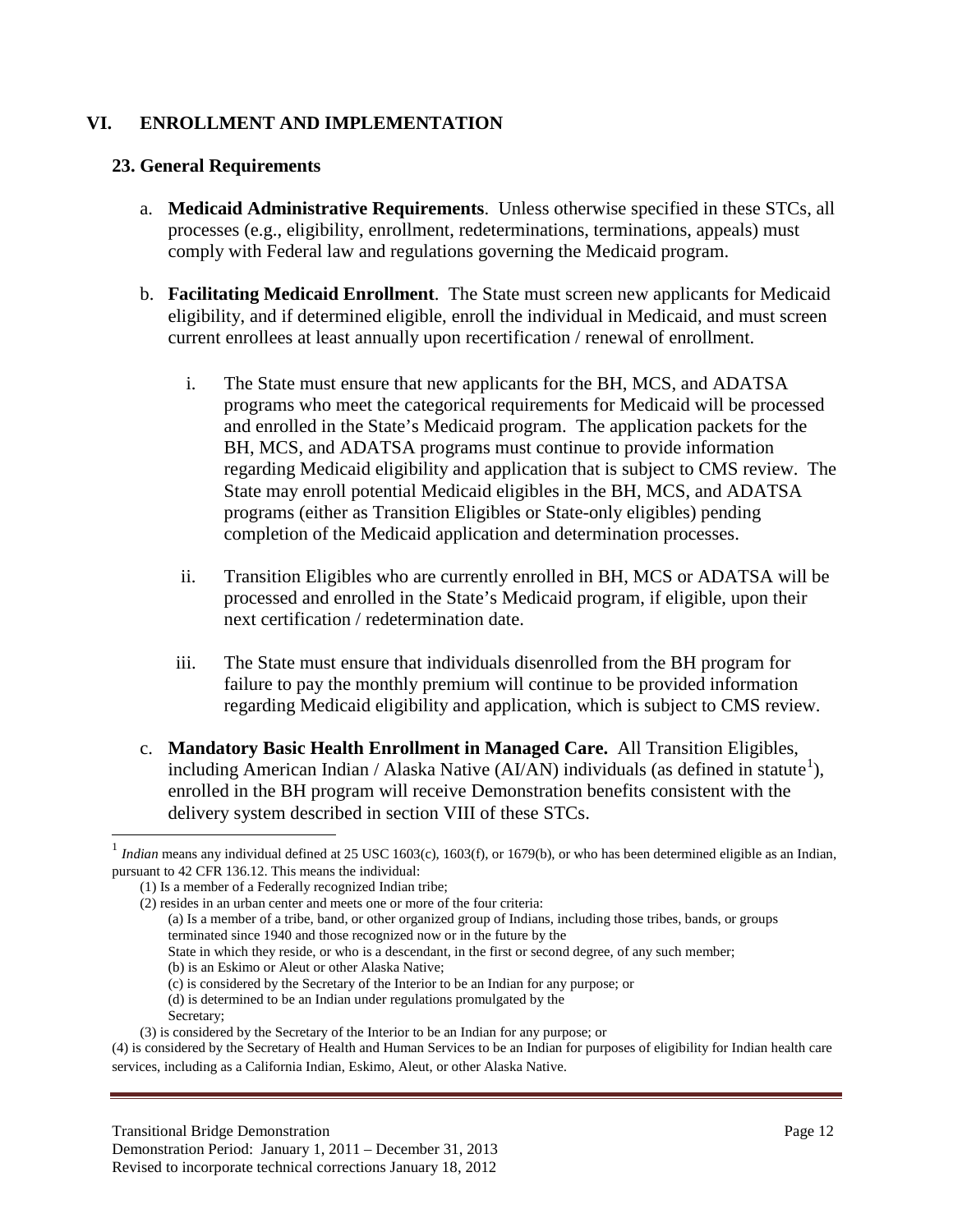- d. **Choice of Managed Care Organizations (MCOs).** Except as specified below, the State must ensure that all Transition Eligibles are provided with a choice of MCOs:
	- i. Transition Eligible enrollees in the Basic Health program who live in designated rural areas (e.g., Clallam, Cowlitz, Garfield, Island, Jefferson, Klickitat, Lincoln, Mason, San Juan, Skagit, Skamania, and Wahkiakum counties) may not be provided a choice of MCOs. The State must ensure that these individuals are given a choice of primary care providers. The State will provide notification to CMS should additional choice of MCOs be made available in these counties. [A list of Contracted Managed Care Health Plans by County is provided in Attachment B, and will be updated by the State at least annually or as necessary to reflect current contracts].
	- ii. Transition Eligibles in the Medical Care Services program have complex health needs and receive services through a single MCO; expenditure authority accompanying these STCs permits the State to continue that delivery system through June 30, 2012.
	- iii. Transition Eligibles in the ADATSA program have complex health needs with services delivered on a fee-for-service basis. The State may expand managed care coverage of individuals and/or benefits in accord with paragraph 18, paragraph 22, and section VIII (*Delivery System)* of these STCs.
- e. **Enrollment Waiting Lists**. The State will adhere to the enrollment targets presented in section IV of these STCs.
	- i. The State may maintain a wait list for the Basic Health program consistent with the operational policy in effect on January 1, 2011. Unless otherwise specified in State rules as a "priority population" (refer to the definition in Attachment C), new applicants will be placed on a list behind those already waiting. The State will have continuous open enrollment so when space becomes available in the future, Basic Health will release names from the waiting list in date-received order and notify applicants. Changes to the waiting list operational policy that affect the Demonstration will be submitted to CMS for approval prior to implementation.
	- ii. To the extent that the State imposes a limit on enrollment of Transition Eligibles in the MCS or ADATSA programs, within 60 days after notifying CMS of such a limit, the State must submit to CMS the criteria for administering the waiting lists and enrolling new applicants.
- f. **No Pre-existing Condition Exclusion.** The State may impose a waiting period for preexisting conditions of not longer than 6 months for individuals enrolled from the BH waiting list into the BH program between January 1, 2011, and December 31, 2011. All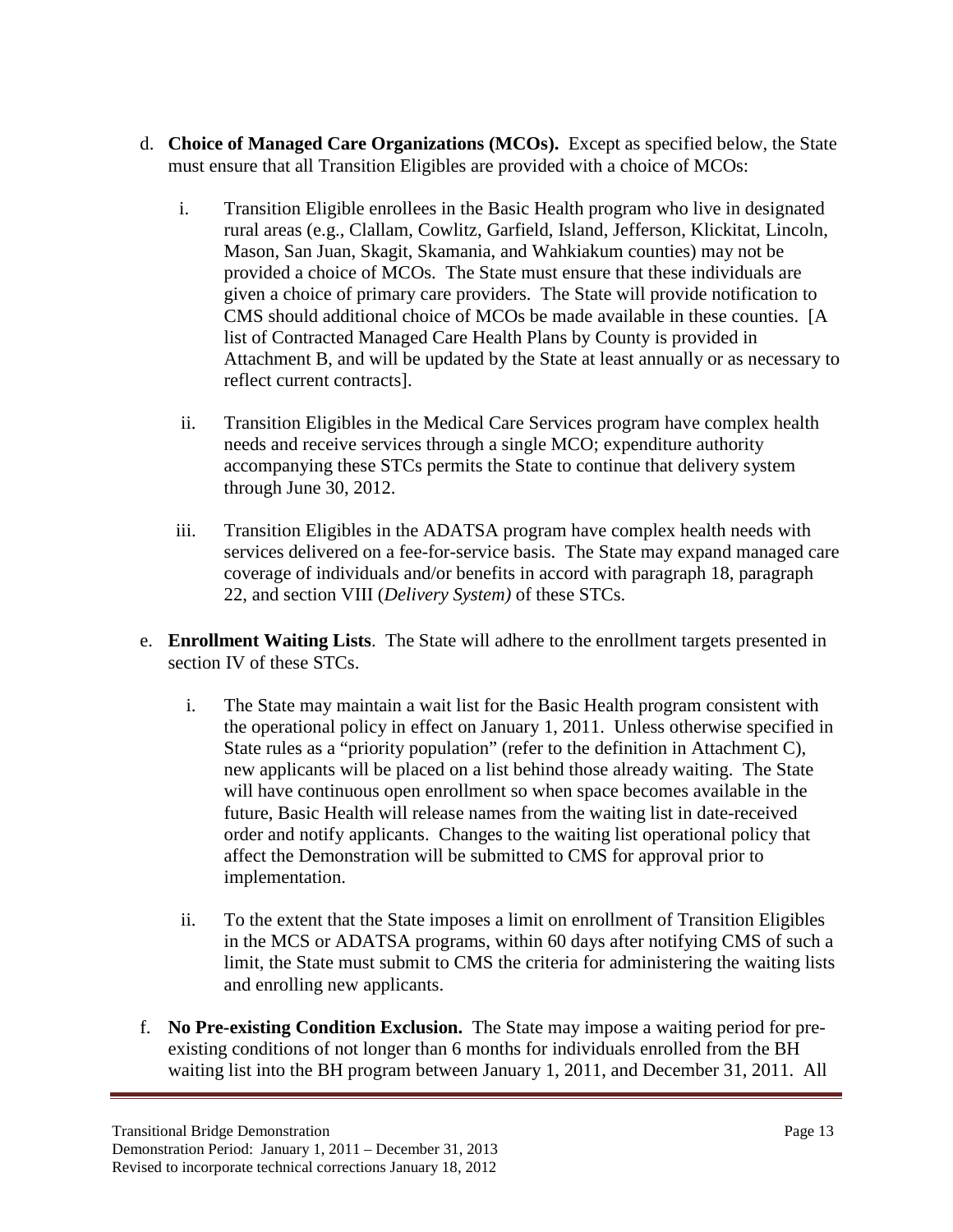pre-existing waiting periods will expire January 1, 2012. The State must not impose a waiting period for pre-existing conditions for any Transition Eligible individual who is:

- i. Eligible for enrollment into the MCS or ADATSA programs;
- ii. Enrolled from Medicaid, or other HCA medical programs, directly into the BH program or had other health care coverage in accord with the Health Insurance Portability and Accountability Act of 1996; or
- iii. Enrolled in the BH program on or after January 1, 2012.
- g. **Elimination of Time Limits**. The State must eliminate the maximum eligibility period (i.e., maximum eligibility period of 24 months in a 5-year period) for individuals enrolled in the MCS program as soon as possible, but not later than July 1, 2011.

# **VII. COST SHARING**

- **24. Cost Sharing.** The State may impose cost sharing (e.g., premiums, deductibles, coinsurance payments, copayments) on individuals covered under this Demonstration, consistent with subsections 24(a) and 24(b) below.
	- a. **Premiums.** Throughout the duration of this Demonstration, the State:
		- i. May impose premiums, equal to or lower than those in effect on January 1, 2011, for BH enrollees with the exception of individuals who have been determined to be American Indians/Alaska Natives (AI/ANs). This limitation gives effect to the exemptions permitted under section 5006 of the American Recovery and Reinvestment Act of 2009.
		- ii. Must, effective January 1, 2011, reduce monthly premiums to 2009 levels (from \$34 to \$17) for the lowest income BH enrollees (i.e., individuals with family income from 0 to 65 percent of the FPL using the BH household income determination).
	- b. **Point of Service and Annual Cost Sharing for BH enrollees.** Throughout the duration of this Demonstration, the State will impose the following cost sharing charges, except that no such charges may be imposed on individuals who have been determined to be American Indians/Alaska Natives (AI/ANs) to the extent that such charges are precluded by section 5006 of the American Recovery and Reinvestment Act of 2009:
		- i. An annual deductible of no more than \$250 per individual, per calendar year.
		- ii. An annual out-of-pocket maximum of no more than \$1,500 per individual, per calendar year.

Transitional Bridge Demonstration Page 14

Demonstration Period: January 1, 2011 – December 31, 2013 Revised to incorporate technical corrections January 18, 2012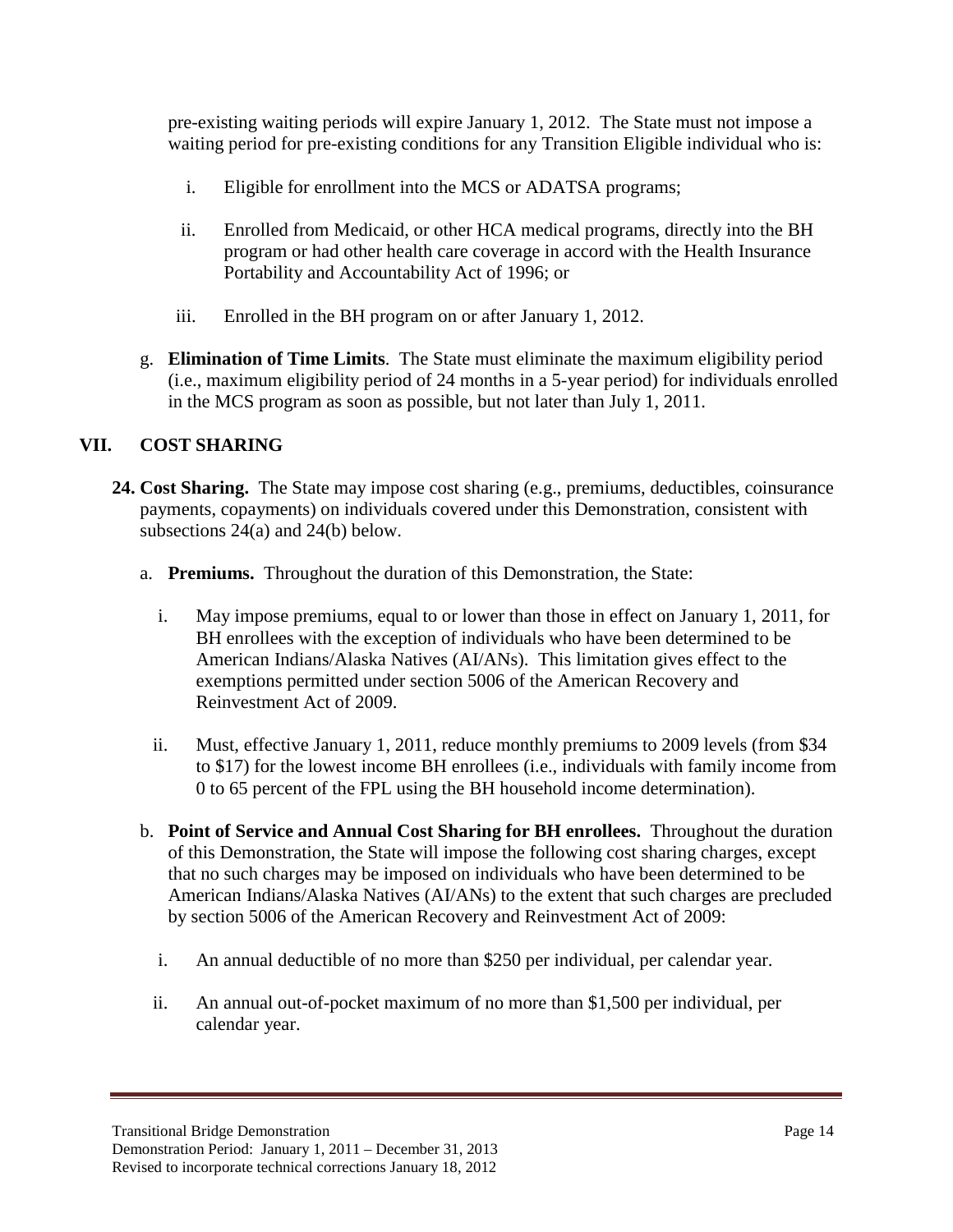- iii. Copayments on benefits and services including office visits, pharmacy benefits, emergency room visits, out-of-area emergency services, organ transplants consistent with those in place as of January 1, 2010. The State must submit an amendment for CMS approval before implementing any increases in out-of-pocket costs for Transition Eligibles.
- **25. Cost Sharing for MCS and ADATSA Enrollees.** Cost sharing, in any form or format, on individuals enrolled in the MCS or ADATSA program must be consistent with the cost sharing limits applicable under the State plan.
- **26. No Cost Sharing for Preventive Care Services.** Consistent with current practice, the State must not impose cost sharing for preventive care services, including routine physicals, immunizations, Pap smears, mammograms, and other screening and testing when provided as part of the preventive care visit (and as defined in Attachment D) provided to any individual covered under this Demonstration.

# **VIII. DELIVERY SYSTEMS**

**27. Managed Care.** The State will require all Transition Eligbles enrolled in the BH program to be enrolled in and receive the health care benefits for which they are eligible (as described in section V of these STCs) through a managed care delivery system. Transition Eligibles enrolled in the MCS program may be enrolled in and receive certain benefits to which they are entitled (as described in section V of these STCs), through a managed care delivery system.

## **28. Managed Care Contracts.**

- a. No FFP is available for activities covered under contracts for services under the Demonstration prior to CMS approval of such contracts and/or contract amendments. The State will provide CMS with a minimum of 60 days to review and approve initial contracts and contract amendments. CMS reserves the right as a corrective action to withhold FFP (either partial or full) for the Demonstration until the contract compliance requirement is met.
- b. The State shall modify the Basic Health contract by April 1, 2011 to comply with all requirements of 42 CFR Part 438, unless expenditure authority is granted for elements that are not compliant with these requirements.
- c. The State shall modify the Medical Care Services contract by July 1, 2011 to comply with all requirements of 42 CFR Part 438, unless expenditure authority is granted for elements that are not compliant with these requirements.
- d. Payments under contracts with public agencies, that are not competitively bid in a process involving multiple bidders, shall not exceed the documented costs incurred in furnishing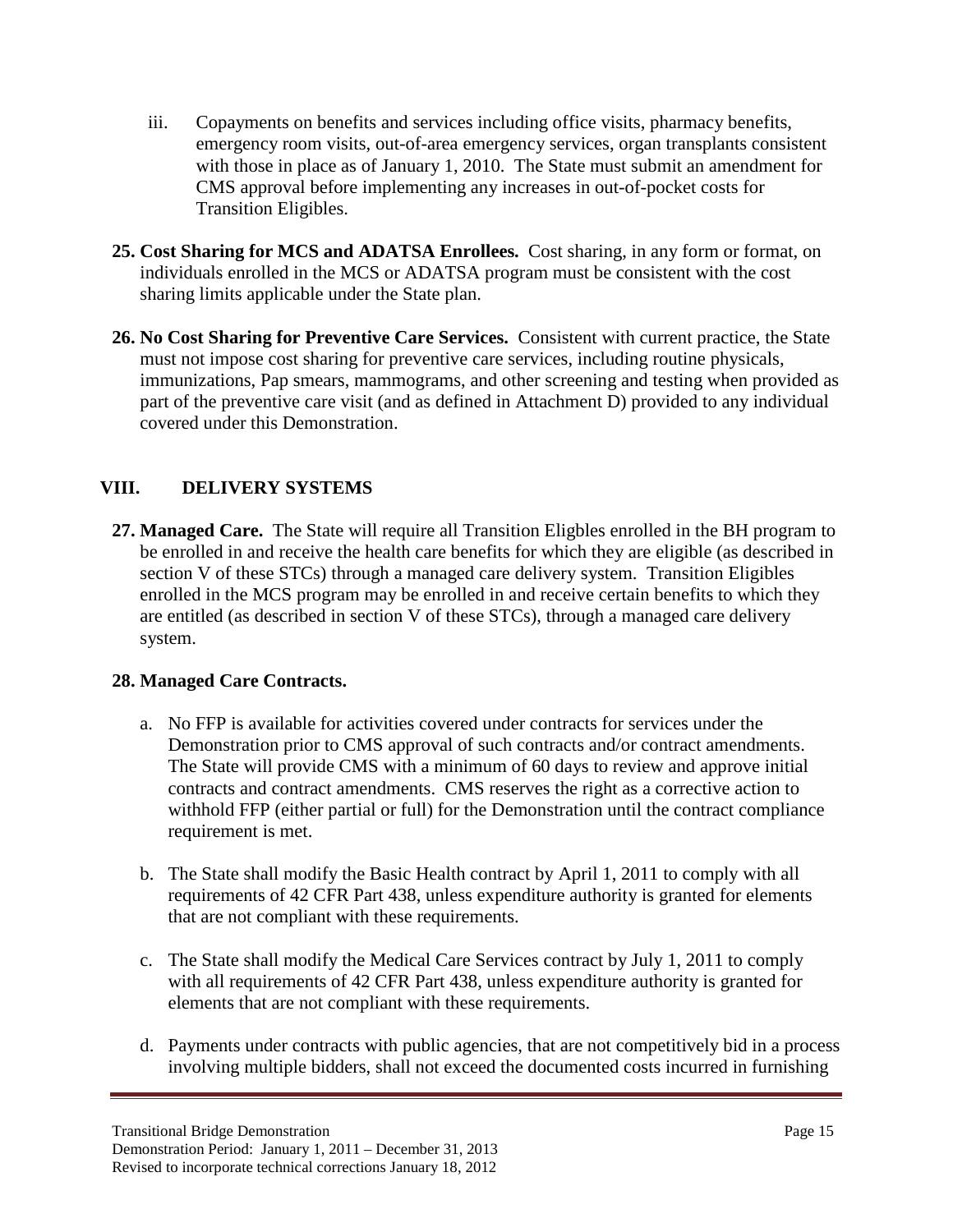covered services to eligible individuals (or a reasonable estimate with an adjustment factor no greater than the annual change in the consumer price index).

e. The State will monitor the medical/loss ratio of MCOs providing services under this Demonstration.

# **29. Supplemental Payments.**

- a. Washington is required to make supplemental payments to Indian health providers (I/T/Us) as required by section 5006 of the Recovery Act, to ensure there is no reduction in the full Medicaid State plan payment rate for these providers.
- b. In accord with the accompanying expenditure authorities, the State has until 2013 to modify their systems in order to accurately determine and pay the supplemental payments to these providers.
- c. The State is required to make retroactive supplemental payments to these providers for calendar years 2011 and 2012. To demonstrate active efforts in implementing this requirement, the State must:
	- i. Determine and distribute to providers all of the required data elements that will facilitate accurate supplemental payments. The State shall make this information available as soon as practicable, but no later than July 1, 2011, with retroactive payments to January 1, 2011.
	- ii. Providers wishing to avail themselves of the retroactive supplemental payments must collect and maintain accurate hardcopy accountings of all the required data elements.
- iii. For all supplemental payments requested for calendar years 2011 and 2012, providers eligible under this section must submit a complete copy of the required data elements to the State's designee between January 1, 2013 and June 30, 2013.
- iv. The State must review and complete all retroactive payments by December 31, 2013. These supplemental payments are Demonstration-related expenditures, and must be reported in accord with the requirements in sections IX (*General Reporting Requirements*), X *(General Financial Requirements)*, and XI *(Monitoring Budget Neutrality for the Demonstration)* of these STCs.
- **30. Fee-For-Service.** In accord with section V of these STCs, the State will provide certain Demonstration-covered benefits to individuals enrolled in the MCS program, and all Demonstration-covered benefits to individuals enrolled in the ADATSA program on a fee for service basis until such time as CMS approves the transition of these services into mandated managed care.

Transitional Bridge Demonstration Page 16 Demonstration Period: January 1, 2011 – December 31, 2013 Revised to incorporate technical corrections January 18, 2012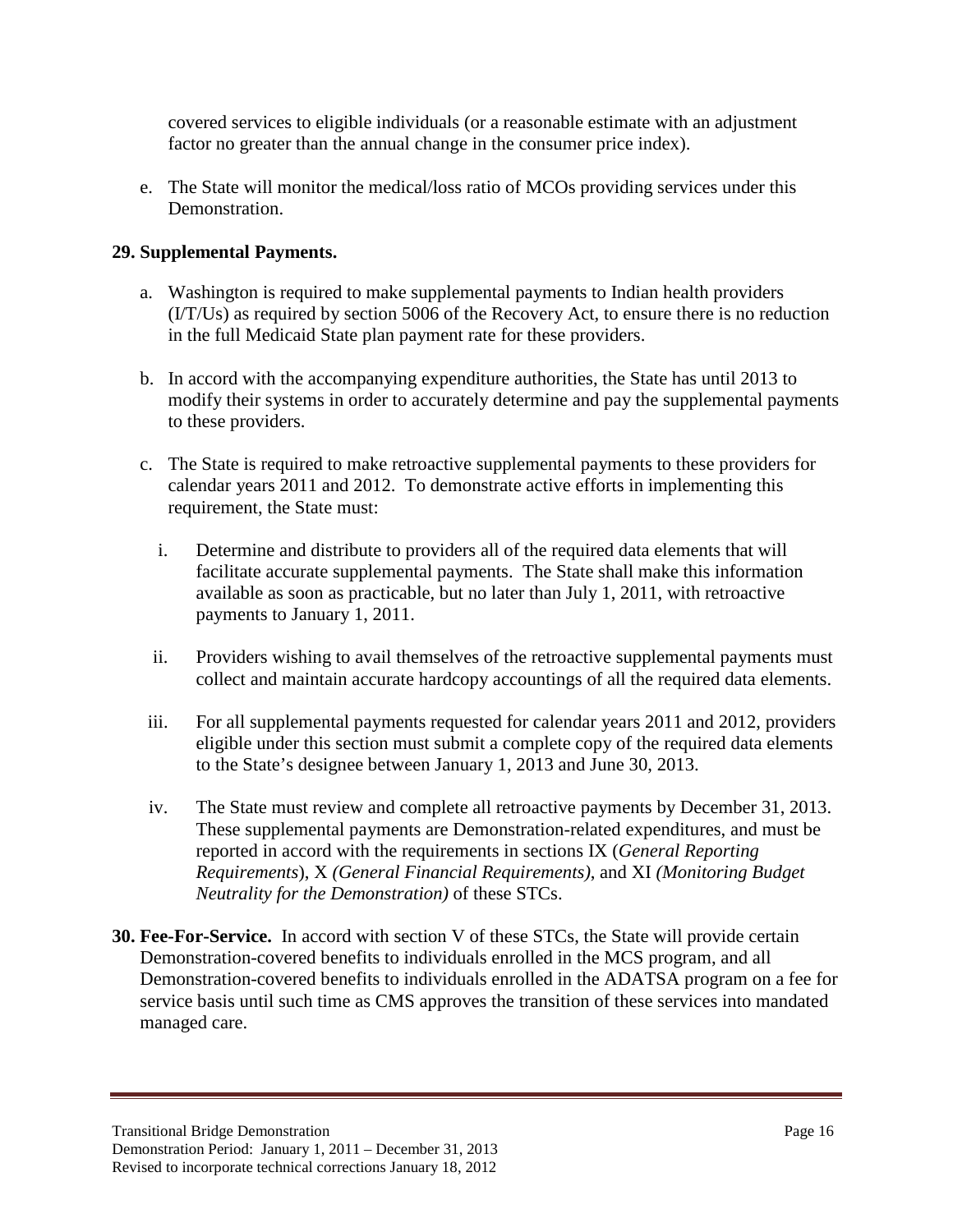**31. Readiness Review.** Prior to implementation and in accord with the Readiness Review checklist, the State must work with CMS to assess and gain approval of the State's readiness to implement the Transitional Bridge Demonstration.

# **IX. GENERAL REPORTING REQUIREMENTS**

- **32. General Financial Requirements.** The State must comply with all general financial requirements, including reporting requirements related to monitoring budget neutrality, set forth in section X of these STCs. The State must submit any corrected budget and/or allotment neutrality data upon request.
- **33. Monthly Enrollment Report.** Within 20 days following the first day of each month, the State must report via e-mail the Demonstration enrollment figures for the month just completed to the CMS Project Officer, the Regional Office contact, and the CMS FCHPG Enrollment mailbox, using the table below.
	- a. The reported Demonstration enrollment for individuals eligible for Federal match based on the Family Medicaid (TANF) methodology. Upon CMS approval of Washington's Modified Adjusted Gross Income (MAGI) calculation for BH program eligibility, the State may, upon notification to the CMS Project Officer and the Regional Office contact, begin determining and reporting Demonstration enrollment using the MAGI eligibility calculation.
	- b. Mental health services provided through the section 1915(b) waiver are not considered a benefit under this Demonstration. In accord with paragraph 40, the State will not use Demonstration financial reporting forms to claim FFP for these expenditures.

The data requested under this subparagraph is similar to the data requested for the Quarterly Report in Attachment A (III), except that they are compiled on a monthly basis.

| <b>Demonstration Populations</b><br>(as hard coded in the CMS 64) | <b>Point In</b><br><b>Time</b><br><b>Enrollment</b><br>(last day of<br>month) | <b>Newly</b><br><b>Enrolled</b><br><b>Last Month</b> | <b>Disenrolled</b><br><b>Last Month</b> |
|-------------------------------------------------------------------|-------------------------------------------------------------------------------|------------------------------------------------------|-----------------------------------------|
| <b>Basic Health</b>                                               |                                                                               |                                                      |                                         |
| <b>Medical Care Services</b>                                      |                                                                               |                                                      |                                         |
| Alcohol and Drug Addiction Treatment and<br>Support Act           |                                                                               |                                                      |                                         |

**34. Monitoring Calls.** CMS will schedule monthly conference calls with the State. The purpose of these calls is to discuss any significant actual or anticipated developments affecting the Demonstration. Areas to be addressed include, but are not limited to, health care delivery, enrollment, cost sharing, quality of care, access, the benefit package, audits, lawsuits,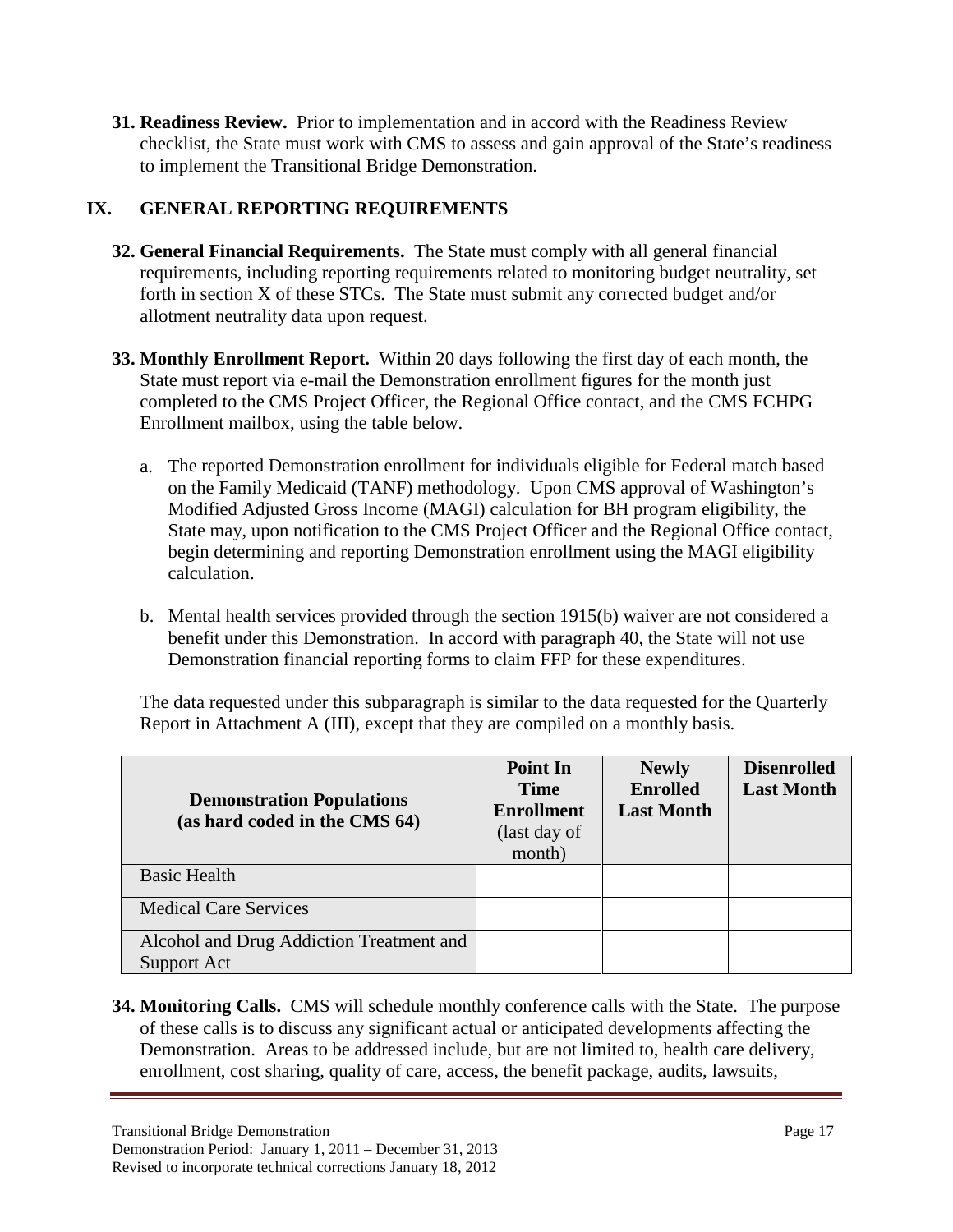financial reporting and budget neutrality issues, progress on evaluations, legislative developments, and any Demonstration amendments the State is considering submitting. CMS will provide updates on any amendments or concept papers under review, as well as Federal policies and issues that may affect any aspect of the Demonstration. The State and CMS will jointly develop the agenda for the calls.

- **35. Quarterly Progress Reports.** The State must submit quarterly progress reports in accordance with the guidelines in Attachment A no later than 60 days following the end of each quarter. The intent of these reports is to present the State's analysis and the status of the various operational areas. These quarterly reports must include the following, but are not limited to:
	- a. An updated budget neutrality monitoring spreadsheet;
	- b. A discussion of events occurring during the quarter or anticipated to occur in the near future that affect health care delivery, including, but not limited to: benefits, enrollment and disenrollment, grievances, quality of care, and access that is relevant to the Demonstration, pertinent legislative or litigation activity, and other operational issues;
	- c. Action plans for addressing any policy, administrative, or budget issues identified;
	- d. Quarterly enrollment reports for Transition Eligibles that include the member months and end of quarter, point-in-time enrollment for each Demonstration population, and other statistical reports listed in Attachment A; and
	- e. Evaluation activities and interim findings.

# **36. Annual Report.**

- a. The State must submit a draft annual report documenting accomplishments, project status, quantitative and case study findings, interim evaluation findings, and policy and administrative difficulties and solutions in the operation of the Demonstration.
- b. The State must submit the draft annual report no later than 120 days after the close of the Demonstration year (DY).
- c. Within 30 days of receipt of comments from CMS, a final annual report must be submitted.
- **37. Annual Review Plan.** Consistent with the concept of a dynamic demonstration, CMS and the State will review annually the State's economic condition and budget neutrality in order to negotiate additional changes to the Demonstration. By July 1 of each Demonstration year, the State must submit to CMS the plan to further modify enrollment, benefits, and costsharing that further transitions the Demonstration toward full compliance with the provisions of the Affordable Care Act. Given the State's fiscal status, Washington may submit a revised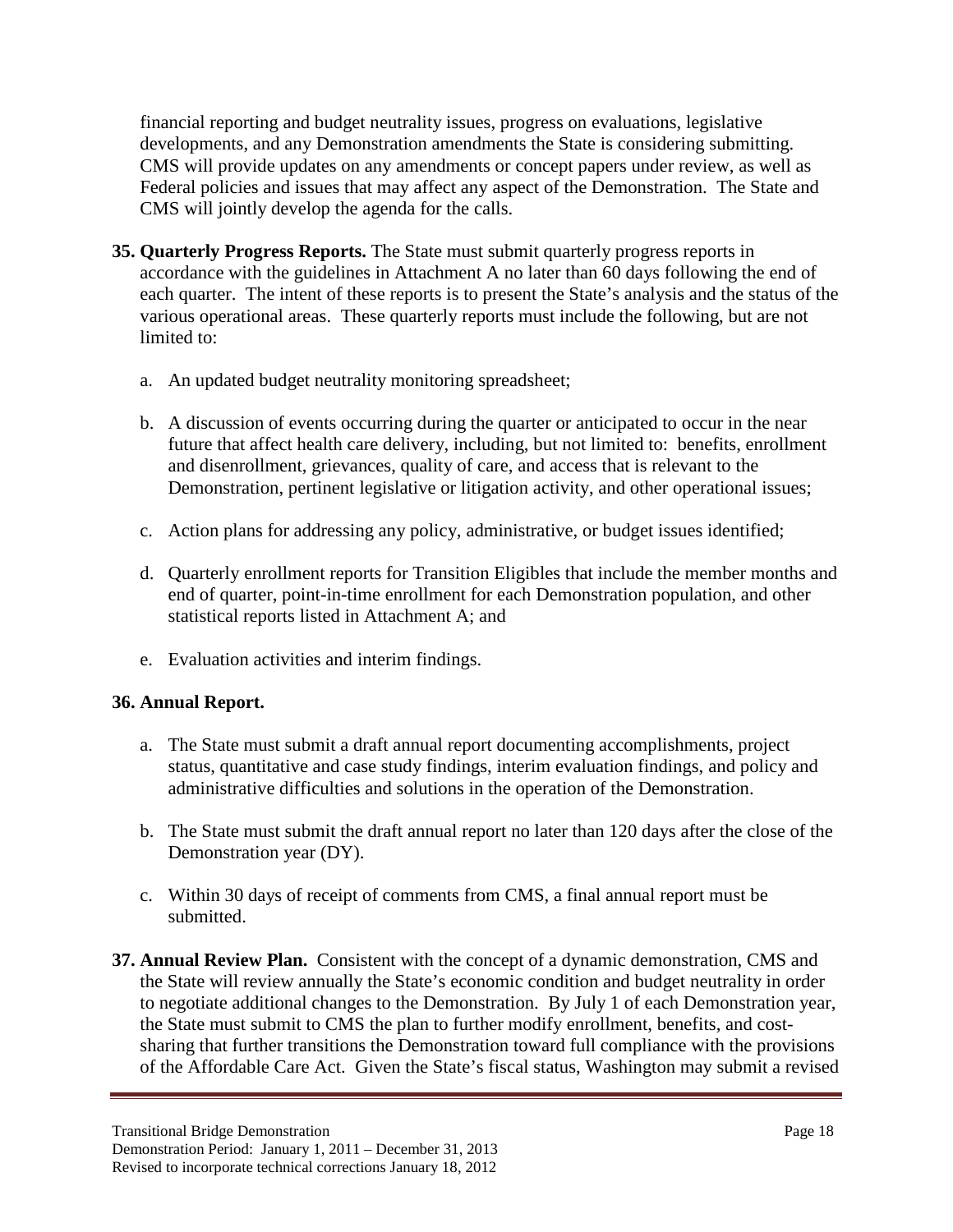plan at any time. Such changes will be submitted for CMS approval at least 90 days before implementation.

- **38. Transition Plan.** As this Demonstration will not be extended by CMS beyond December 31, 2013, the State is required to prepare, and incrementally revise, a Transition Plan. By July 1, 2012, the State must submit to CMS for review and approval an initial Transition Plan, consistent with the provisions of the Affordable Care Act for all individuals enrolled in the Demonstration. The plan must contain the required elements and milestones described in subsections 38(a-f) outlined below. In addition, the Plan will include a schedule of implementation activities that the State will use to operationalize the Transition Plan.
	- a. **Seamless Transitions**. Consistent with the provisions of the Affordable Care Act, the Transition Plan will include details on the State's plans to obtain and review any additional information needed from each individual to determine eligibility under all eligibility groups, and to coordinate the transition of individuals enrolled in the Demonstration (by FPL) (or newly applying for Medicaid) to a coverage option available under the Affordable Care Act without interruption in coverage to the maximum extent possible. Specifically, the State must:
		- i. Determine eligibility under all eligibility groups in effect beginning January 1, 2014, for which the State is required or has opted to provide medical assistance, including the group described in section  $1902(a)(10)(A)(i)(VIII)$  of the Act for individuals under age 65 and regardless of disability status with income at or below 133 percent of the FPL.
		- ii. Identify Demonstration populations not eligible for coverage under the Affordable Care Act, and explain what coverage options and benefits these individuals will have effective January 1, 2014.
		- iii. Implement a process for considering, reviewing, and making preliminary determinations under all eligibility groups in effect beginning January 1, 2014, for new applicants for Medicaid eligibility.
		- iv. Conduct an analysis that identifies populations in the Demonstration that may not be eligible for or affected by the Affordable Care Act, and the authorities the State identifies that may be necessary to continue coverage for these individuals.
		- v. Develop a modified adjusted gross income (MAGI) calculation for program eligibility. The State may implement prior to January 1, 2014.

Transitional Bridge Demonstration Page 19 Demonstration Period: January 1, 2011 – December 31, 2013 Revised to incorporate technical corrections January 18, 2012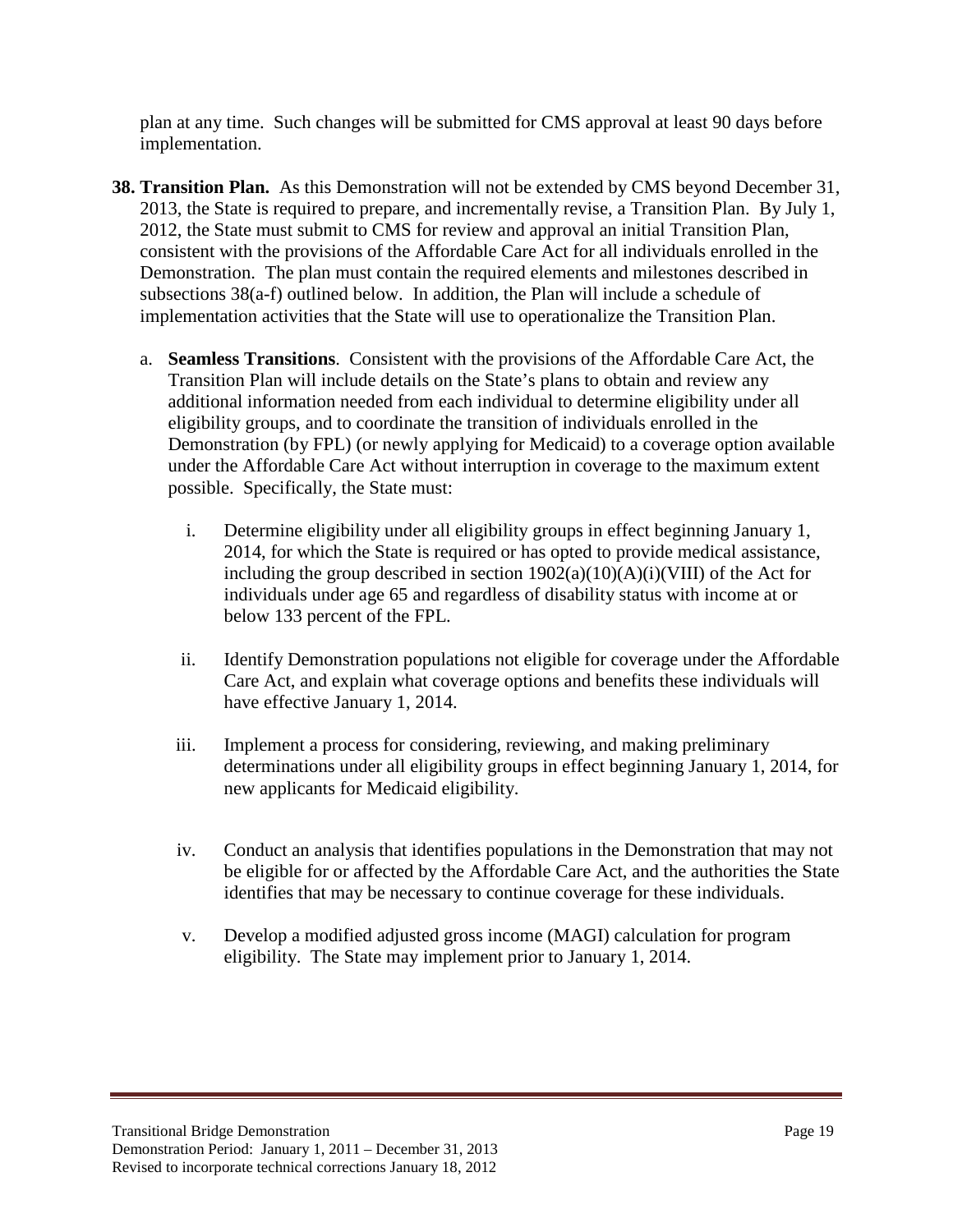### b. **Access to Care and Provider Payments**.

- i. **Provider Participation**. The State must identify the criteria that will be used for reviewing provider participation in (e.g., demonstrated data collection and reporting capacity), and means of, securing provider agreements for the transition.
- ii. **Adequate Provider Supply**. The State must provide the process that will be used to assure adequate provider supply for the State plan and Demonstration populations affected by the Demonstration on December 31, 2013. The analysis should address delivery system infrastructure/capacity, provider capacity, utilization patterns and requirements (i.e., prior authorization), current levels of system integration, and other information necessary to determine the current state of service delivery. The report must separately address each of the following provider types:
	- a. Primary care providers
	- b. Specialty providers.
	- c. Mental Health services.
	- d. Substance Use Services.
	- e. Dental Services/Providers.
- iii. **Provider Payments.** The State will establish and implement the necessary processes for ensuring accurate encounter payments to providers entitled to the prospective payment services (PPS) rate (e.g., certain FQHCs and RHCs) or the all inclusive payment rate (e.g., certain Indian Health providers).
- c. **Systems Development or Remediation**. The Transition Plan for the Demonstration is expected to expedite the State's readiness for compliance with the requirements of the Affordable Care Act and other Federal legislation. System milestones that must be tested for implementation on or before January 1, 2014 include:
	- i. Implementing citizenship determinations based on data matching through the Social Security verification system, including development of an automated interface for childless adults and parents/caretaker relatives;
	- ii. Tracking out-of-pocket charges in order to implement a 5 percent aggregate family cost sharing cap for low income population coverage options;
- iii. Replacing manual administrative controls with automated processes to support a smooth interface among coverage and delivery system options that is seamless to beneficiaries;
- d. **Pilot Programs.** The State will show progress towards developing and testing, when feasible, pilot programs that support Affordable Care Act-defined "medical homes," "accountable care organizations," and / or "person-centered health homes" to allow for more efficient and effective management of the highest risk individuals.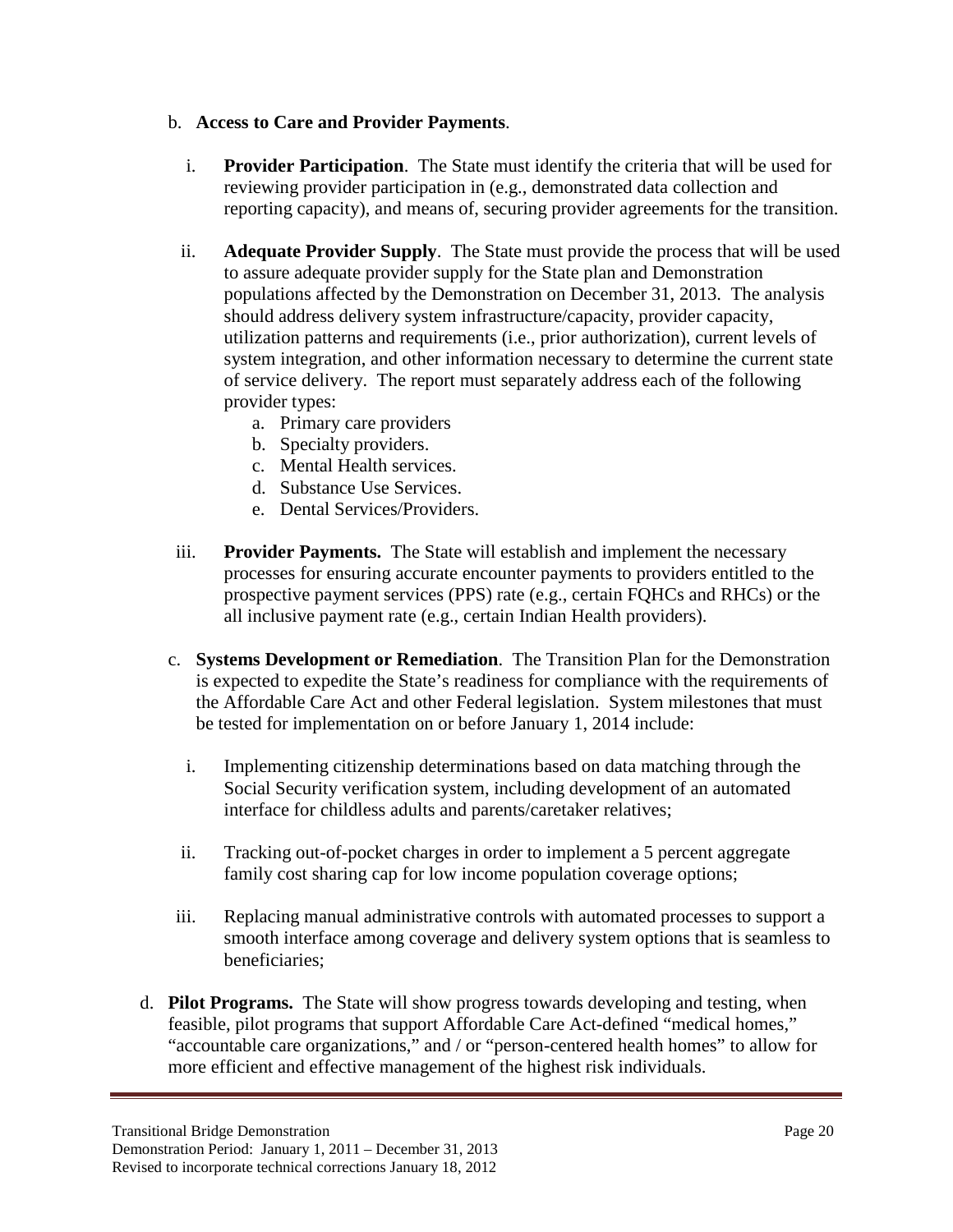e. **Progress Updates.** After submitting the initial Transition Plan for CMS approval, the State must include progress updates in each quarterly and annual report. The Transition Plan shall be revised as needed.

## f. **Implementation.**

- i. By July 1, 2013, the State must begin implementation of a simplified, streamlined process for transitioning eligible enrollees in the Demonstration to Medicaid, the Exchange, or other coverage options in 2014. In transitioning these individuals from coverage under the waiver to coverage under the State Plan, the State will not require these individuals to submit a new application.
- ii. On or before December 31, 2013, the State must provide notice to the individual of the eligibility determination.
- **39. Penalty**. CMS reserves the right to impose a penalty should the State fail to implement or operationalize the milestones listed in paragraph 38. The penalty amount will result in the loss of some percentage of the expenditures attributable to the Demonstration. If the State continues to fail to meet the Transition Plan requirements or milestones, CMS may impose incrementally larger percentages by which the annual expenditure authority cap will be reduced. The reduction in expenditure authority will be applied to the claims for Federal match of each Federal quarter. Once the requirement or milestone has been met, no further associated penalties will be imposed.

# **X. GENERAL FINANCIAL REQUIREMENTS**

- **40. Reporting Expenditures under the Demonstration.** The State will provide quarterly expenditure reports using the Form CMS-64 to report total expenditures for services provided under the Medicaid program, including those provided through the Demonstration under section 1115 authority. This project is approved for expenditures applicable to services rendered during the Demonstration period. CMS will provide FFP for allowable Demonstration expenditures only so long as those expenditures do not exceed the predefined limits as specified in these STCs. FFP will be provided for expenditures net of collections in the form of pharmacy rebates, cost sharing, or third party liability. Consistent with section V of these STCs, FFP under the Demonstration will not be provided for services provided in Institutions for Mental Disease (IMDs).
	- a. In order to track expenditures under this Demonstration, the State will report Demonstration expenditures through the Medicaid and State Children's Health Insurance Program Budget and Expenditure System (MBES/CBES), following routine CMS-64 reporting instructions outlined in section 2500 of the State Medicaid Manual. All expenditures subject to the budget neutrality limit will be reported on separate Forms CMS-64.9 WAIVER and/or 64.9P WAIVER, identified by the Demonstration project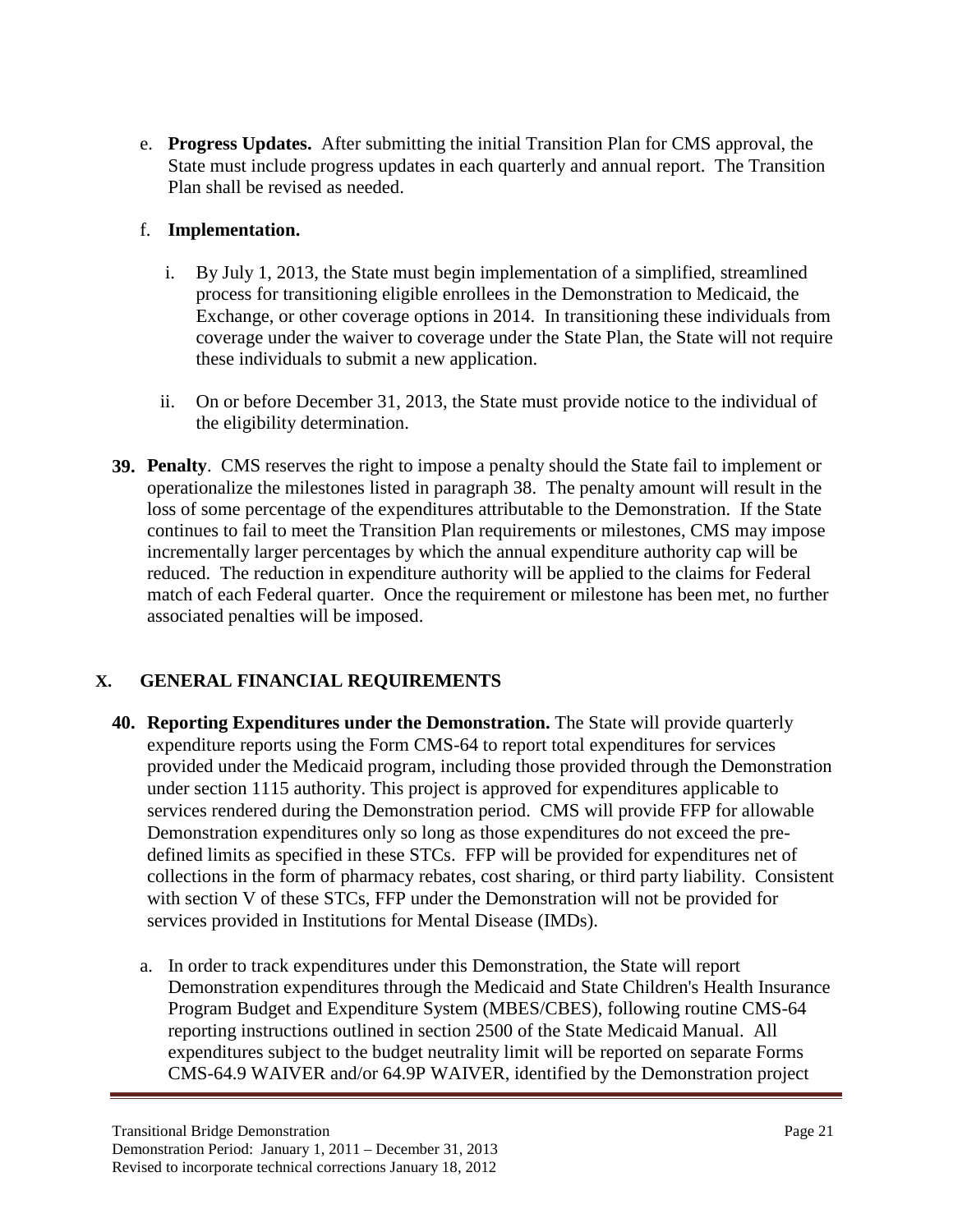number assigned by CMS (including the project number extension, which indicates the DY in which services were rendered or for which capitation payments were made). For monitoring purposes, cost settlements must be recorded on Line 10.b, in lieu of Lines 9 or l0.c. For any other cost settlements (i.e., those not attributable to this Demonstration), the adjustments should be reported on lines 9 or 10.c, as instructed in the State Medicaid Manual. The term, "expenditures subject to the budget neutrality limit," is defined below in item 2. DY1 will be the year beginning January 1, 2011, and ending December 31, 2011, and subsequent DYs will be defined accordingly.

- b. Premium offsets and enrollment fees that are collected by the State for enrollees under this Demonstration shall be reported to CMS on the CMS-64 summary sheet. Enrollment fees shall be reported as an Administrative offset on Line 9.d., columns c and d. Premium offsets shall be reported as a Services offset on Line 9.d., columns a. and b. In order to assure that the Demonstration is properly credited with these collections, the State shall provide the appropriate information on the CMS-64 narrative.
- c. For each DY, separate Forms CMS-64.9 Waiver and/or 64.9P Waiver shall be submitted reporting expenditures for individuals enrolled in the Demonstration, subject to the budget neutrality limit (section XI of these STCs). The State must complete separate waiver forms for the following eligibility groups/waiver names:
	- i. Basic Health (1),
	- ii. Disability Lifeline / Medical Care Services (2), and
	- iii. Alcohol and Drug Addiction Treatment and Support Act (3).
- **41. Expenditures Subject to the Budget Agreement.** For the purpose of this section, the term "expenditures subject to the budget neutrality limit" will include all Medicaid expenditures on behalf of all Demonstration participants (i.e., Transition Eligibles enrolled in the BH, DL / MCS, or ADATSA programs), as defined in section IV of the STCs.
- **42. Administrative Costs.** Administrative costs will not be included in the budget neutrality limit, but the State must separately track and report additional administrative costs that are directly attributable to the Demonstration, using separate CMS-64.10 waiver and 64.10 waiver forms, with waiver name "ADM".
- **43. Claiming Period.** All claims for expenditures subject to the budget neutrality limit (including any cost settlements) must be made within 2 years after the calendar quarter in which the State made the expenditures. Furthermore, all claims for services during the Demonstration period (including any cost settlements) must be made within 2 years after the conclusion or termination of the Demonstration. During the latter 2-year period, the State must continue to identify separately net expenditures related to dates of service during the operation of the section 1115 Demonstration on the Form CMS-64 in order to properly account for these expenditures in determining budget neutrality.
- **44. Reporting Member Months.** For the purpose of calculating the budget neutrality expenditure limit and other purposes, the State must provide to CMS on a quarterly basis the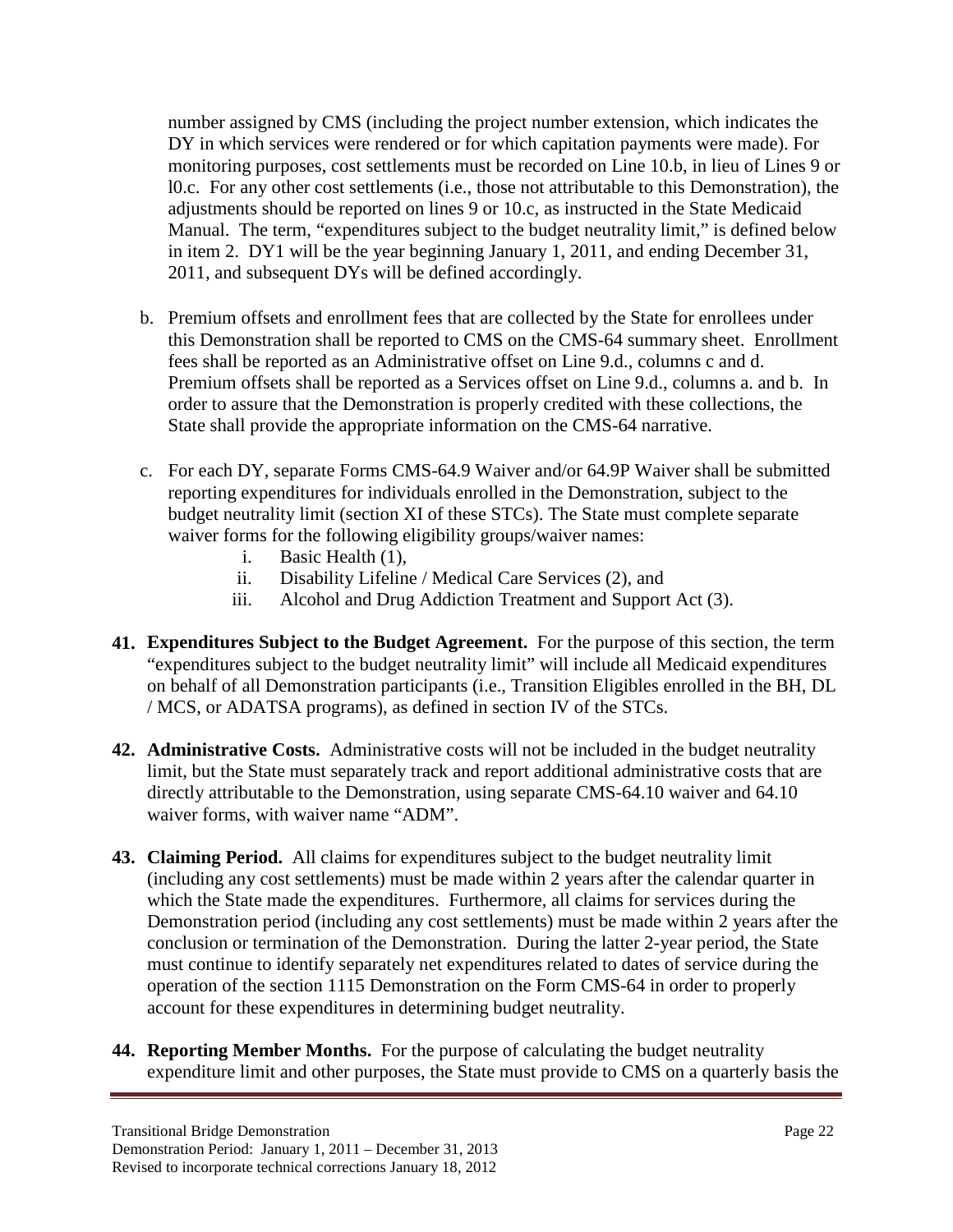actual number of eligible member/months for the Eligibility Groups (EGs) as defined in section IV and section X of these STCs. Enrollment information should be provided to CMS in conjunction with the quarterly and monthly enrollment reports referred to in section IX of these STCs. If a quarter overlaps the end of one DY and the beginning of another DY, member/months pertaining to the first DY must be distinguished from those pertaining to the second.

- a. The term "eligible member/months" refers to the number of months in which persons are eligible to receive services. For example, a person who is eligible for 3 months contributes three eligible member/months to the total. Two individuals who are eligible for 2 months each contribute two eligible member months to the total, for a total of four eligible member/months.
- b. There will be three "Transition Eligibles" Demonstration populations that will be reported for the purpose of calculating the without waiver baseline (budget neutrality expenditure limit) using the following waiver names. The groups used for calculating the budget neutrality expenditure limit are described below:
	- i. "Basic Health" is a hypothetical group as defined in section IV of these STCs, whose members would be eligible for Medicaid as an early Medicaid expansion population, as created by the Affordable Care Act.
	- ii. "Disability Lifeline / Medical Care Services" is a hypothetical group as defined in section IV of these STCs, whose members would be eligible for Medicaid as an early Medicaid expansion population, as created by the Affordable Care Act.
	- iii. "Alcohol and Drug Addiction Treatment and Support Act" is a hypothetical group as defined in section IV of these STCs, whose members would be eligible for Medicaid as an early Medicaid expansion population, as created by the Affordable Care Act.
- **45. Standard Medicaid Funding Process.** The standard Medicaid funding process will be used during the Demonstration. The State must estimate matchable Medicaid expenditures on the quarterly Form CMS-37. As a supplement to the Form CMS-37, the State will provide updated estimates of expenditures subject to the budget neutrality limit. CMS will make Federal funds available based upon the State's estimate, as approved by CMS. Within 30 days after the end of each quarter, the State must submit the Form CMS-64 quarterly Medicaid expenditure report, showing Medicaid expenditures made in the quarter just ended. CMS will reconcile expenditures reported on the Form CMS-64 quarterly with Federal funding previously made available to the State, and include the reconciling adjustment in the finalization of the grant award to the State.
- **46. Extent of FFP for the Demonstration.** CMS will provide FFP at the applicable Federal matching rate for the following, subject to the limits described in section XI: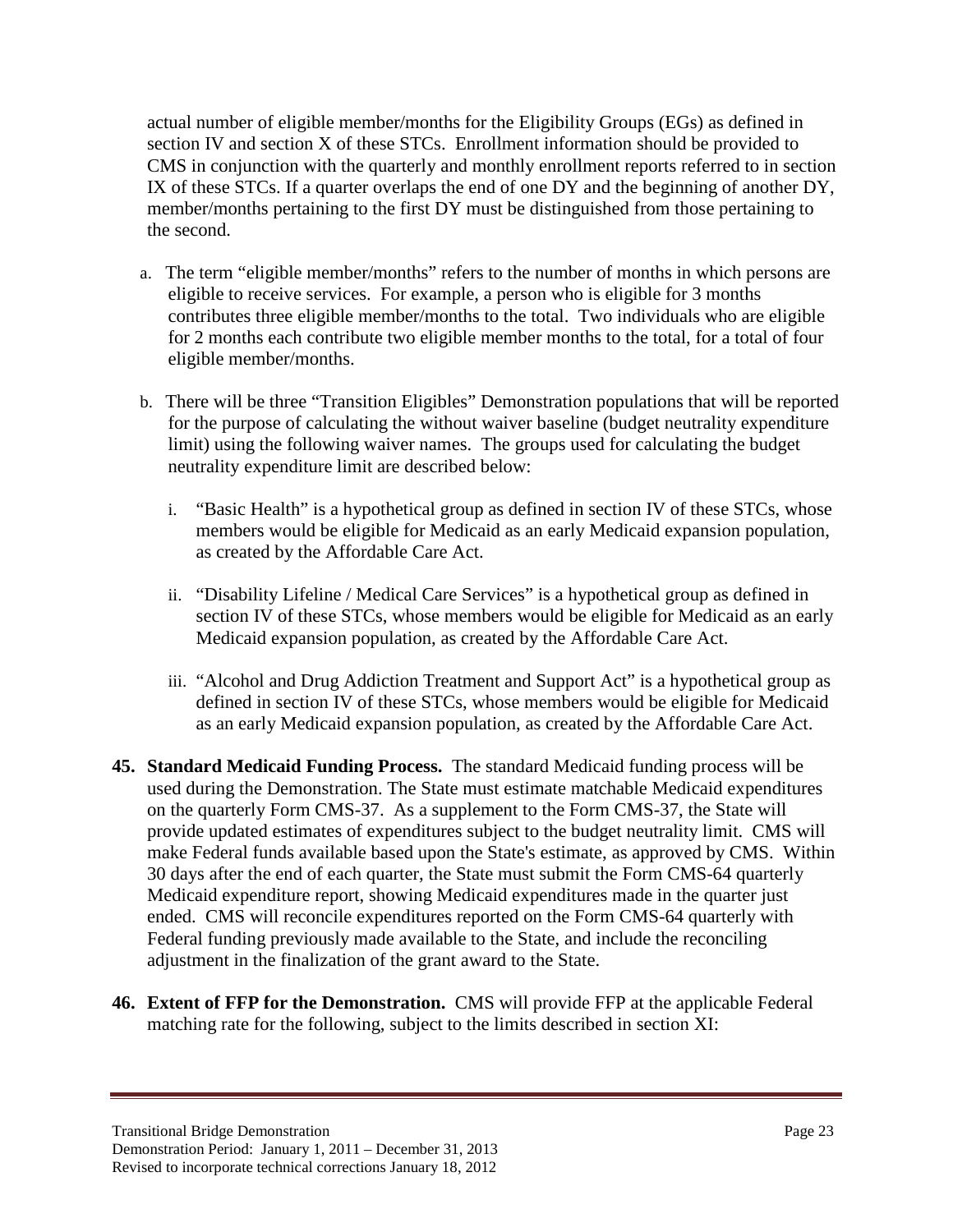- a. Administrative costs, including those associated with the administration of the Demonstration.
- b. Net expenditures and prior period adjustments of the Medicaid program that are paid in accordance with the approved State plan.
- c. Medical Assistance expenditures made under section 1115 Demonstration authority, including those made in conjunction with the Demonstration, net of enrollment fees, cost sharing, pharmacy rebates, and all other types of third party liability.
- **47. Sources of Non-Federal Share.** The State certifies that the matching non-Federal share of funds for the Demonstration is State /local monies. The State further certifies that such funds shall not be used as the match for any other Federal grant or contract, except as permitted by law. All sources of non-Federal funding must be compliant with section 1903(w) of the Act and applicable regulations. In addition, all sources of the non-Federal share of funding are subject to CMS approval.
	- a. CMS may review the sources of the non-Federal share of funding for the Demonstration at any time. The State agrees that all funding sources deemed unacceptable by CMS shall be addressed within the time frames set by CMS.
	- b. Any amendments that impact the financial status of the program shall require the State to provide information to CMS regarding all sources of the non-Federal share of funding.
- **48. State Certification of Funding Conditions.** Under all circumstances, health care providers must retain 100 percent of the reimbursement amounts claimed by the State as Demonstration expenditures. Moreover, no pre-arranged agreements (contractual or otherwise) may exist between the health care providers and the State government to return and/or redirect any portion of the Medicaid payments. This confirmation of Medicaid payment retention is made with the understanding that payments that are the normal operating expenses of conducting business (such as payments related to taxes—including health care provider-related taxes—fees, and business relationships with governments that are unrelated to Medicaid and in which there is no connection to Medicaid payments) are not considered returning and/or redirecting a Medicaid payment.

# **XI. MONITORING BUDGET NEUTRALITY FOR THE DEMONSTRATION**

**49. Limit on Title XIX Funding.** The State will be subject to a limit on the amount of Federal funding under title XIX of the Act that the State may receive on selected Medicaid expenditures during the period of approval of the Demonstration. The limit is determined by using the per capita cost method described in paragraph 51, and budget neutrality expenditure limits are set on a yearly basis with a cumulative budget neutrality expenditure limit for the length of the entire Demonstration*.* The data supplied by the State to CMS to set the annual caps are subject to review and audit, and if found to be inaccurate, will result in a modified budget neutrality expenditure limit. CMS will assess the State's compliance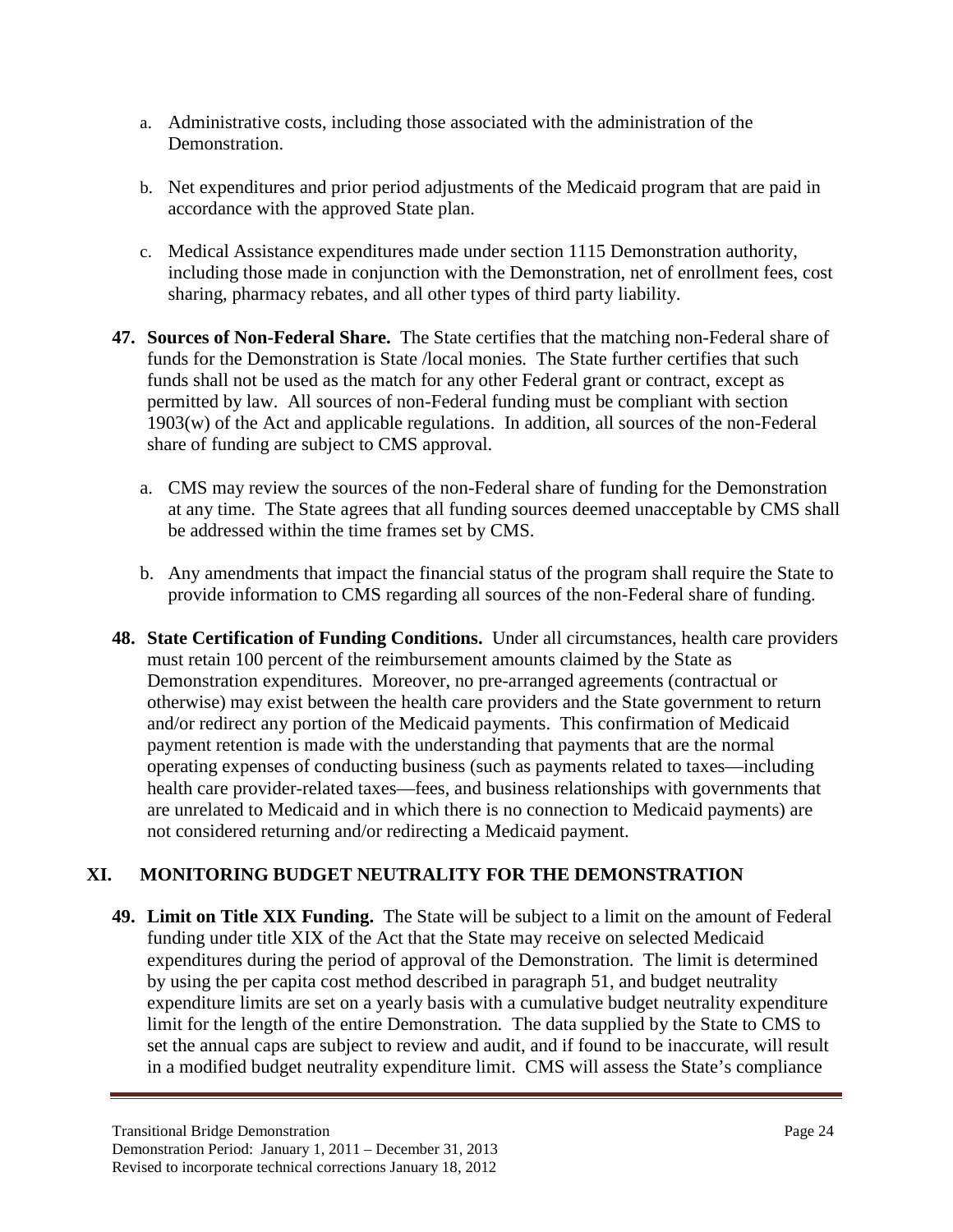with these annual limits using the Schedule C report from the CMS-64.

- **50. Risk.** The State will be at risk for the per capita cost (as determined by the method described below) for Transition Eligibles, but not at risk for the number of Transition Eligibles. By providing FFP for all Transition Eligibles, CMS will not place the State at risk for changing economic conditions. However, by placing the State at risk for the per capita costs of Transition Eligibles, CMS assures that the Demonstration expenditures do not exceed the levels that would have been realized had there been no Demonstration.
- **51. Calculation of the Budget Neutrality Limit: General.** For the purpose of calculating the overall budget neutrality limit for the Demonstration, separate annual budget limits will be calculated for each DY on a total computable basis, as described in paragraph 54 below. The annual limits will then be added together to obtain a budget neutrality limit for the entire Demonstration period. The Federal share of this limit will represent the maximum amount of FFP that the State may receive during the Demonstration period for the types of Demonstration expenditures described below. The Federal share will be calculated by multiplying the total computable budget neutrality limit by the Composite Federal Share, which is defined in paragraph 55 below.
- **52. Impermissible Disproportionate Share Hospital (DSH), Taxes, or Donations.** CMS reserves the right to adjust the budget neutrality ceiling to be consistent with enforcement of laws and policy statements, including regulations and letters regarding impermissible provider payments, health care related taxes, or other payments (if necessary adjustments must be made). CMS reserves the right to make adjustments to the budget neutrality limit if any health care related tax that was in effect during the base year, or provider-related donation that occurred during the base year, is determined by CMS to be in violation of the provider donation and health care related tax provisions of section 1903(w) of the Social Security Act. Adjustments to annual budget targets will reflect the phase out of impermissible provider payments by law or regulation, where applicable.
- **53. "Hypothetical" Eligibility Groups.** Budget neutrality agreements may include optional Medicaid populations that could be added under the State plan, but were not included in current expenditures. For this Demonstration, these are the "Basic Health," "Disability Lifeline / Medical Care Services," and "Alcohol and Drug Addiction Treatment and Support Act" groups. However, the agreement will not permit access to budget neutrality "savings" from the addition of the group. A prospective per capita cap on Federal financial risk is established for these groups based on the costs that the population is expected to incur under the demonstration.
- **54. Demonstration Populations Used to Calculate the Budget Neutrality Limit.** For each DY, separate annual budget limits of Demonstration service expenditures will be calculated as the product of the trended monthly per person cost times the actual number of eligible/member months as reported to CMS by the State under the guidelines set forth in section X of these STCs. The trend rates and per capita cost estimates for each EG for each year of the Demonstration are listed in the table below.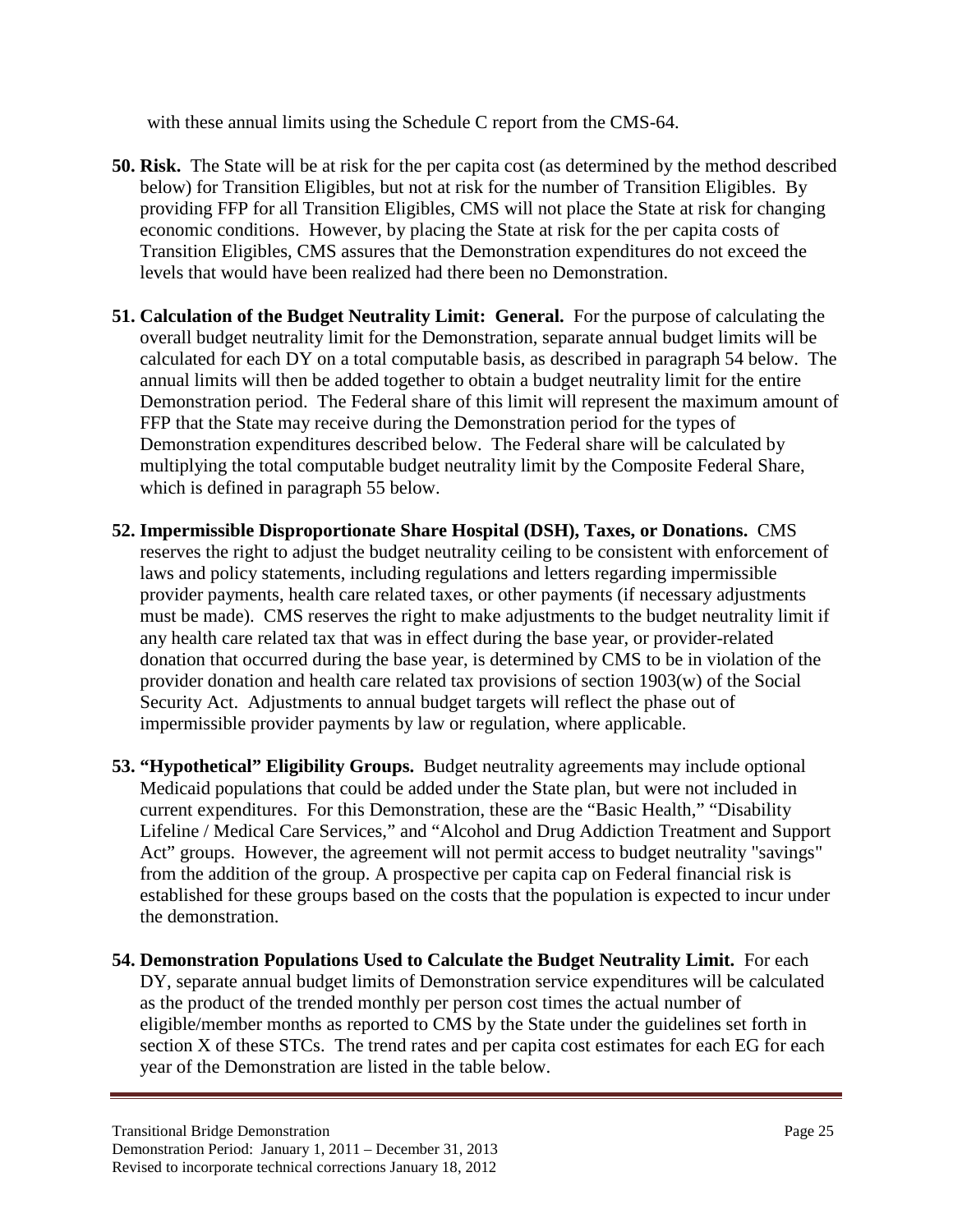| DY             | <b>Basic Health</b><br>Per Capita<br>*additional<br>programmatic<br>changes<br>required | Basic<br>Health<br>Trend | Disability<br>Lifeline /<br>Medical<br>Care<br><b>Services</b><br>Per Capita | Disability<br>Lifeline /<br>Medical<br>Care<br>Services<br>Trend | Alcohol<br>and Drug<br>Addiction<br>Treatment<br>and<br>Support<br>Act Per<br>Capita** | Alcohol<br>and Drug<br>Addiction<br>Treatment<br>and<br>Support<br><b>Act Trend</b> |
|----------------|-----------------------------------------------------------------------------------------|--------------------------|------------------------------------------------------------------------------|------------------------------------------------------------------|----------------------------------------------------------------------------------------|-------------------------------------------------------------------------------------|
|                |                                                                                         |                          |                                                                              |                                                                  |                                                                                        |                                                                                     |
|                | \$184.00                                                                                | 5.30%                    | \$713.96                                                                     | 5.30%                                                            | \$469.94                                                                               | 5.30%                                                                               |
| 2              | \$203.44                                                                                | 5.30%                    | \$751.80                                                                     | 5.30%                                                            | \$573.27                                                                               | 5.30%                                                                               |
| $\overline{3}$ | \$214.22                                                                                | 5.30%                    | \$791.64                                                                     | 5.30%                                                            | \$603.65                                                                               | 5.30%                                                                               |

\*\*Should the State not transition the ADATSA program into managed care in 2012 with all of the agreed to benefit changes for the Transition Eligibles enrolled in that program, the PMPM for this population will revert to  $CY12 = $494.85$  and  $CY13 = $521.08$ .

- **55. Composite Federal Share Ratio.** The Composite Federal Share is the ratio calculated by dividing the sum total of Federal financial participation (FFP) received by the State on actual demonstration expenditures during the approval period, as reported through the MBES/CBES and summarized on Schedule C (with consideration of additional allowable Demonstration offsets such as, but not limited to, premium collections) by total computable Demonstration expenditures for the same period as reported on the same forms. For the purpose of interim monitoring of budget neutrality, a reasonable estimate of Composite Federal Share may be developed and used through the same process or through an alternative mutually agreed upon method.
- **56. Exceeding Budget Neutrality.** The budget neutrality limit calculated above in paragraph 51 will apply to actual expenditures for Demonstration services as reported by the State under section X of these STCs. If at the end of the Demonstration period the budget neutrality limit has been exceeded, the excess Federal funds will be returned to CMS. If the Demonstration is terminated prior to the end of the Demonstration period, the budget neutrality test will be based on the time period through the termination date.
- **57. Enforcement of Budget Neutrality.** The CMS shall enforce budget neutrality over the life of the Demonstration, rather than on an annual basis. In addition, no later than 6 months after the end of each DY, CMS will calculate an annual expenditure target for the completed year. This amount will be compared with the actual FFP claimed by the State under budget neutrality. Using the schedule below as a guide, if the State exceeds the cumulative target, it must submit a corrective action plan to CMS for approval. The State will subsequently implement the approved program.

| Year            | Cumulative target definition                     | Percentage     |
|-----------------|--------------------------------------------------|----------------|
| DY 1            | DY 1 budget neutrality cap                       | $+2.5$ percent |
| DY <sub>2</sub> | DYs 1 and 2 combined budget neutrality limit     | $+.75$ percent |
| DY 3            | DYs 1 through 3 combined budget neutrality limit | $+0$ percent   |
|                 |                                                  |                |

Demonstration Period: January 1, 2011 – December 31, 2013 Revised to incorporate technical corrections January 18, 2012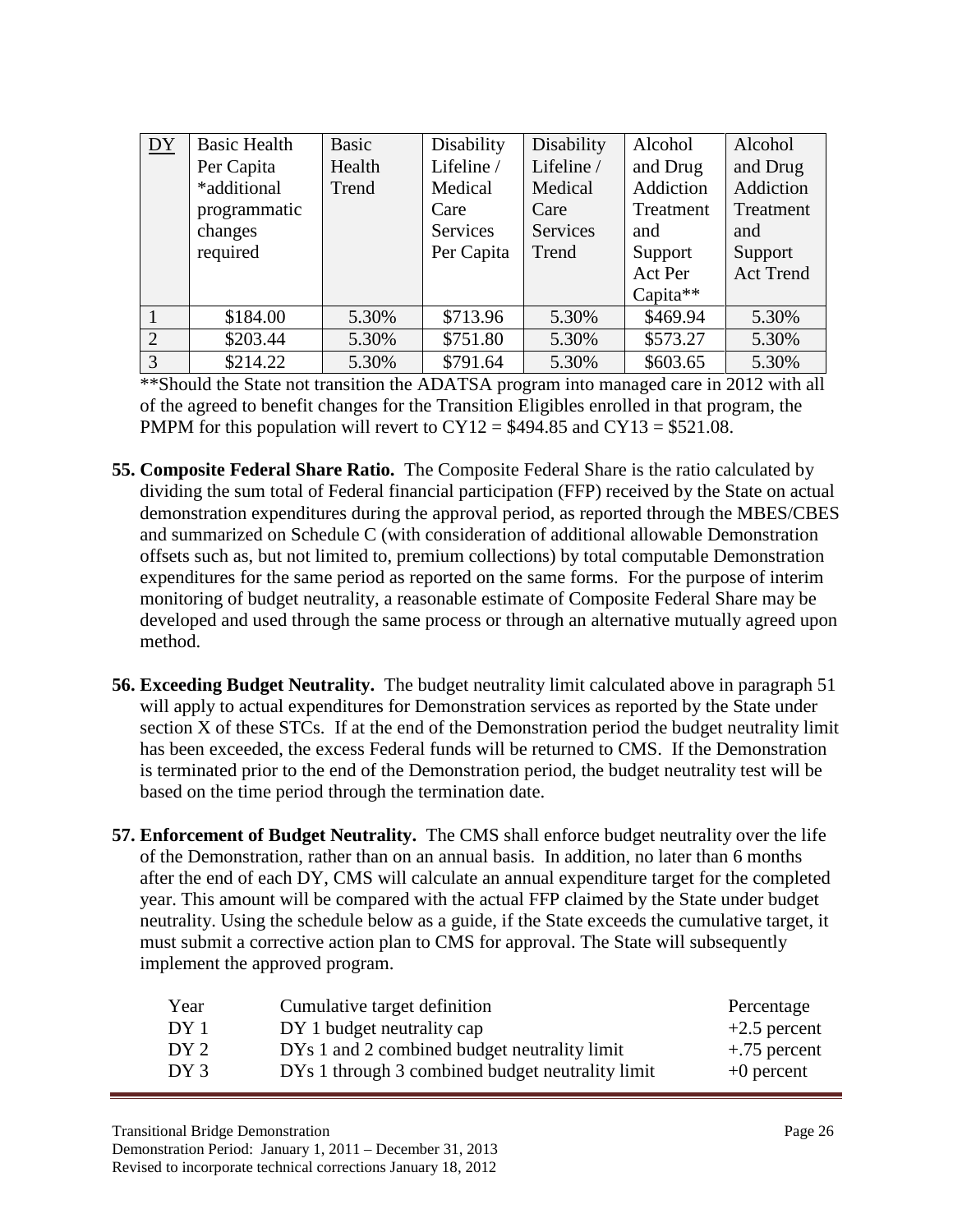## **XII. EVALUATION OF THE DEMONSTRATION**

**58. Submission of a Draft Evaluation Plan.** The State shall submit to CMS for approval a draft evaluation design for an overall evaluation of the Demonstration no later than 120 days after CMS approval of the Demonstration. At a minimum, the draft design shall include a discussion of the goals, objectives, and specific hypotheses that are being tested, including those that focus specifically on the target population for the Demonstration. The draft design shall discuss the outcome measures that will be used in evaluating the impact of the Demonstration during the period of approval, particularly among the target population. It shall discuss the data sources and sampling methodology for assessing these outcomes. The draft evaluation design shall include a detailed analysis plan that describes how the effects of the Demonstration shall be isolated from other initiatives occurring in the State. The draft design shall identify whether the State will conduct the evaluation, or select an outside contractor for the evaluation.

As a component of the draft evaluation plan for the Demonstration, the State will conduct an outcomes analysis of the impact of CMS approved cost-sharing changes on enrollment and utilization of services.

**Evaluation Topics.** In preparation for implementation of the provisions of the Affordable Care Act, the State will:

- a. Evaluate key program outcomes to determine the program's effectiveness;
- b. Include any limitations, challenges, or opportunities presented by the Demonstration;
- c. Include successes or best practices, interpretations or conclusions reached during the Demonstration;
- d. Examine and review the objectives and the hypotheses proposed as part of this Demonstration; and
- e. Inform CMS of the status of the State's evaluation in the quarterly and annual reports using the timeframes specified herein.
- **59. Final Evaluation Design and Implementation.** The CMS shall provide comments on the draft evaluation plan within 60 days of receipt, and the State shall submit a final design within 60 days after receipt of CMS comments. The State shall implement the evaluation plan and submit its progress in each of the quarterly and annual reports. The State shall submit to CMS a draft of the evaluation report within 120 days after expiration of the Demonstration or with the State's application for renewal. CMS shall provide comments within 60 days after receipt of the report. The State shall submit the final evaluation report within 60 days after receipt of CMS comments.

Transitional Bridge Demonstration Page 27 Demonstration Period: January 1, 2011 – December 31, 2013 Revised to incorporate technical corrections January 18, 2012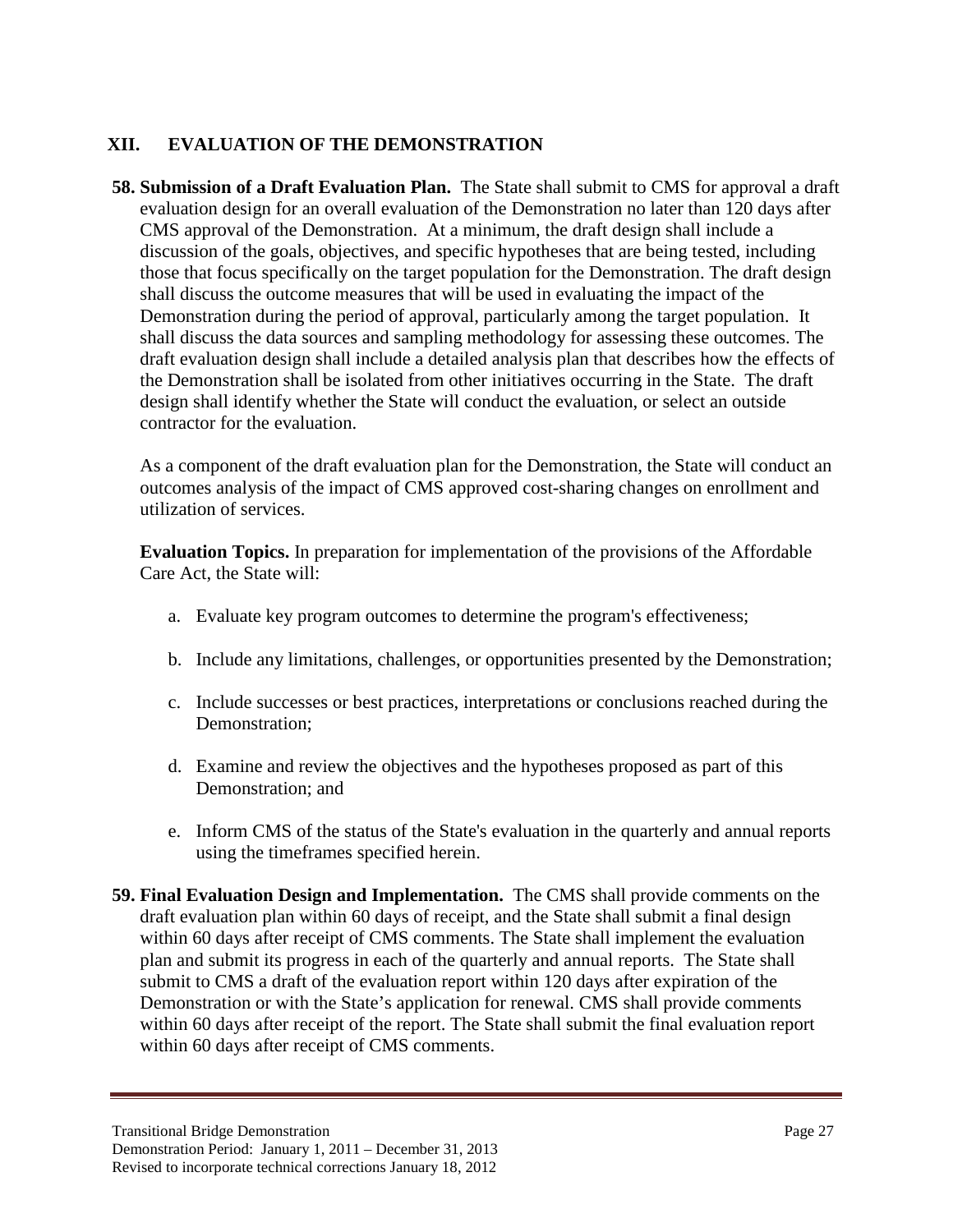**60. CMS Independent Evaluation.** Should CMS undertake an independent evaluation of any component of the Demonstration, the State shall cooperate fully with CMS or the independent evaluator selected by CMS. The State shall submit the required data to CMS or the contractor.

| <b>Date</b>                                                                                       | <b>Deliverable</b>                                                                        | Paragraph                               |
|---------------------------------------------------------------------------------------------------|-------------------------------------------------------------------------------------------|-----------------------------------------|
| 30 days after approval date                                                                       | State acceptance of Demonstration<br>Waivers, STCs, and Expenditure<br><b>Authorities</b> | Approval letter                         |
| 60 days after approval date                                                                       | Criteria for administering the waiting<br>lists and enrolling new applicants.             | Paragraph 23(e)(ii)                     |
| 120 days after approval<br>date                                                                   | <b>Submit Draft Design for Evaluation</b><br>Report                                       | Paragraph 58(a)-(e)                     |
| July 1, 2012                                                                                      | <b>Submit a Transition Plan</b>                                                           | Paragraph 38                            |
| 120 days after expiration of<br>the Demonstration                                                 | <b>Submit Draft Final Evaluation Report</b>                                               | Paragraph 59                            |
| 60 days after receipt of<br><b>CMS</b> comments                                                   | <b>Submit Final Evaluation Report</b>                                                     | Paragraph 59                            |
| <b>Monthly Deliverables</b>                                                                       | <b>Monitoring Call</b>                                                                    | Paragraph 34                            |
|                                                                                                   | <b>Monthly Enrollment Report</b>                                                          | Paragraph 33                            |
| <b>Quarterly Deliverables</b><br>Due 60 days after end of<br>each quarter, except 4 <sup>th</sup> | <b>Quarterly Progress Reports</b>                                                         | Paragraph 35 and<br>Attachment A        |
| quarter                                                                                           | <b>Quarterly Expenditure Reports</b>                                                      | Section X                               |
| Annual Deliverable – Due<br>July 1 of each year                                                   | <b>Annual Review Plan</b>                                                                 | Paragraph 37                            |
| Annual Deliverables -<br>Due 120 days after end of<br>each 4 <sup>th</sup> quarter                | <b>Annual Reports</b>                                                                     | Paragraph 36 and<br><b>Attachment A</b> |

# **XIII. SCHEDULE OF STATE DELIVERABLES DURING THE DEMONSTRATION**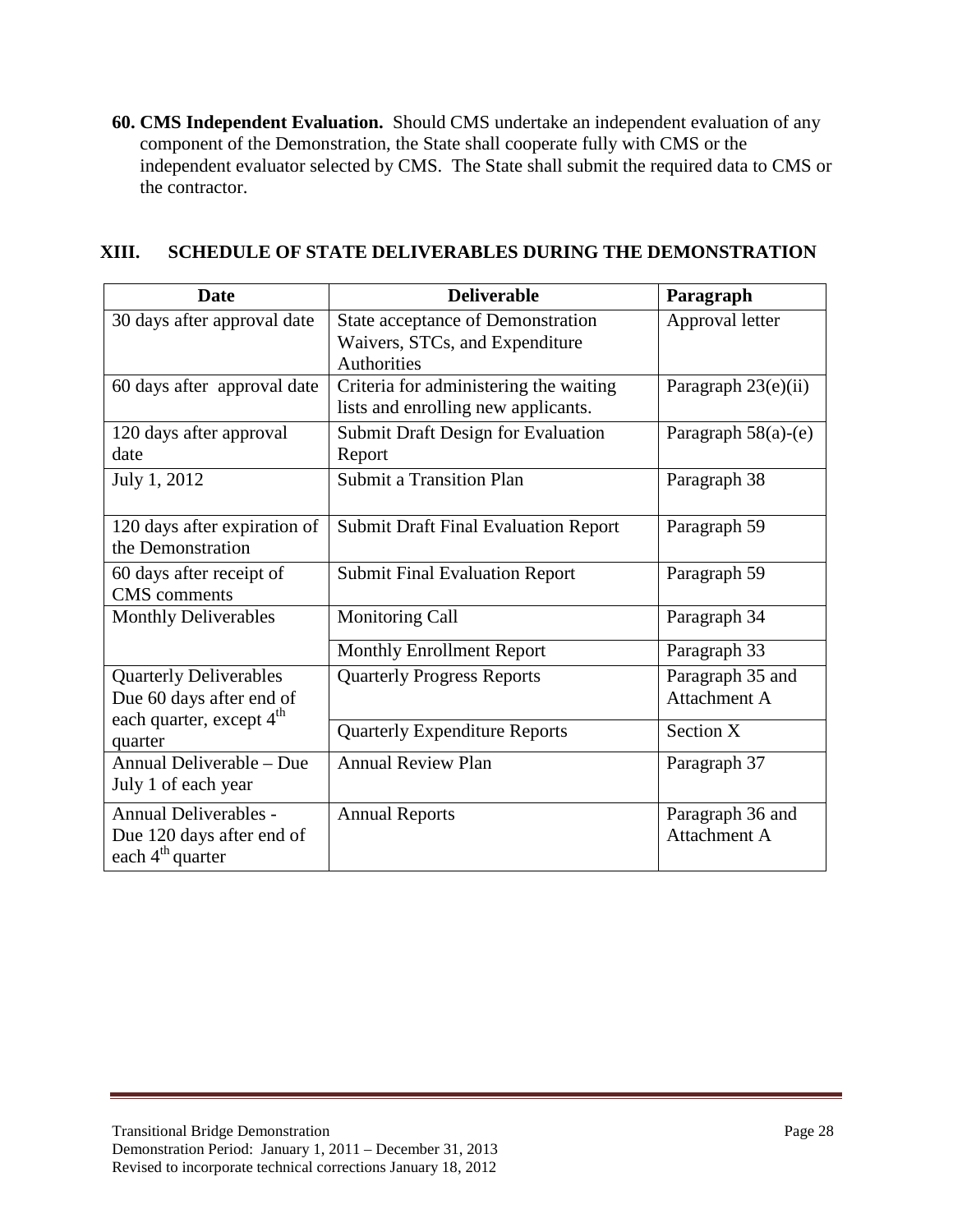# **ATTACHMENT A**

Under section IX, paragraph 4 *(Quarterly Progress Report)* of these STCs, the State is required to submit quarterly progress reports to CMS. The purpose of the quarterly report is to inform CMS of significant demonstration activity from the time of approval through completion of the demonstration. The reports are due to CMS 60 days after the end of each quarter. The following report guidelines are intended as a framework and can be modified when agreed upon by CMS and the State. A complete quarterly progress report must include an updated budget neutrality monitoring workbook. An electronic copy of the report narrative, as well as the Microsoft Excel workbook must be provided.

## **NARRATIVE REPORT FORMAT:**

**Title Line One** – Washington Transitional Bridge Demonstration **Title Line Two -** Section 1115 Quarterly Report **Demonstration/Quarter Reporting Period:**  *Example: Demonstration Year: 9 (1/1/2011 – 12/31/2011) Federal Fiscal Quarter: 3/2011 (10/07 - 12/07)*  **Footer:** Approval Period January 1, 2011 – December 31, 2013

### **I. Introduction**

Present information describing the goal of the Demonstration, what it does, and the status of key dates of approval/operation.

#### **II. Enrollment and Benefits Information**

Discuss the following:

- Trends and any issues related to eligibility, enrollment, disenrollment, access, and delivery network.
- Any changes or anticipated changes in populations served and benefits. Progress on implementing any Demonstration amendments related to eligibility or benefits.

Please complete the following table that outlines all enrollment activity under the Demonstration. The State should indicate "N/A" where appropriate. If there was no activity under a particular enrollment category, the State should indicate that by "0".

#### **III. Enrollment Counts for Quarter**

Note: Enrollment counts should be person counts, not member months

|                                           | <b>Total No.</b>            | <b>Total No. Enrollees</b>    |
|-------------------------------------------|-----------------------------|-------------------------------|
| <b>Demonstration Populations</b>          | <b>Transition Eligibles</b> | (including non-               |
|                                           | in current Quarter          | <b>Transition Eligibles</b> ) |
| <b>Basic Health</b>                       |                             |                               |
| Disability Lifeline/Medical Care Services |                             |                               |
| Alcohol and Drug Addiction Treatment      |                             |                               |
| and Support Act                           |                             |                               |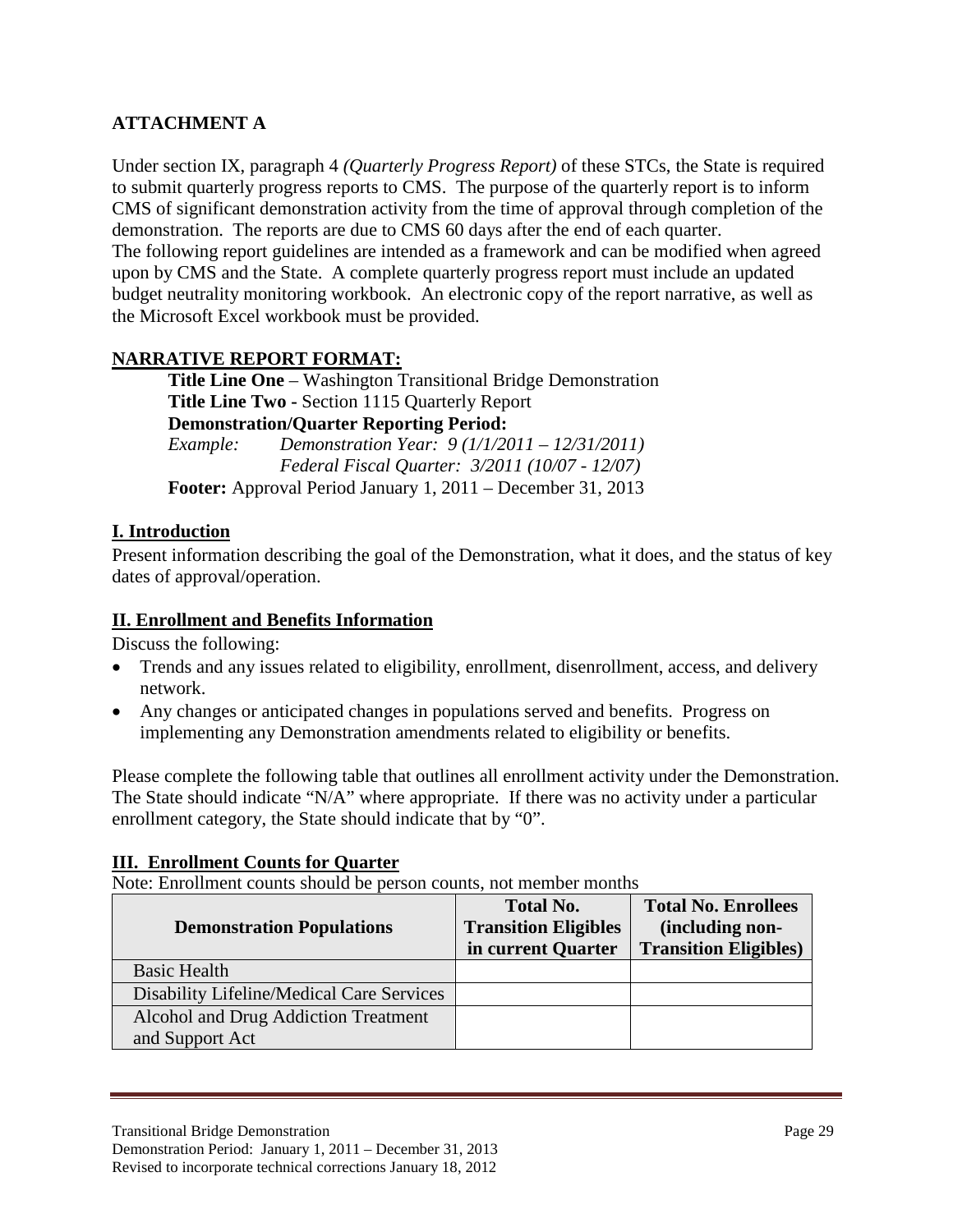# **IV. Outreach/Innovative Activities to Assure Access**

Summarize marketing, outreach, or advocacy activities to potential eligibles and/or promising practices for the current quarter to assure access for Demonstration enrollees or potential eligibles.

# **V. Collection and Verification of Encounter Data and Enrollment Data**

Summarize any issues, activities, or findings related to the collection and verification of encounter data and enrollment data.

## **VI. Operational/Policy/Systems/Fiscal Developments/Issues**

A status update that identifies all other significant program developments/issues/problems that have occurred in the current quarter or are anticipated to occur in the near future that affect health care delivery, including but not limited to program development, quality of care, approval and contracting with new plans, health plan contract compliance and financial performance relevant to the Demonstration, fiscal issues, systems issues, and pertinent legislative or litigation activity.

## **VII. Action Plans for Addressing Any Issues Identified**

Summarize the development, implementation, and administration of any action plans for addressing issues related to the Demonstration. Include a discussion of the status of action plans implemented in previous periods until resolved.

## **VIII. Financial/Budget Neutrality Development/Issues**

Identify all significant developments/issues/problems with financial accounting, budget neutrality, and CMS 64 and budget neutrality reporting for the current quarter. Identify the State's actions to address these issues.

## **IX. Member Month Reporting**

Enter the member months for each of the EGs for the quarter.

| <b>Eligibility Group</b><br>(Transition-Eligibles Only) | Month 1 | Month 2 | <b>Month 3</b> | <b>Total for</b><br><b>Quarter Ending</b><br><b>XX/XX</b> |
|---------------------------------------------------------|---------|---------|----------------|-----------------------------------------------------------|
| <b>Basic Health</b>                                     |         |         |                |                                                           |
| Disability Lifeline/Medical                             |         |         |                |                                                           |
| <b>Care Services</b>                                    |         |         |                |                                                           |
| Alcohol and Drug Addiction                              |         |         |                |                                                           |
| <b>Treatment and Support Act</b>                        |         |         |                |                                                           |

## **A. For Use in Budget Neutrality Calculations**

#### **X. Consumer Issues**

A summary of the types of complaints or problems consumers identified about the program or grievances in the current quarter. Include any trends discovered, the resolution of complaints or grievances, and any actions taken or to be taken to prevent other occurrences.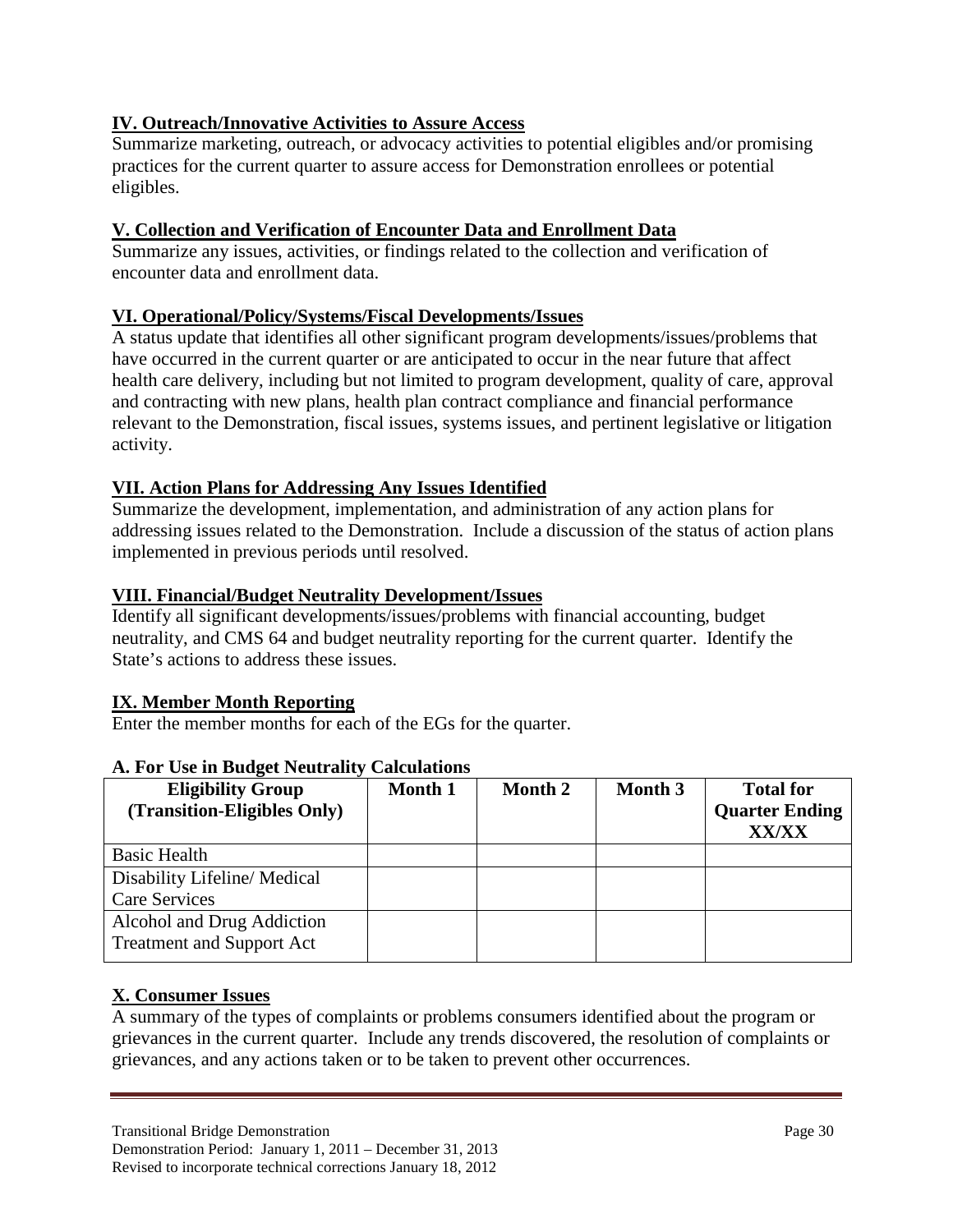## **XI. Quality Assurance/Monitoring Activity**

Identify any quality assurance/monitoring activity or any other quality of care findings and issues in current quarter.

#### **XII. Demonstration Evaluation**

Discuss progress of evaluation plan and planning, evaluation activities, and interim findings.

#### **XIII. Enclosures/Attachments**

Identify by title the budget neutrality monitoring tables and any other attachments along with a brief description of what information the document contains.

### **XIV. State Contact(s)**

Identify the individual(s) by name, title, phone, fax, and address that CMS may contact should any questions arise.

#### **XV. Date Submitted to CMS**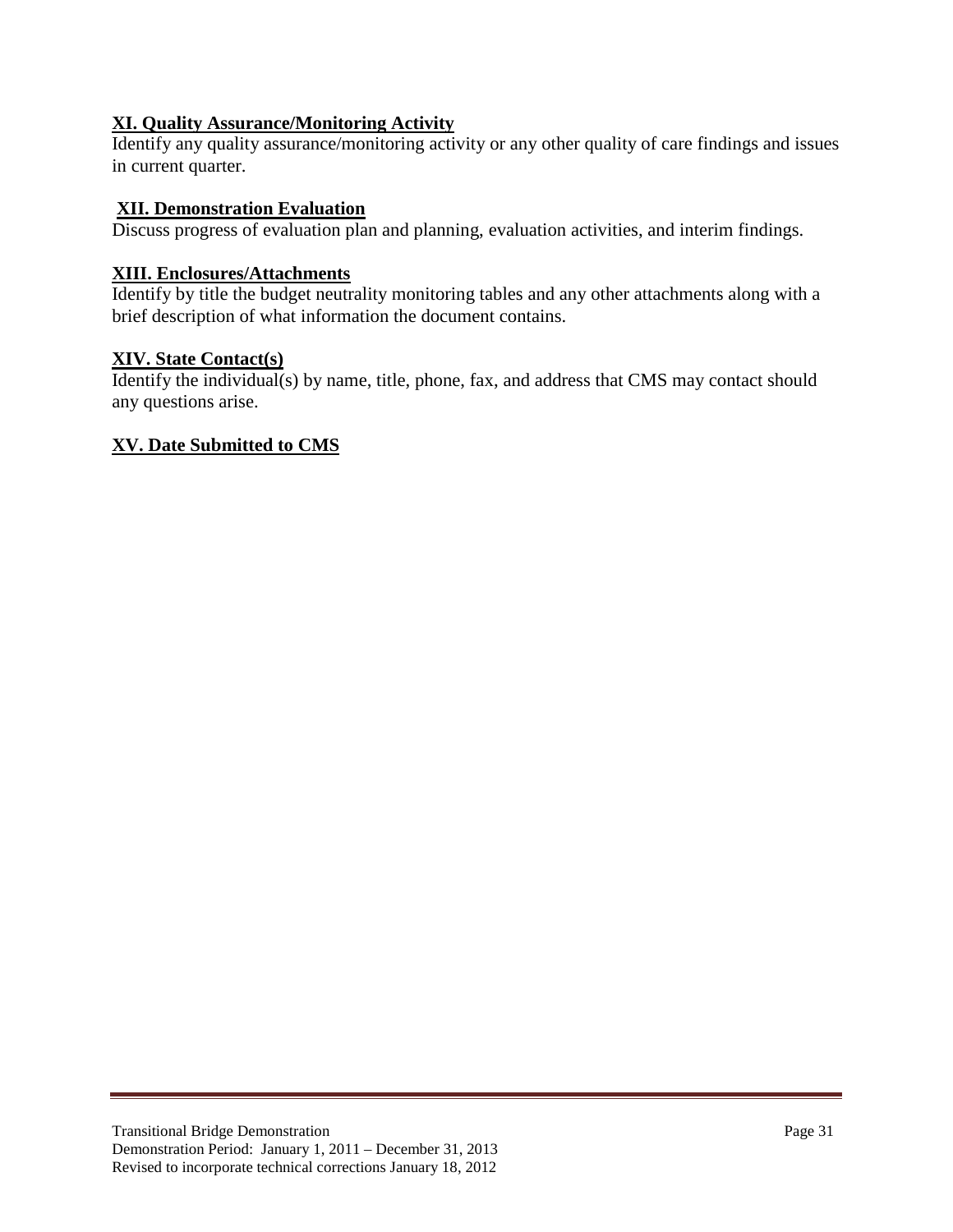# **ATTACHMENT B CONTRACTED BASIC HEALTH PLANS 2011 BY COUNTY**

| County         | Community Health        | Columbia United | Group Health              | Molina                  |
|----------------|-------------------------|-----------------|---------------------------|-------------------------|
|                | Plan of WA              | Providers       | Cooperative               |                         |
| Adams          | $\mathbf X$             |                 |                           | $\mathbf X$             |
| Asotin         | $\overline{\text{X}}$   |                 |                           | $\overline{\text{X}}$   |
| Benton         | $\overline{\text{X}}$   |                 |                           | $\overline{\text{X}}$   |
| Chelan         | $\overline{\text{X}}$   |                 |                           | $\overline{X}$          |
| Clallam        |                         |                 |                           | $\overline{\text{X}}$   |
| Clark          | $\mathbf X$             | X               |                           |                         |
| Columbia       | X                       |                 |                           | X                       |
| Cowlitz        | $\overline{\text{X}}$   |                 |                           |                         |
| Douglas        | $\mathbf X$             |                 |                           | $\mathbf X$             |
| Ferry          | $\mathbf X$             |                 |                           | $\mathbf X$             |
| Franklin       | $\overline{\text{X}}$   |                 |                           | $\overline{\text{X}}$   |
| Garfield       |                         |                 |                           | $\overline{\mathbf{X}}$ |
| Grant          | $\mathbf X$             |                 |                           | $\overline{X}$          |
| Grays          | $\overline{\mathbf{X}}$ |                 |                           | $\overline{\mathbf{X}}$ |
| Harbor         |                         |                 |                           |                         |
| Island         | X                       |                 |                           |                         |
| Jefferson      | $\mathbf X$             |                 |                           |                         |
| King           | X                       |                 | $\mathbf X$               |                         |
| Kitsap         | X                       |                 | X                         |                         |
| Kittitas       | X                       |                 |                           | X                       |
| Klickitat      | $\mathbf X$             |                 |                           |                         |
| Lewis          | X                       |                 |                           | $\mathbf X$             |
| Lincoln        |                         |                 |                           | $\overline{\text{X}}$   |
| Mason          | $\overline{\text{X}}$   |                 |                           |                         |
| Okanogan       | $\mathbf X$             |                 |                           | $\mathbf X$             |
| Pacific        | $\overline{\text{X}}$   |                 |                           | $\overline{X}$          |
| Pend Oreille   | X                       |                 |                           | $\mathbf X$             |
| Pierce         | $\overline{\mathbf{X}}$ |                 |                           | $\overline{\text{X}}$   |
| San Juan       | X                       |                 |                           |                         |
| Skagit         | $\overline{\textbf{X}}$ |                 |                           |                         |
| Skamania       | $\mathbf X$             |                 |                           |                         |
| Snohomish      | $\overline{\text{X}}$   |                 | $\boldsymbol{\mathrm{X}}$ |                         |
| Spokane        | $\mathbf X$             |                 | X                         | $\mathbf X$             |
| <b>Stevens</b> | X                       |                 |                           | $\mathbf X$             |
| Thurston       | $\mathbf X$             |                 | $\mathbf X$               | $\mathbf X$             |
| Wahkiakum      | X                       |                 |                           |                         |
| Walla Walla    | $\overline{\text{X}}$   |                 |                           | $\mathbf X$             |
| Whatcom        | $\overline{\text{X}}$   |                 |                           | $\overline{\mathbf{X}}$ |
| Whitman        | $\overline{\text{X}}$   |                 |                           | $\overline{X}$          |
| Yakima         | $\overline{\text{X}}$   |                 |                           | $\overline{\text{X}}$   |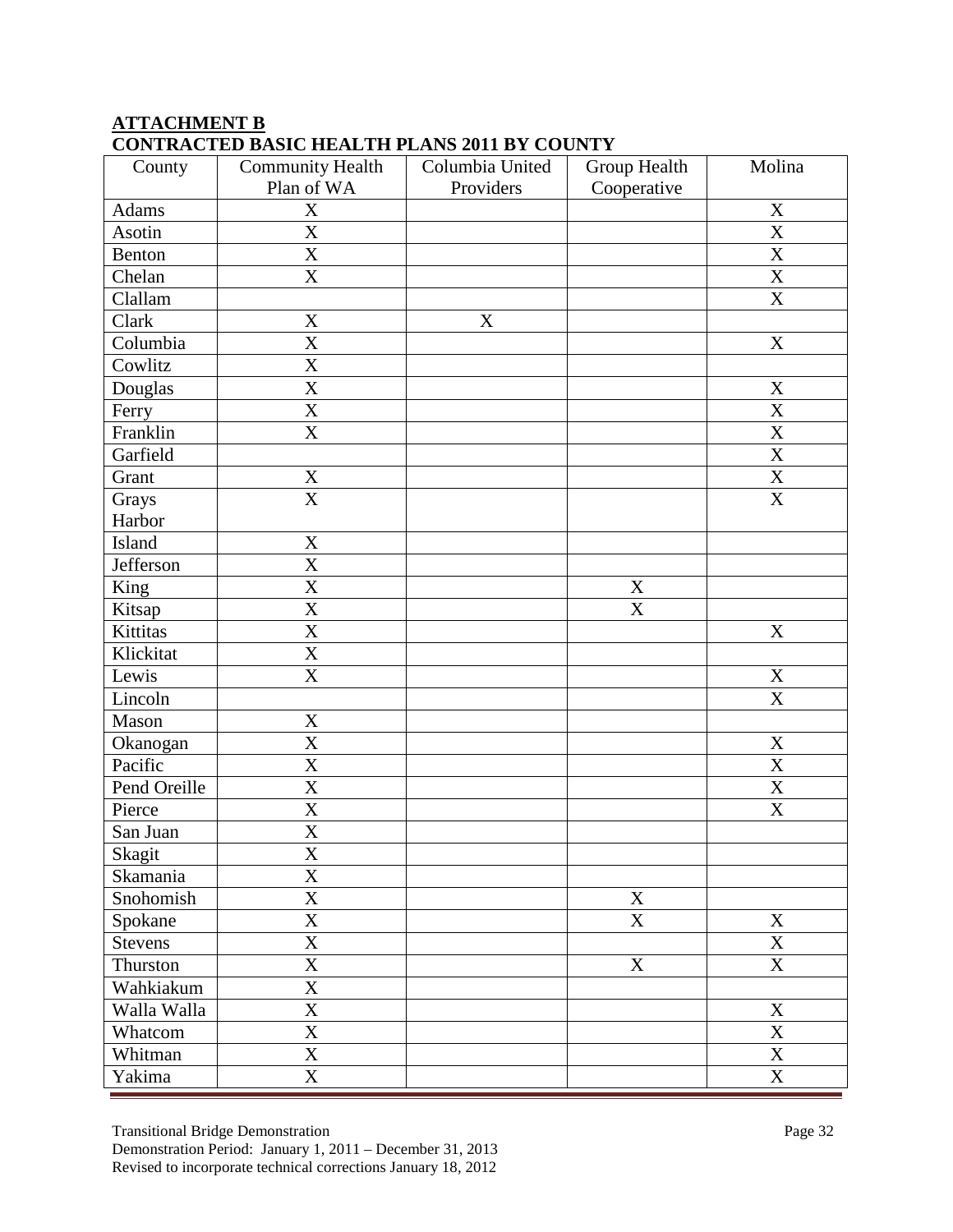#### **BASIC HEALTH 2011 CONTRACTED MANAGED CARE PLAN SERVICE AREAS**

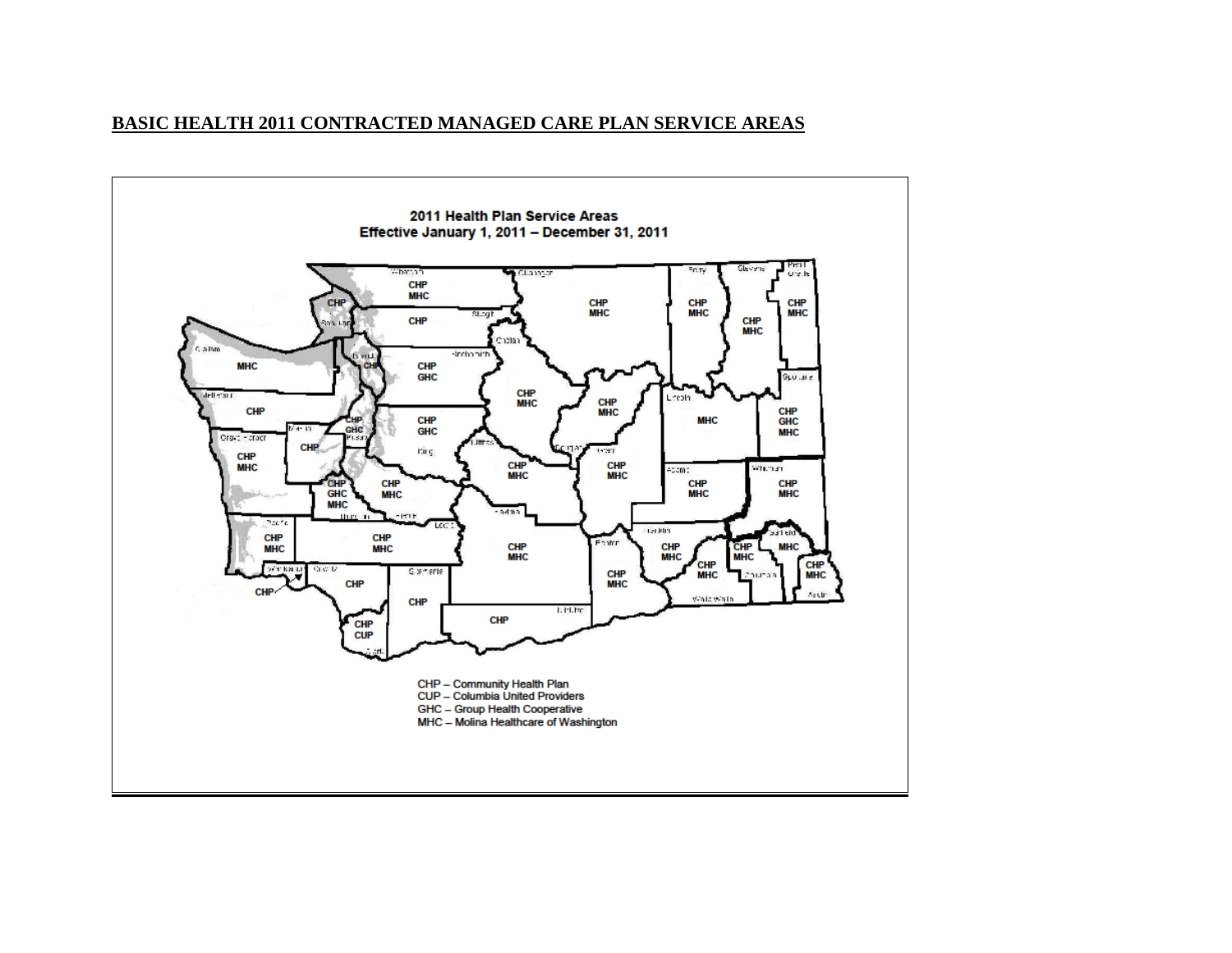## **ATTACHMENT C Definition of the Basic Health Priority Populations**

For purposes of this Demonstration, a Priority Population has the following definition:

(4)(b)If the administrator closes or limits enrollment, to the extent funding is available, BH will continue to accept and process applications for enrollment from:

(i) Children eligible for BH, who were referred for BH coverage, but were found ineligible for BH for reasons other than noncompliance;

(ii) Employees of a home care agency group enrolled or applying for coverage under WAC 182-22-220;

(iii)Eligible individual home care providers;

(iv) Licensed foster care workers;

(v) Persons who disenrolled from BH in order to enroll in Medicaid,and subsequently became ineligible for Medicaid;

(vi)Limited enrollment of new employer groups;

(vii) Members of the Washington National Guard and Reserves who served in Operation Enduring Freedom, Operation Iraqi Freedom, or Operation Noble Eagle, and their spouses and dependents; and

(viii) Subject to availability of funding, additional space for enrollment may be reserved for other applicants as determined by the administrator, in order to ensure continuous coverage and service for current individual and group accounts. (For example: Within established guidelines, processing routine income changes that may affect subsidy eligibility for current enrollees; adding new family members to an existing account; transferring enrollees between group and individual accounts; restoring coverage for enrolleeswhoare otherwise eligiblefor continued enrollment under WAC 182-24-070(7)(b) after a limited suspension of coverage due to late payment or other health care coverage; adding newly hired employeestoanexisting employer group; or adding new or returning members of federally recognized Native American tribes to that tribe's currently approved financial sponsor group.)

(c) If the administrator has closed or limited enrollment, applicants for BH who are not in any of the categories in (b) of this subsection may reservespace on a waitinglistto be processed according to the date the waiting list request or application is received byBH. When enrollment isreopenedby the administrator, applicants whose names appear on the waiting list will be notified by BH of the opportunity to enroll. BH may require new application forms and documentation from applicants on the waiting list, or may contact applicants to verify continued interest in applying, before determining their eligibility.